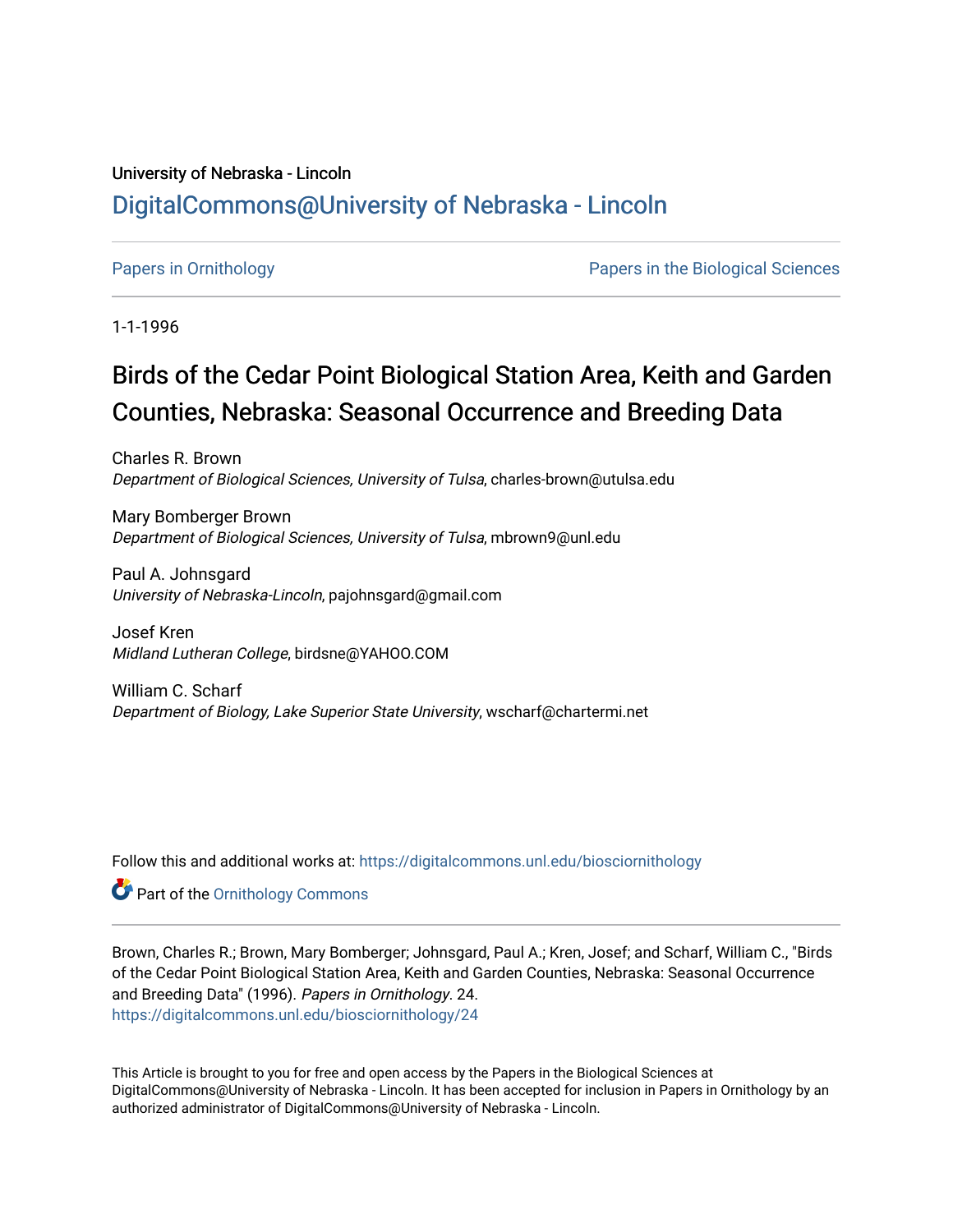# Birds of the Cedar Point Biological Station Area, Keith and Garden Counties, Nebraska: Seasonal Occurrence and Breeding Data\*

**Charles R. Brown** and **Mary Bomberger Brown**

*Department of Biological Sciences, University of Tulsa Tulsa, Oklahoma 74104–3189*

#### **Paul A. Johnsgard** and **Josef Kren**

*School of Biological Sciences, University of Nebraska–Lincoln Lincoln, Nebraska 68588–0118*

#### **William C. Scharf**

*526 W. 14th # 156 Traverse City, Michigan 49684*

#### **Abstract**

The North Platte River valley (elev. ca 3300 ft/990 m) in Garden and Keith counties, Nebraska, has an avifauna of 305 species, the richest known north of Texas in the Great Plains. More than 25 years of ob‐ servations, mist-netting, banding, and breeding-bird surveys by the authors and others have revealed 104 breeding, <sup>17</sup> probably breeding,

and 184 transient, casual, and accidental species. Hybridization of eastern with western species is evidenced by intermediates between Rose‐breasted and Black‐headed grosbeaks, Indigo and Lazuli bun‐ tings, Eastern and Spotted towhees, Baltimore and Bullock's orioles, and yellow‐ and red‐shafted morphs of Northern Flicker; Eastern and Western wood‐pewees potentially hybridize because both breed in the area.

† † †

The following annotated list of 305 species is based on the collective observations of the ornithologists listed above as well as those of many other observers. The area around Cecollective observations of the ornithologists listed above as well as those of many other observers. The area around Ce‐ dar Point Biological Station (CPBS), Keith County, Nebraska (Fig. 1), is one of the richest ornithological attractions in the Great Plains with <sup>a</sup> species list that is unmatched by any area north of Texas. This remarkable assemblage of birds is due in par<sup>t</sup> to the grea<sup>t</sup> habitat diver‐ sity in the vicinity of CPBS and particularly the presence of Lake McConaughy, the largest lake in Nebraska, with over one hundred miles of shoreline and associated wetlands. Below Kingsley Dam the shallow waters of Lakes Ogallala and Keystone and the original ri‐ parian forest of the North Platte River are especially valuable habitats for both waterbirds and arboreal species. Breeding‐bird surveys done in many of those habitats by ornithology students and other research‐ ers have been supplemented by extensive mist‐netting since 1992 at and near the field station. Mist‐netting has revealed <sup>a</sup> number of east‐ ern species to occur in the area in much greater numbers and fre‐ quency than previously thought.

The area around CPBS is near the middle of the east– west faunal transition zone in the Great Plains. A number of closely related and hybridizing species-pairs (buntings, grosbeaks, towhees, orioles) are represented. The following list is limited mostly to the North Platte River Valley from Oshkosh east to the vicinity of Keystone and

<sup>\*</sup> Published in *Transactions of the Nebraska Academy of Sciences* 23 (1996), pp.91–108. Used by permission. Order of authorship deter‐ mined alphabetically.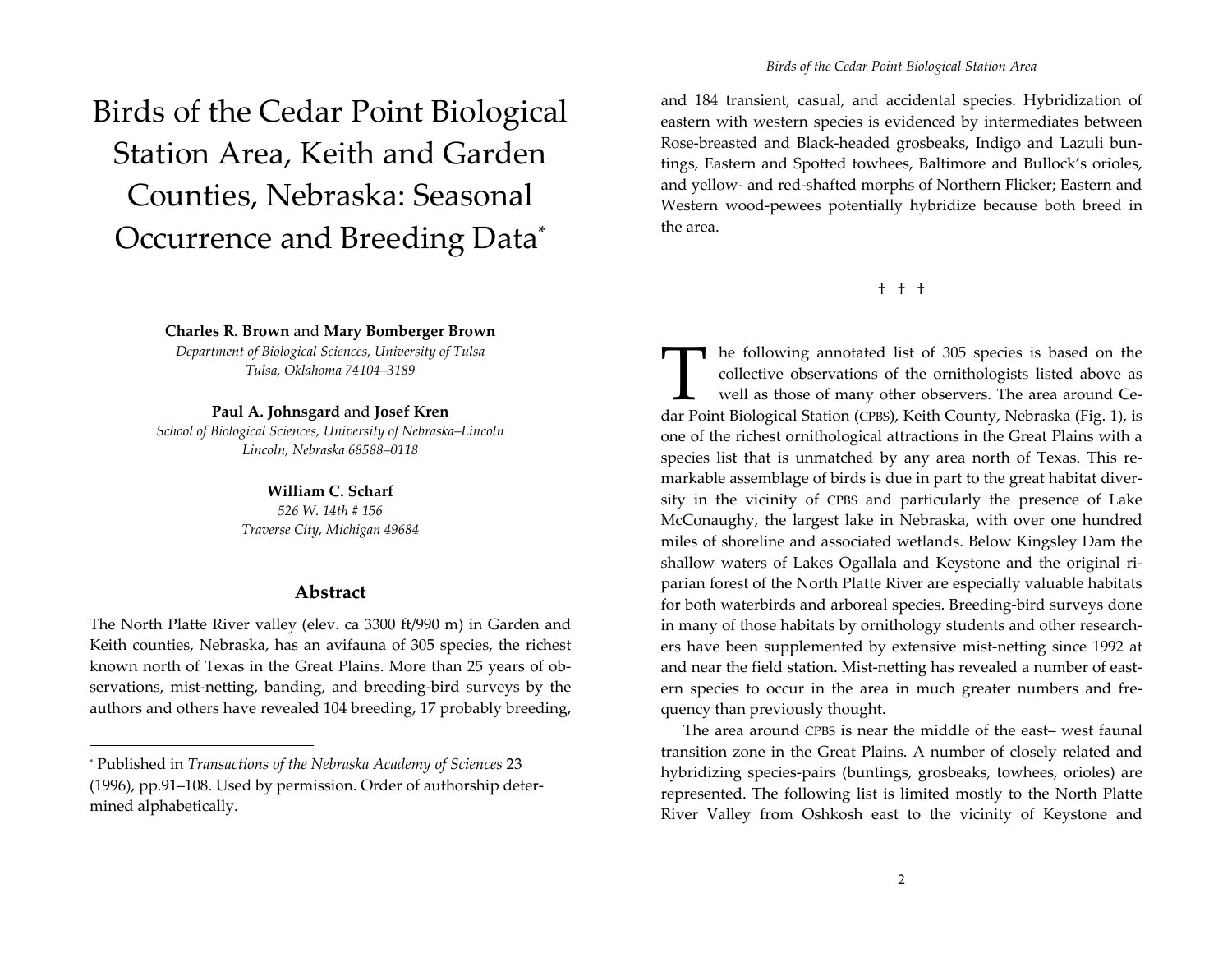Ogallala. Our major emphasis is on summer avifauna; the repor<sup>t</sup> by Rosche (1994) provides <sup>a</sup> complete documentation of non‐summer records. We have also included Ogallala within the limits of our cov‐ erage, which otherwise corresponds to that of Rosche.

Cedar Point Biological Station was established in 1975 at <sup>a</sup> site ap‐ proximately one mile below Kingsley Dam. Summer ornithology classes have been offered since 1977, when the course was taught by Stephen Fretwell. Many ornithologists have since kept records of the birds of the area. Charles and Mary Brown have worked at CPBS since 1982 and collected many observations incidental to their primary research on Cliff Swallows. Paul Johnsgard taught ornithology at CPBS on <sup>a</sup> nearly annual basis from 1978 to 1996. Josef Kren was <sup>a</sup> teaching assistant for the ornithology class in 1992 and 1993 and did research on Red‐winged Blackbirds and Brown‐headed Cowbirds through 1996. William Scharf was Associate Director of CPBS from 1991 to 1994, and with Josef Kren initiated <sup>a</sup> banding program in 1992 that continued through 1996. This joint program has resulted in the capture and recapture of more than 11,000 birds of 84 species. Unless specified, birds reported to be banded in this paper were done so in 1992–1996. In addition, some information was contributed by C. Fred Zeillemaker from late 1977 to early 1982, when he was manager at Crescent Lake National Wildlife Refuge. Beginning in 1970, Richard Rosche accumulated <sup>a</sup> large amount of data from throughout the year, which form <sup>a</sup> significant basis for the seasonal information in this paper. Rosche (1994) has since privately published an extensive account of birds of this area. Rosche and Johnsgard (1984) and Johns‐ gard (1990a) also published <sup>a</sup> preliminary bird list.

*Birds of the Cedar Point Biological Station Area*



Figure 1. Outline map of Nebraska showing location of Garden and Keith counties.

### **Acknowledgments**

We thank the directors of the Cedar Point Biological Station and the School of Biological Sciences, University of Nebraska–Lincoln for ac‐ cess to the facilities of Cedar Point. Financial suppor<sup>t</sup> was provided by the National Science Foundation, the Erna and Victor Hasselblad Foundation, the National Geographic Society, the American Philosophical Society, Yale and Princeton universities, the Cedar Point Biological Station, the Chapman Fund of the American Museum of Natu‐ ral History, the National Academy of Sciences, Sigma Xi, Alpha Chi, the University of Tulsa, the Nebraska Behavioral Biology Group, and the Central Nebraska Public Power and Irrigation District. We appre‐ ciate access to land owned by the Myrna and Burdette Gainsforth family, the Nebraska Public Power District and the Central Nebraska Public Power and Irrigation District. Many people associated with CPBS have provided field assistance and unpublished records.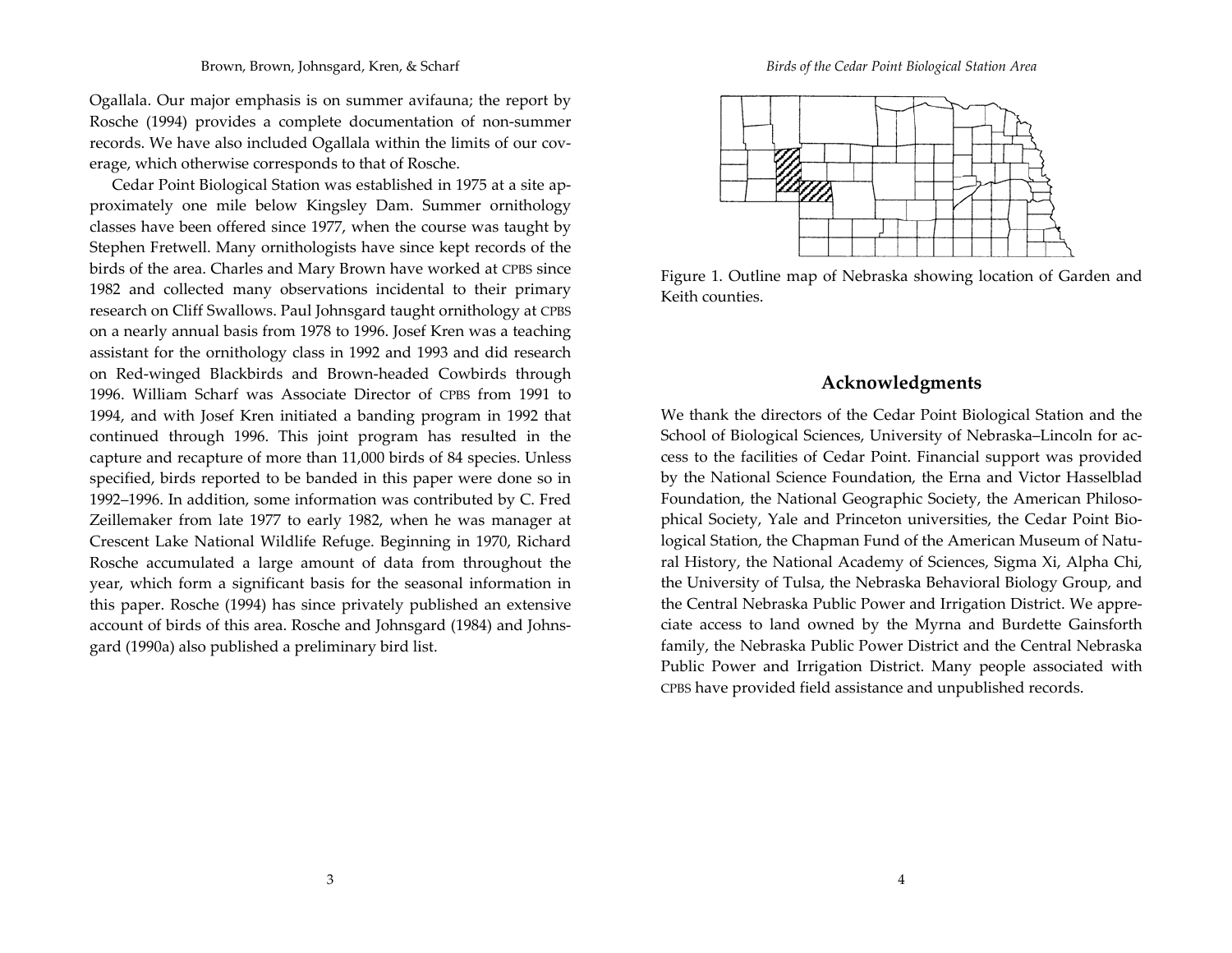# **List of Species**

# **Gaviidae**

- **Pacific Loon** (*Gavia pacifica)*. Accidental. One record on <sup>14</sup> Jun 1995, when <sup>2</sup> individuals (one in breeding plumage) were seen at Lake McConaughy (Silcock 1995). A second sight record was consid‐ ered by Rosche (1994) to be hypothetical. This species may occur more often than these records indicate, but its similarity with the Common Loon makes identification in the field difficult.
- **Common Loon** (*Gavia immer*). Primarily <sup>a</sup> spring and autumn tran‐ sient, <sup>12</sup> Apr–10 Jul and 15 Oct–1 Jan (Rosche 1994). There are many summer records of nonbreeding individuals, including immature plumaged birds from Jun–Aug. No nesting is known for the area.

# **Podicipedidae**

- **Pied‐billed Grebe** (*Podilymbus podiceps*). Primarily <sup>a</sup> spring and au‐ tumn transient and winter visitant, 10 Sep–6 May (Rosche 1994). Reported as <sup>a</sup> common breeder on Keystone Lake in 1977 (Fret‐ well), but it has been rare since water levels were altered in 1982 to increase the hydrocapability of the Kingsley power plant. Adults with 3 just‐hatched chicks were seen at Keystone Lake on 17 Jul 1992. Rosche (1994) considers this species <sup>a</sup> permanen<sup>t</sup> resident but rare in winter.
- **Homed Grebe** (*Podiceps auritus*). Spring and autumn transient, <sup>28</sup> Feb–14 May and 15 Oct–19 Dec (Rosche 1994).
- **Eared Grebe** (*Podiceps nigricollis*). Spring and autumn transient, 19 Mar–14 Jun and 15 Sep–16 Oct (Rosche 1994). Reported as <sup>a</sup> rare breeder on Keystone Lake in 1977 (Fretwell pers. comm.), but nesting should be considered hypothetical as there are no recent records.
- **Western Grebe** (*Aechmophorus occidentalis*). Primarily <sup>a</sup> spring and autumn transient, <sup>5</sup> Apr–11 Jan (Rosche 1994). Rosche observed broods on Keystone Lake in late Jul 1993. Breeding by 20 to 25 adults was also reported from the west end of Lake McConaughy in 1995 (Silcock and Rosche 1995). Large numbers of apparen<sup>t</sup> nonbreeders are often seen on Lake McConaughy during summer; for example, over 700 were counted on <sup>1</sup> Jul 1996. Flocks up to several thousand sometimes migrate through the area in spring and fall.
- **Clark's Grebe** (*Aechmophorus clarkii*). Apparently <sup>a</sup> casual spring and fall transient and occasional breeder, 29 May–20 Sep (Rosche 1994). One specimen record, an adult, was found dead on Key‐ stone Lake during Jun 1986 (Labedz 1987). Rosche (1994) ob‐ served <sup>a</sup> brood attended by adults at the west end of Lake McConaughy in late Jul 1993.

# **Pelicanidae**

- **American White Pelican** (*Pelecanus occidentalis*). Spring and autumn transient and <sup>a</sup> nonbreeding summer visitant, 16 Mar–24 Nov (Rosche 1994). Hundreds of individuals can be observed at the west end of Lake McConaughy during summer, and smaller numbers reside on Keystone Lake and the adjacent North Platte River.
- **Double‐crested Cormorant** (*Phalacrocorax auritus*). Spring and au‐ tumn transient and <sup>a</sup> nonbreeding summer visitant, 28 Mar–24 Nov. Formerly nested on Lake McConaughy during the period of its filling in the early 1940s (Collister 1948). Summering non‐ breeders are common now on Lakes McConaughy and Key‐ stone. Large numbers of juveniles and adults may be seen in Jul at the west end of Lake McConaughy.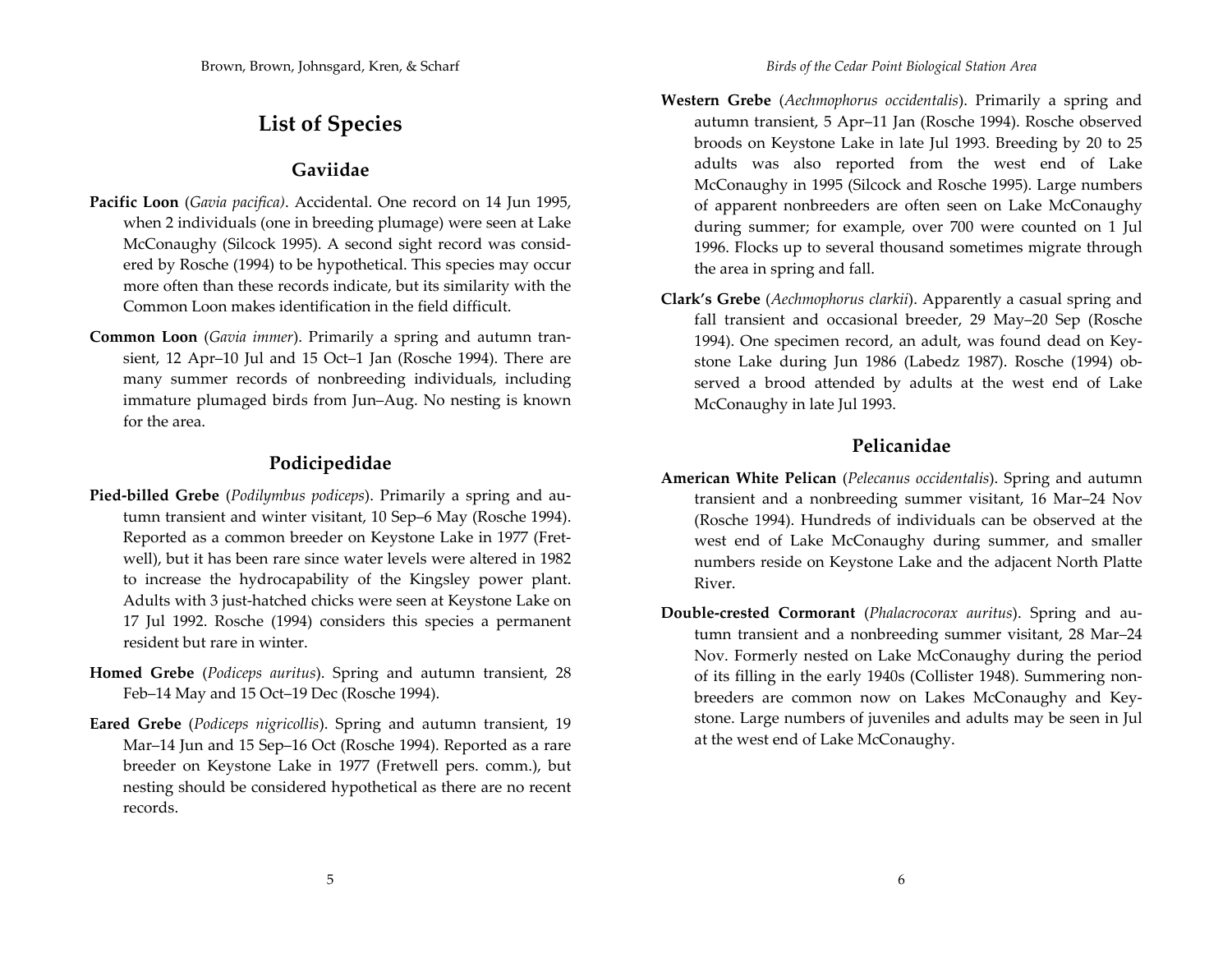# **Ardeidae**

- **American Bittern** (*Botaurus lentiginosus*). A spring and autumn tran‐ sient and summer resident, 16 May–8 Oct (Rosche 1994). An egg belonging to this species was found at Ackley Valley Marsh in Jun 1994. The nest was not located.
- **Least Bittern** (*Ixobrychus exilis*). A rare spring and autumn transient and summer resident. There are only 4 records, 19–26 May and 14–30 Aug at Ash Hollow, Keystone Lake and near Oshkosh (Rosche 1994). A secretive species, it is probably more common than these few records suggest.
- **Great Blue Heron** (*Ardea herodias*). Permanent resident, nesting lo‐ cally. Several colonies have been found, primarily in the Key‐ stone area, some up to 29 nests in size. One colony of about <sup>25</sup> nests was destroyed by Great Horned Owls in early Jun 1995. Present every winter but most individuals tend to leave during severe weather.
- **Great Egret** (*Ardea alba*). A spring and autumn transient, 18 Apr–30 May and <sup>24</sup> Jul–31 Oct (Rosche 1994).
- **Snowy Egret** (*Egretta thula*). A rare spring and autumn transient, <sup>21</sup> Apr–31 May, and <sup>25</sup> Jul–1 Sep (Rosche 1994).
- **Cattle Egret** (*Bubulcus ibis*). Irregular breeder and transient, recorded 30 Apr–20 Oct (Rosche 1994). Wandering flocks of up to <sup>24</sup> birds have been seen in late spring. In 1994, <sup>5</sup> nests and <sup>11</sup> adults were presen<sup>t</sup> at the west end of Lake McConaughy (Dinsmore and Sil‐ cock 1995a). A colony of 3 nests was reported from the west end of Lake McConaughy in 1995 (Silcock and Rosche 1995).
- **Green Heron** (*Butorides striatus*). Primarily <sup>a</sup> spring transient and <sup>a</sup> late summer visitant, 6 May–13 Sep (F. Zeillemaker pers. comm.). Probably breeds locally, judging from the numerous observations in Jun and Jul.
- **Little Blue Heron** (*Egretta caerulea*). Rare spring and autumn visitant with records <sup>5</sup> May (Otter Creek) and 13 May (Lake Ogallala) and 9 Aug–5 Sep (Clear Creek) (Rosche 1994).
- **Black‐crowned Night Heron** (*Nycticorax nycticorax*). Spring and au‐ tumn transient and former breeder, <sup>12</sup> Apr–21 Oct (Rosche 1994). Nested on Keystone Lake in 1977 (Fretwell, pers. comm.).

# **Threskiornithidae**

**White‐faced Ibis** (*Plegadis chihi*). Spring and autumn transient, 19 Apr–28 Sep (Rosche 1994). Rosche reports an increase in sight‐ ings from 1986 through 1991. Occurred at Ackley Valley Marsh and Keystone Lake in May and Jun 1994–1996. The largest flock seen was <sup>17</sup> birds at Ackley Valley Marsh on 31 May 1995.

# **Anatidae**

- **Trumpeter Swan** (*Cygnus buccinator*). Rare spring and autumn visi‐ tant, <sup>8</sup> Dec–3 Apr (Rosche 1994). The nearest known nesting oc‐ curs in marshes of Arthur and McPherson counties.
- **Greater White‐fronted Goose** (*Anser albifrons*). Rare spring and au‐ tumn transient, 8 Oct–13 Mar (Rosche 1994).
- **Snow Goose** (*Chen caerulescens*). Spring transient, <sup>17</sup> Feb–12 May (Rosche 1994). Three winter records from the Clear Creek marshes and near Oshkosh in early Jan. Major western shift in spring migration routes has occurred recently, and migrating populations are likely to increase in this area. The blue morph represents less than one percen<sup>t</sup> of the birds seen in the North Platte valley (Rosche 1994).
- **Ross' Goose** (*Chen rossii*). Irregular spring and autumn transient with 4 records, <sup>21</sup> Mar–23 Apr and 6 Dec–6 Jan (Rosche 1994). This species is increasing in the Great Plains and is likely to be found in many large flocks of Snow Geese. Hybridization with Snow Geese also occurs.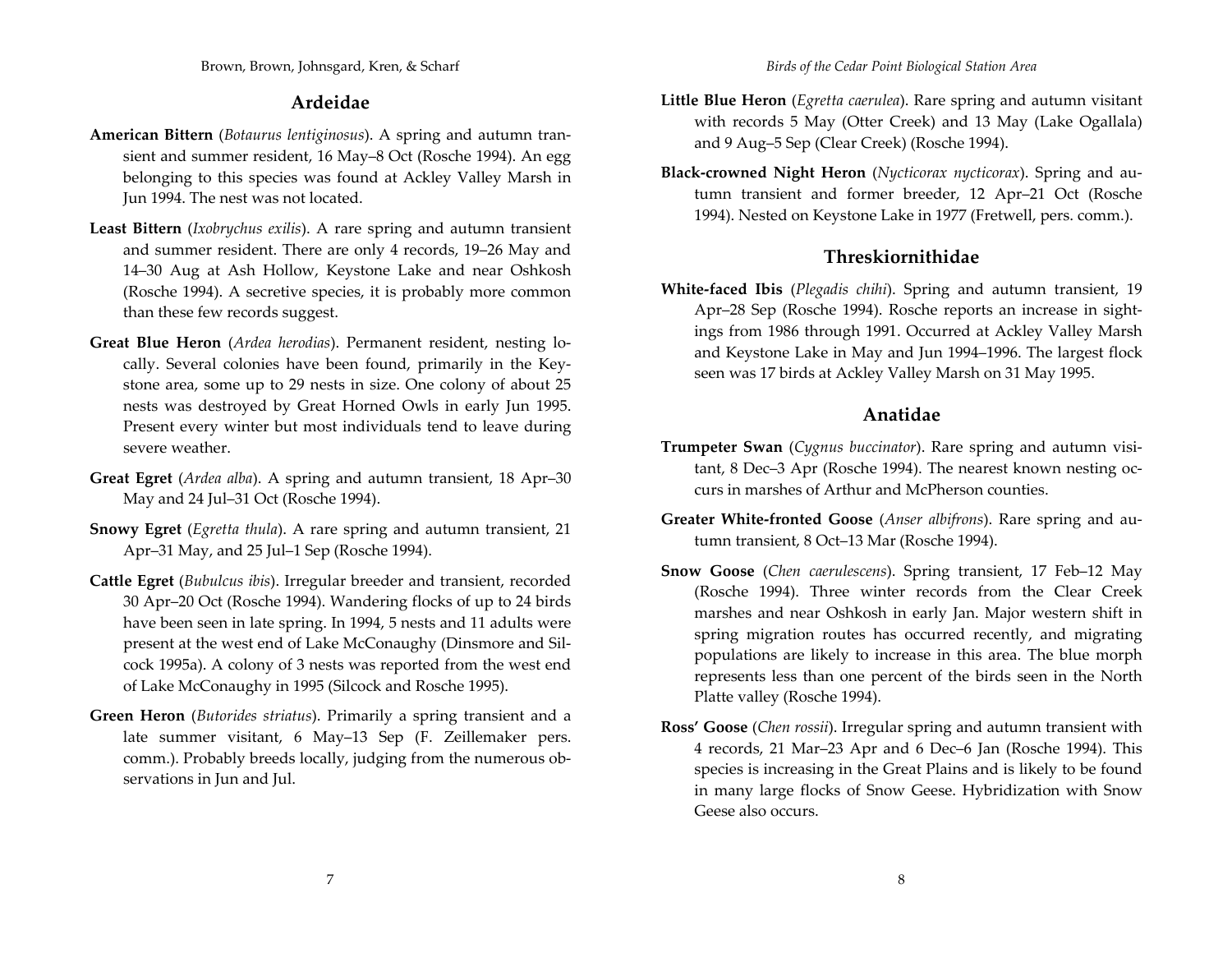Brown, Brown, Johnsgard, Kren, & Scharf

- **Brant** (*Branta bernida*). Rare autumn transient with five records of mostly unspecified dates from Nov and Dec (Rosche 1994).
- **Canada Goose** (*Branta canadensis*). Permanent resident. Breeding is now widespread on Keystone Lake and many other wetlands of the region.
- **Wood Duck** (*Aix sponsa*). Local summer resident, 15 Mar–10 Nov (Rosche 1994). Nests commonly along North Platte River, espe‐ cially east of Keystone diversion dam. Often seen on open water along Sutherland Canal and in small tree‐lined ditches.
- **Green‐winged Teal** (*Anas crecca*). Primarily <sup>a</sup> spring and autumn transient and winter visitant, 20 Aug–6 Jun (Rosche 1994).
- **Mallard** (*Anas platyrhynchos*). Permanent resident, nesting commonly throughout the area. Thousands winter in the marshes at the western end of Lake McConaughy (Rosche 1994).
- **Northern Pintail** (*Anas acuta*). Primarily <sup>a</sup> spring and autumn tran‐ sient and winter visitant, 20 Aug–14 Jun (Rosche 1994).
- **Blue‐winged Teal** (*Anas discors*). Spring and autumn transient and local summer resident, 15 Mar–25 Oct (Rosche 1994). Breeding has been seen yearly near Oshkosh by Rosche (1994).
- **Cinnamon Teal** (*Anas cyanoptera*). Spring transient, 19 Mar–23 Jun. Possibly an autumn transient but there are no definite records, probably because of confusion with the preceding species. Pairs have seen at CPBS in late May, but breeding was not observed.
- **Northern Shoveler** (*Anas clypeata*). Spring and autumn transient, <sup>27</sup> Feb–20 Jun and 24 Jul–19 Dec (Rosche 1994).
- **Gadwall** (*Anas strepera*). Primarily <sup>a</sup> spring and autumn transient and winter visitant, <sup>27</sup> Jul–3 Jun. It was reported during summer 1977 at Keystone Lake (Fretwell), but there is no evidence of breeding.
- **American Wigeon** (*Anas americana*). Spring and autumn transient and winter visitant, 28 Jul–15 Jun (Rosche 1994).
- **Canvasback** (*Aythya valisineria*). Primarily <sup>a</sup> spring and autumn tran‐ sient, occasionally wintering and summering (as nonbreeders). There are records for all months excep<sup>t</sup> Jul.
- **Redhead** (*Aythya americana*). Permanent resident but primarily <sup>a</sup> spring and autumn transient. Rosche (1994) regards this species as the most abundant of the diving ducks, with up to 20,000 seen at the western end of Lake McConaughy.
- **Ring‐necked Duck** (*Aythya collaris*). Spring and autumn transient and winter visitant, 3 Oct–31 May (Rosche 1994).
- **Greater Scaup** (*Aythya marila*). Winter visitant at Keystone Lake and along the Sutherland Canal, 19 Nov–24 Mar (Rosche 1994).
- **Lesser Scaup** (*Aythya affinis*). Primarily <sup>a</sup> spring and autumn tran‐ sient and winter visitant, 13 Sep–20 Jun (Rosche 1994). Single males have been observed during the summer at Keystone Lake.
- **Oldsquaw** (*Clangula hyemalis*). Spring and autumn transient and winter visitant, <sup>11</sup> Nov–25 Apr (Rosche 1994). Most records were at or near the Kingsley Dam spillway.
- **Black Scoter** (*Melanitta nigra*). Rare autumn transient with 3 records between 6 Nov and 16 Dec (Rosche 1994).
- **White‐winged Scoter** (*Melanitta fusca*). Spring and autumn transient and winter visitant with seven records, <sup>1</sup> Nov–28 May (Rosche 1994). The most recent was <sup>2</sup> adult males and <sup>a</sup> female at Key‐ stone Lake on 15–20 May 1993.
- **Surf Scoter** (*Melanitta perspicillata*). Spring and autumn transient and winter visitant with <sup>8</sup> records, <sup>27</sup> Apr–30 Apr and <sup>8</sup> Oct–18 Dec (Rosche 1994 ). The most recent was at Lake Ogallala on 30 Apr 1993 (Cortelyou 1993).
- **Barrow's Goldeneye** (*Bucephala islandica*). Spring and autumn tran‐ sient and winter visitant with <sup>7</sup> records, <sup>21</sup> Dec–19 Apr (Rosche 1994).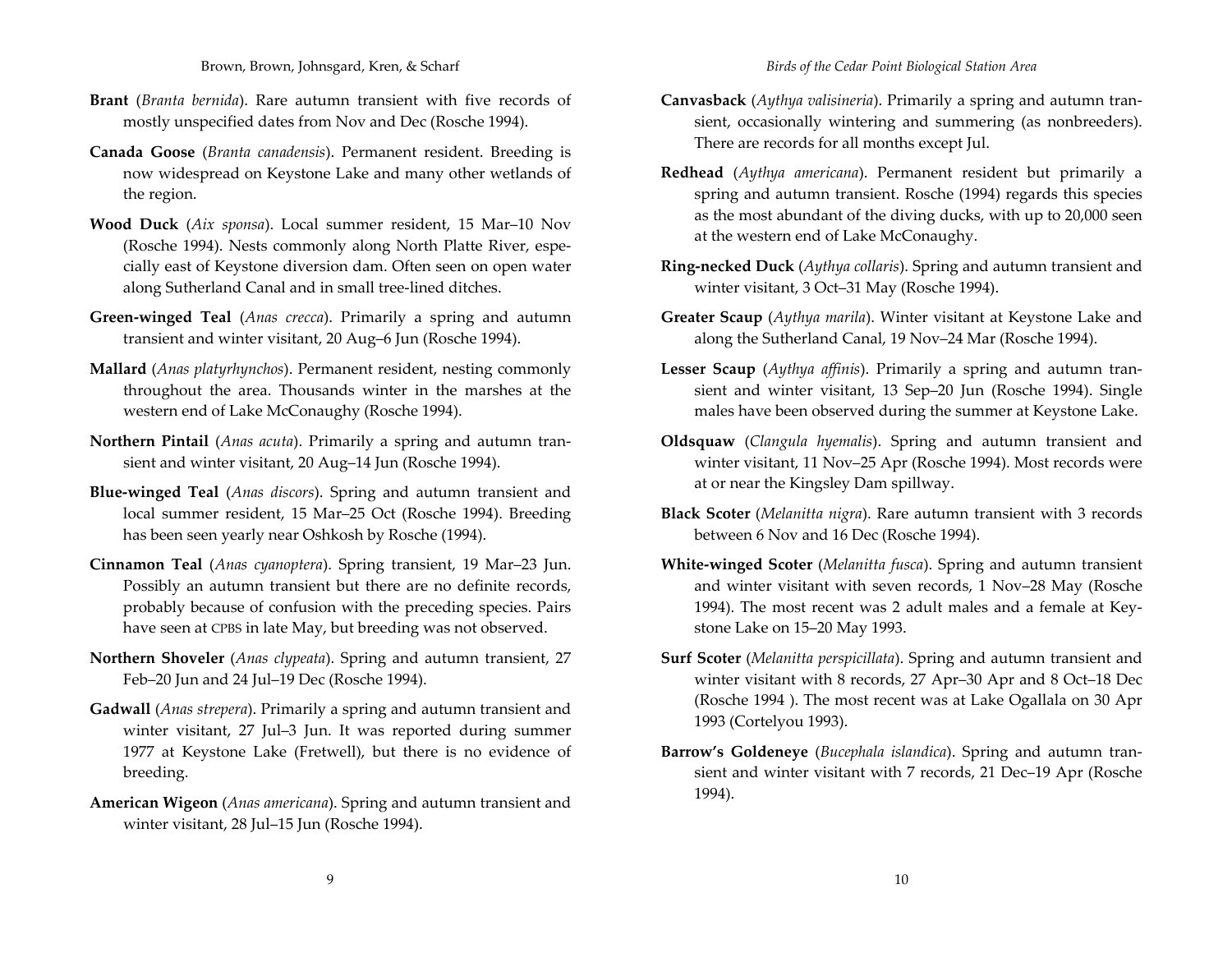- **Common Goldeneye** (*Bucephala clangula*). Spring and autumn tran‐ sient and winter visitant, 31 Oct–3 Jun (Rosche 1994). There are also several summer records of nonbreeders on Keystone Lake and Lake McConaughy.
- **Bufflehead** (*Bucephala albeola*). Spring and autumn transient and winter visitant, <sup>8</sup> Oct–25 May (Rosche 1994).
- **Hooded Merganser** (*Lophodytes cucullatus*). Spring and autumn tran‐ sient and winter visitant, <sup>24</sup> Oct–21 May (Rosche 1994). There are a few summer records of nonbreeding females in Jun.
- **Common Merganser** (*Mergus merganser*). Primarily <sup>a</sup> spring and au‐ tumn transient and winter visitant but recorded in all months. Summering birds are not known to nest. Rosche (1994) reports concentrations of up to 30,000 birds during Dec.
- **Red‐breasted Merganser** (*Mergus serrator*). Spring and autumn tran‐ sient and winter visitant, 6 Nov–28 May (Rosche 1994).
- **Ruddy Duck** (*Oxyura jamaicensis*). Spring and autumn transient and summer visitant, 16 Mar–28 Nov. Present on Lakes Ogallala and Keystone most summers, and Fretwell thought it bred on the latter during summer 1977. Reported to breed near Oshkosh in 1984 by Rosche (1994).

## **Cathartidae**

**Turkey Vulture** (*Cathartes aura*). Spring and autumn transient, and summer resident, 31 Mar–3 Oct. Breeds locally. A nest was found in <sup>a</sup> cliff crevice near CPBS in 1991 and <sup>a</sup> nest with two young was found on <sup>a</sup> bluff along the south shore of Lake McConaughy by Hoffman (1985). Another potential nest hole attended by adults was found in <sup>a</sup> cut bank along the Sutherland Canal south of Paxton in early Jun 1996.

# **Accipitridae**

- **Mississippi Kite** (*Ictinia mississippiensis*) First reported on <sup>27</sup> Jul 1991 in Ogallala and has been seen in the same place there each sum‐ mer since, probably nesting. <sup>11</sup> individuals were observed on 6 Aug 1994, and <sup>2</sup> nests with juveniles were also found (Dinsmore and Silcock 1995b). In 1995 at least 9 adults were presen<sup>t</sup> with an active nest (Silcock 1995).
- **Osprey** (*Pandion haliaetus*). Spring and autumn transient and summer visitant, 13 Apr–25 Oct (Rosche 1994). Seemingly suitable breeding habitat exists in the area, but no nesting has been found.
- **Bald Eagle** (*Haliaeetus leucocephalus*). Spring and autumn transient and winter visitant, 9 Oct–17 May (Rosche 1994). Peak counts in Jan from the Lake Ogallala area approach 200 birds. Birds are best viewed from the Kingsley Dam area (Peyton and Knaggs 1995). Nesting attempts were made near Clear Creek in the late 1980s and early 1990s, but no successful breeding has been ob‐ served (Rosche 1994).
- **Northern Harrier** (*Circus cyaneus*). Permanent resident but primarily a spring and autumn transient. Nests were found in Ackley Valley Marsh during the summers of 1983, 1992, and 1994–96. 9 of these birds were banded.
- **Sharp‐shinned Hawk** (*Accipiter striatus*). Spring and autumn tran‐ sient and winter visitant, 10 Sep–11 May. <sup>2</sup> second‐year males at CPBS were banded.
- **Cooper's Hawk** (*Accipiter cooperii*). Primarily <sup>a</sup> spring and autumn transient, 3 Sep–4 Jun. Occasional early‐winter records, mostly prior to mid‐Jan (Rosche 1994).
- **Northern Goshawk** (*Accipiter gentilis*). Rare winter visitant and spring transient, with five records 23 Dec–10 May (Silcock 1995).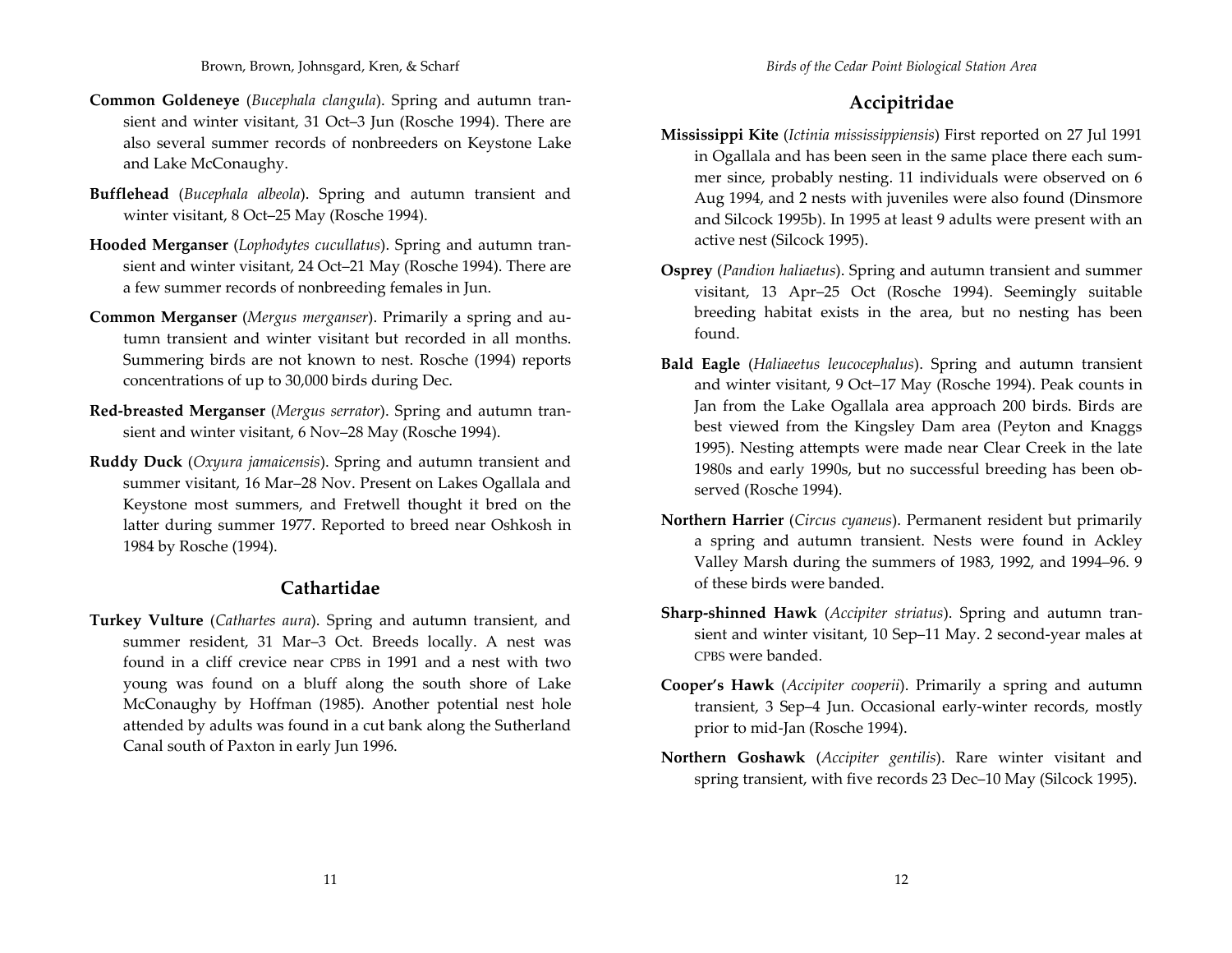- **Broad‐winged Hawk** (*Buteo platypterus*). Spring transient with five records 22 Apr–18 May, mostly from the CPBS and Keystone area.
- **Swainson's Hawk** (*Buteo swainsoni*). Spring and autumn transient and summer resident, <sup>12</sup> Apr–23 Sep. A nest near Keystone was active annually 1983–1991. Nesting was seen along <sup>a</sup> highway near Ogallala in 1990, 1991, and 1996. More common in the area than Red‐tailed Hawk in summer, Swainson's occupies more open grassland habitats. Local population seems stable to date, but numbers are declining continent‐wide.
- **Red‐tailed Hawk** (*Buteo jamaicensis*). Permanent resident. Breeds throughout. Rosche (1994) reports that winter population consists of more dark morphs, sometimes outnumbering lighter birds. Dark morphs feed predominantly in wet meadows and marshes. Breeders consist exclusively of light morphs.
- **Ferruginous Hawk** (*Buteo regalis*). Primarily <sup>a</sup> spring and autumn transient, 10 Mar–18 May and <sup>2</sup> Oct–12 Jan (Rosche 1994). One summer record on <sup>27</sup> Jul 1981 near CPBS. No nesting is known.
- **Rough‐legged Hawk** (*Buteo lagopus*). Fall and spring transient and winter visitant, 9 Oct–18 Apr (Rosche 1994).
- **Golden Eagle** (*Aquila chrysaetos*). Currently probably only <sup>a</sup> winter visitant, <sup>24</sup> Sep–3 Jun (Rosche 1994). Nested at Ash Hollow in 1976, along the North Platte River west of Lewellen in 1982, at Swede Canyon in 1982, and near Clear Creek in 1979 and 1982 (Rosche 1994).

## **Falconidae**

- **American Kestrel** (*Falco sparverius*). Permanent resident. Breeds throughout. Nest sites include cavities in dead trees and crevices in cliffs.
- **Merlin** (*Falco columbarius*). A spring and autumn transient and winter visitant, 23 Oct–11 Mar. One bird was observed in early Aug 1993 at CPBS.
- **Peregrine Falcon** (*Falco peregrinus*). Spring and fall transient <sup>24</sup> Sep– 28 Nov and <sup>25</sup> Apr–19 May. Most likely to be seen near lakes and rivers, while the Prairie Falcon is more likely in canyons and drier areas.
- **Prairie Falcon** (*Falco mexicanus*). Permanent resident but primarily <sup>a</sup> spring and autumn transient and winter visitant. There are several summer records from throughout the area, but breeding is not known.
- **Gyrfalcon** (*Falco rusticolus*). Accidental. One record on 3 Jan 1978, at Clear Creek (Rosche 1994). Supposedly occurs regularly in win‐ ter north of the study area in the Sandhills.

# **Phasianidae**

- **Ring‐necked Pheasant** (*Phasianus colchicus*). Introduced permanen<sup>t</sup> resident. Breeds throughout.
- **Greater Prairie‐chicken** (*Tympanuchus cupido*). Permanent resident. Previously rather widespread all along the north shore of Lake McConaughy, but declining in recent years coincident with local introductions of Ringnecked Pheasants. At least <sup>2</sup> display grounds have been presen<sup>t</sup> near the north end of Kingsley Dam for many years.
- **Sharp‐tailed Grouse** (*Tympanuchus phasianellus*). Permanent resident, nesting in grassland habitats. More common in the Sandhills just north of the study area.
- **Wild Turkey** (*Meleagris gallopavo*). Reintroduced permanen<sup>t</sup> resident. Broods were first observed in 1977 at CPBS and birds were ini‐ tially seen the same year at Ash Hollow. The species has in‐ creased since that time throughout the Platte River valley, and nesting is common at CPBS. Population may fluctuate yearly.
- **Northern Bobwhite** (*Colinus virginianus*). Permanent resident. Breeds locally. Numbers vary from year to year.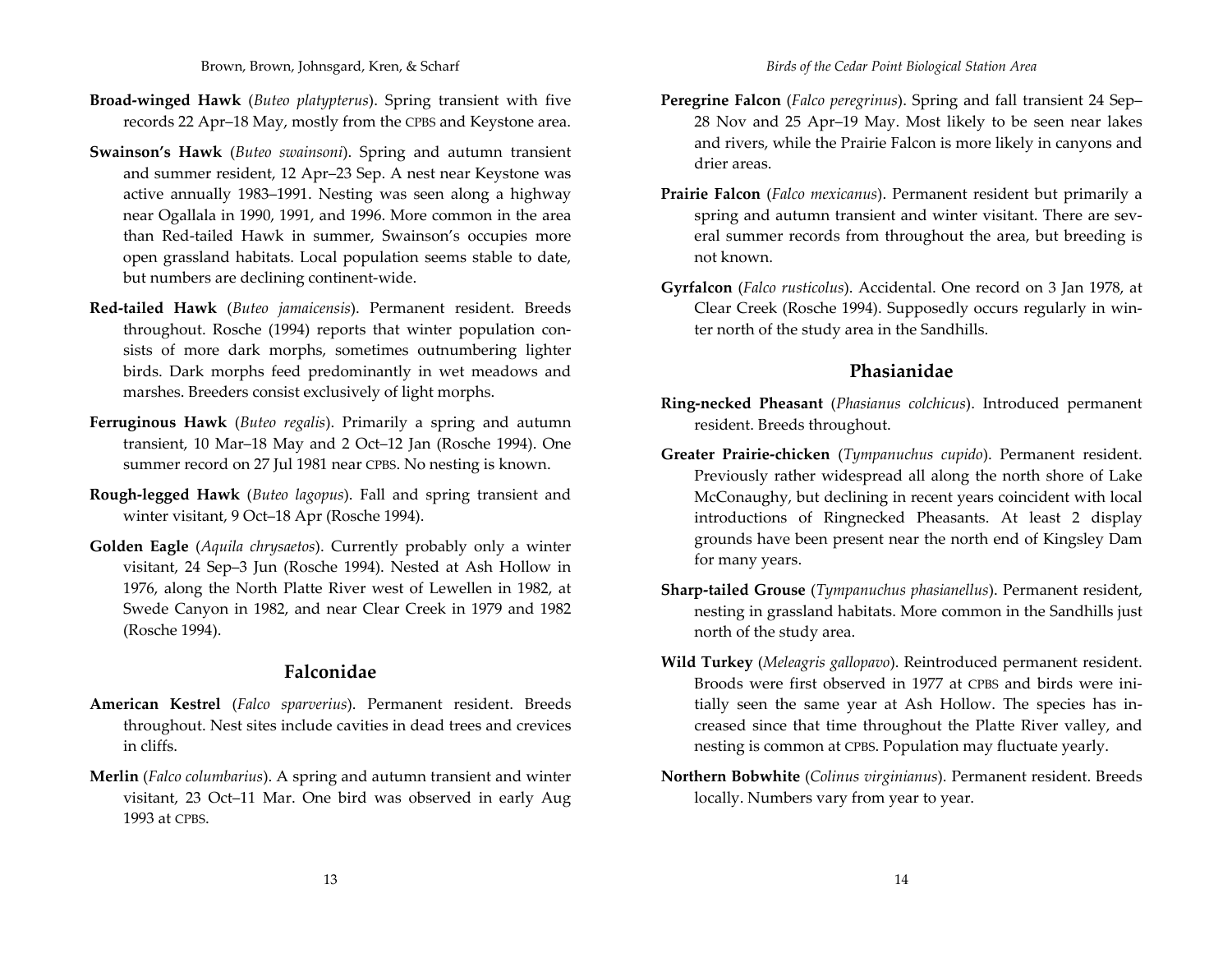### **Rallidae**

- **King Rail** (*Rallus elegans*). Spring and autumn transient and summer resident with five records, 23 Apr–17 Dec, all in the Clear Creek and Lewellen marshes (Rosche 1994).
- **Virginia Rail** (*Rallus limicola*). Spring and autumn transient and summer resident, <sup>17</sup> Apr–22 Dec (Rosche 1994, Silcock 1995). Until 1982 territorial calling was frequent at Keystone Lake, but birds vanished when water levels were altered. Up to <sup>8</sup> nests were recorded at Ackley Valley Marsh in 1994 and 1995 and at <sup>a</sup> small marsh near the Highways 61–92 junction in 1995. <sup>2</sup> winter records in Jan 1984 and Feb 1992 near Lewellen (Rosche 1994). 6 birds were banded near CPBS and at the Ackley Valley Marsh.
- **Sora** (*Porzana porzana*). Spring and autumn transient and summer resident, 23 Apr–22 Nov. Until 1982 territorial calling was fre‐ quen<sup>t</sup> at Keystone Lake, but birds vanished when water levels were altered. Nested in 1994–95 at Ackley Valley Marsh and at the marsh near Highways 61–92 junction.
- **American Coot** (*Fulica americana*). Permanent resident, but primarily a spring and fall transient and winter visitant. At times abundant on Keystone Lake, mainly in fall and early winter, with concen‐ trations up to 5,000 birds. Observed nestings have only been near Oshkosh in 1984 (Rosche 1994) and at the small marsh near the Highways 61–92 junction in 1995. A nest with an incubating adult was seen at Ackley Valley Marsh at the end of May, 1994.

## **Gruidae**

**Sandhill Crane** (*Grus canadensis*). Spring and autumn transient, 16 Feb (F. Zeillemaker pers. comm.)–17 May and <sup>12</sup> Oct–21 Dec (Rosche 1994). Spring stragglers have been seen as late as early Jun along the north side of Keystone Lake. Clear Creek marshes have become <sup>a</sup> major spring staging area with up to 14,000 birds in 1990 (Rosche 1994). The North and South Platte Rivers in the

study area are currently not used for roosting by spring mi‐ grants.

**Whooping Crane** (*Grus americana*). Rare spring and autumn transient with <sup>2</sup> spring records on 9 Apr and <sup>24</sup> May, and 3 fall records, 13 Oct–14 Nov (Rosche 1994). Most sightings are from the west end of Lake McConaughy.

# **Charadriidae**

- **Mountain Plover** (*Charadrius montanus*). Accidental. One record on 21 Apr 1989, at Clear Creek (Rosche 1994).
- **Black‐bellied Plover** (*Pluvialis squatarola*). Spring and autumn tran‐ sient, <sup>8</sup> May–14 Jun and <sup>28</sup> Jul–7 Nov (Rosche 1994). Frequently uses exposed sandbars in Keystone Lake, and its occurrence there depends on water levels.
- **American Golden‐plover** (*Pluvialis dominica*). Accidental. One record on <sup>22</sup> Apr 1989 at Keystone Lake (Rosche 1994).
- **Snowy Plover** (*Charadrius alexandrius*). Rare summer visitant, with 3 records, <sup>1</sup> Jun–7 Aug (Rosche 1994), all on sandy beaches of Lake McConaughy.
- **Semipalmated Plover** (*Charadrius semipalmatus*). Spring and autumn transient, <sup>14</sup> Apr–20 May and 30 Jul–12 Oct (Rosche 1994).
- **Piping Plover** (*Charadrius melodus*). Spring and autumn transient and summer resident, 15 Apr–19 Aug, primarily along the shores of Lake McConaughy. Several pairs have nested annually at Arthur Bay and Martin Bay, but often without success because of human traffic on beaches. As many as 63 birds have been found along the southern shore of Lake McConaughy (Sidle et al. 1991) where nesting success is usually greater with less human distur‐ bance. A hailstorm destroyed over 20 eggs and killed 3 adults at Martin Bay in 1996. Efforts to protect breeding areas from hu‐ man interference have led to higher nesting success in recent years.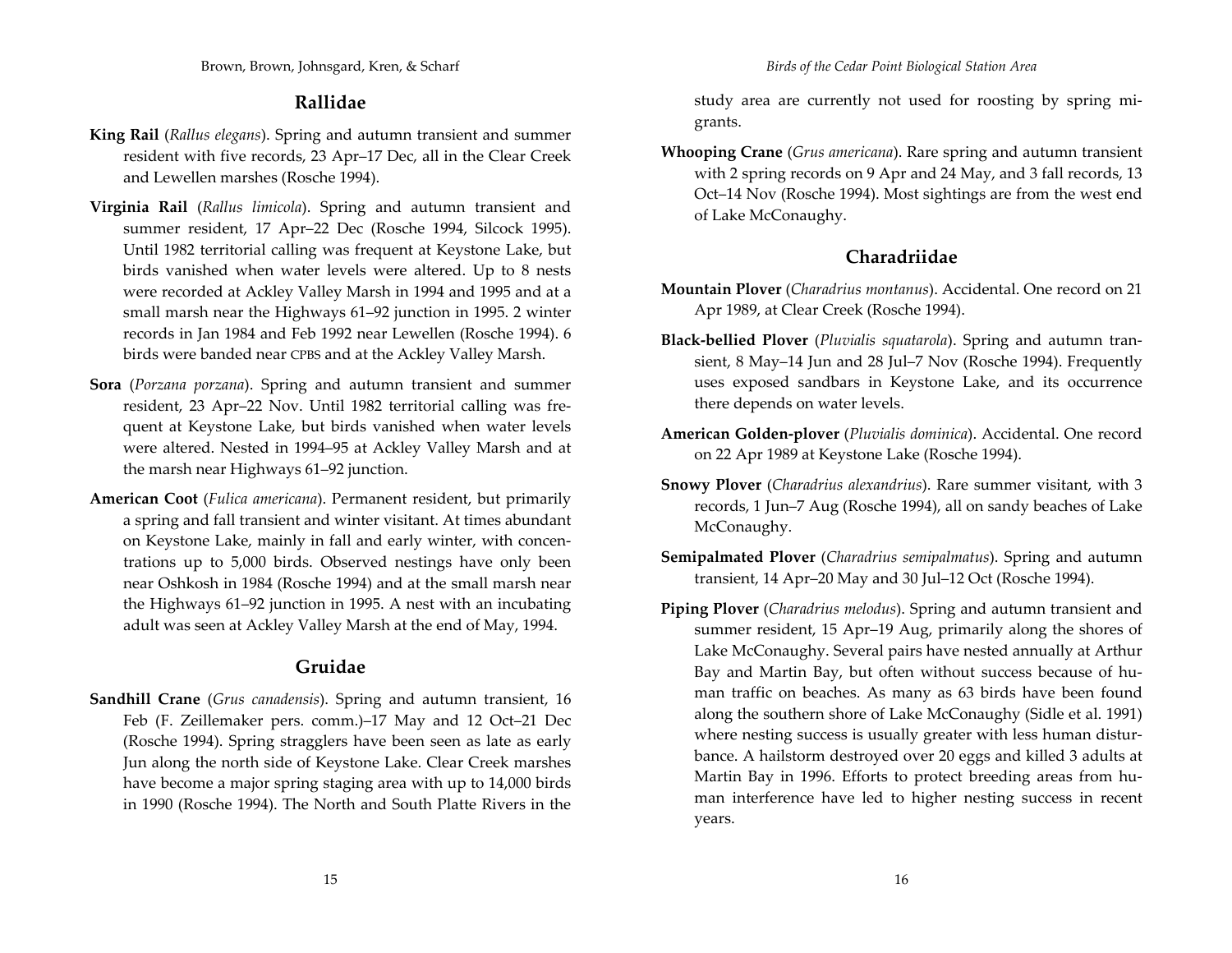- **Killdeer** (*Charadrius uociferus*). Permanent resident, but primarily <sup>a</sup> spring and fall transient and winter visitant. Breeds throughout.
- **American Avocet** (*Recurvirostra americana*). Spring and autumn tran‐ sient, <sup>12</sup> Apr–22 Jun and <sup>27</sup> Jul–25 Oct.
- **Black‐necked Stilt** (*Himantopus mexicanus*). Accidental. One record on 17 May 1986, at Clear Creek (Rosche 1994). Increasingly common as a breeder in the western Sandhills north of the study area.

# **Scolopacidae**

- **Greater Yellowlegs** (*Tringa melanoleuca*). Spring and autumn tran‐ sient, <sup>24</sup> Mar–17 May and 4 Jul–10 Nov. One winter record on 17 Dec 1993 near Keystone (Rosche 1994). More common in spring than fall.
- **Lesser Yellowlegs** (*Tringa flavipes*). Spring and autumn transient, <sup>12</sup> Apr (F. Zeillemaker pers. comm.)–4 Jun and 4 Jul–21 Oct. Unlike previous species, more common in fall than in spring (Rosche 1994). Up to 400 reported from the west end of Lake McConaughy by Rosche.
- **Solitary Sandpiper** (*Tringa solitaria*). Spring and autumn transient, <sup>25</sup> Apr (F. Zeillemaker pers. comm.)–20 May and <sup>24</sup> Jul–16 Sep.
- **Willet** (*Catoptrophorus semipalmatus*). Spring and autumn transient, <sup>17</sup> Apr–20 Jun and 4 Jul–25 Aug.
- **Spotted Sandpiper** (*Actitis macularia*). Spring and autumn transient and local summer resident, <sup>22</sup> Apr—3 Oct (Rosche 1994). Pre‐ sumably breeds in the study area, but no nests have been found. 12 birds were banded in <sup>a</sup> small marsh along the north side of Keystone Lake between 20 Jul and <sup>5</sup> Aug 1994, <sup>8</sup> of which were juveniles fledged that season.
- **Upland Sandpiper** (*Bartramia longicauda*). Spring and autumn tran‐ sient and summer resident, <sup>22</sup> Apr–26 Aug (Rosche 1994). Nests with eggs and chicks were found north of Keystone in wet hay meadows in 1995, but nests were destroyed by mowing (Melissa

Hayes pers. comm.). Populations along the southern edge of the Sandhills in wet meadows are quite large but decline in drier re‐ gions of the Sandhills.

- **Whimbrel** (*Numenius phaeopus*). Rare spring transient. There are <sup>2</sup> records, <sup>11</sup> May 1985 at Lake McConaughy, and <sup>17</sup> May 1986 at Clear Creek (Rosche 1994).
- **Long‐billed Curlew** (*Numenius americanus*). Spring and autumn tran‐ sient and local summer resident, <sup>28</sup> Mar–2 Sep (Rosche 1994). Nesting occurs in relatively dry grassland. Eggs have hatched in late May or early Jun. Premigratory flocking begins in late Jun. Territorial pairs regularly occur in meadows just north of Key‐ stone Lake.
- **Hudsonian Godwit** (*Limosa haemastica*). Rare spring transient with <sup>3</sup> records, <sup>24</sup> Apr—14 May (Rosche 1994) at Clear Creek and near Kingsley Dam. Most migration occurs to the east of the study area.
- **Marbled Godwit** (*Limosa fedoa*). Spring and autumn transient and summer visitant, 18 Apr–3 Oct. Its occurrence depends often on the availability of sandbars in Keystone Lake. Up to 48 birds have been seen along the shores of Lake McConaughy (Rosche 1994).
- **Ruddy Turnstone** (*Arenaria interpres*). Rare spring transient, with re‐ cords 11–19 May, usually seen at Clear Creek and Keystone Lake (Rosche 1994).
- **Red Knot** (*Calidris canutus*). Rare spring and autumn transient. <sup>2</sup> re‐ cords. 3 birds were at the west end of Lake McConaughy on 25 and <sup>27</sup> Aug 1989, and 3 birds were at Martin Bay on 23 May 1993.
- **Sanderling** (*Calidris alba*). Spring and autumn transient, 6 May–3 Jun and <sup>27</sup> Jul–7 Nov (Rosche 1994). Rosche regards this species as the most common shorebird on the sandy beaches of Lake McConaughy.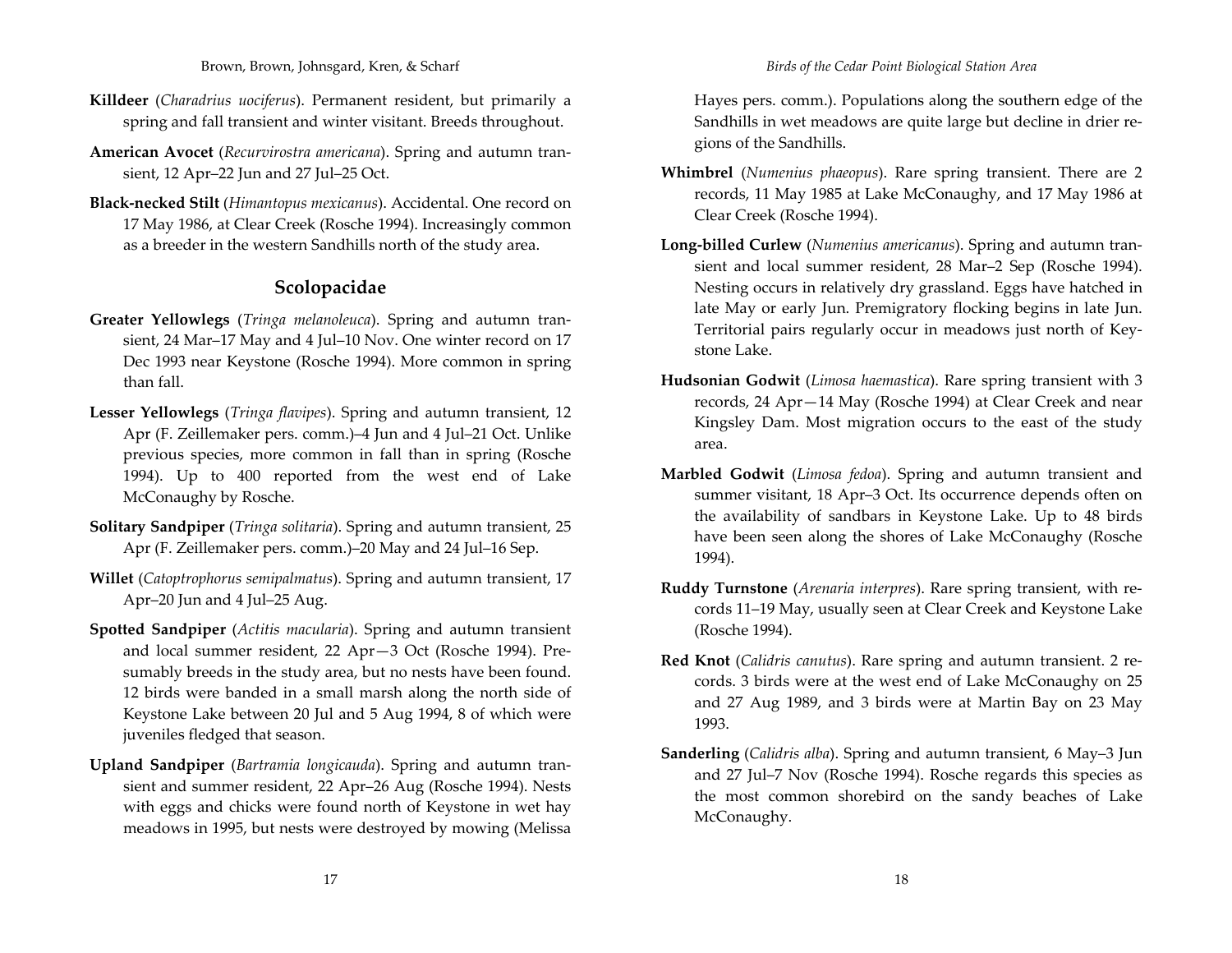- **Semipalmated Sandpiper** (*Calidris pusilla*). Spring and autumn tran‐ sient, 18 Apr-30 May and 3 Aug-1 Nov (Rosche 1994). Maximum spring count by Rosche was 65, and fall maximum count was 35.
- **Western Sandpiper** (*Calidris mauri*). Primarily an autumn transient, 27 Jul–11 Sep. Spring dates are 22–23 Apr (Rosche 1994). Maxi‐ mum spring count by Rosche was about 50, and fall maximum count was 60.
- **Least Sandpiper** (*Calidris minutilla*). Spring and autumn transient, <sup>14</sup> Apr–19 May and <sup>4</sup> Jul–6 Nov (Rosche 1994). Maximum spring count by Rosche was 175, and fall maximum count was 250.
- **White‐rumped Sandpiper** (*Calidris fuscicola*). Spring transient, 6 May–14 Jun (Rosche 1994). No records for autumn. Maximum count by Rosche was 55.
- **Baird's Sandpiper** (*Calidris bairdii*). Spring and autumn transient, <sup>24</sup> Mar–4 Jun and <sup>4</sup> Jul–6 Nov (Rosche 1994). Maximum spring count by Rosche was <sup>75</sup> and maximum fall count was 4,000– 5,000 in late Jul at the west end of Lake McConaughy. This is ap‐ parently the most common peep species in the area, although inhabiting drier habitats than the others.
- **Pectoral Sandpiper** (*Calidris melanotos*). Primarily an autumn tran‐ sient, <sup>25</sup> Jul–15 Oct. There are <sup>a</sup> few spring records, <sup>22</sup> Apr–30 May (Rosche 1994).
- **Dunlin** (*Calidris alpina*). Rare spring transient, with <sup>2</sup> records from Clear Creek on 19 Apr 1987 and Keystone Lake on 18 May 1986 (Rosche 1994).
- **Stilt Sandpiper** (*Calidris himantopus*). Spring and autumn transient, 6 May–31 May and 15 Jul–8 Oct (Rosche 1994). Maximum spring count by Rosche was 220 and maximum fall count was 275. Con‐ centrated primarily at Clear Creek and the west end of Lake McConaughy.
- **Buff‐breasted Sandpiper** (*Tringites subruficollis*). Rare autumn tran‐ sient with 3 fall records, <sup>2</sup> Aug–22 Sep (Rosche 1994). Most mi‐ gration occurs in central Nebraska to the east of the study area.
- **Short‐billed Dowitcher** (*Limnodromus griseus*). Rare autumn transient with <sup>2</sup> records on <sup>27</sup> Aug 1989 and <sup>2</sup> Sep 1993 (Rosche 1994). Species may be overlooked owing to its similarity with the Long‐ billed Dowitcher.
- **Long‐billed Dowitcher** (*Limnodromus scolopaceus*). Spring and au‐ tumn transient, <sup>22</sup> Mar–25 May and 25 Jul–1 Nov (Rosche 1994). Maximum spring count by Rosche was 30, and maximum fall count was 125. Birds concentrated at the west end of Lake McConaughy and at Keystone Lake. May often be observed at the North Platte River bridge near Keystone.
- **Common Snipe** (*Gallinago gallinago*). Primarily <sup>a</sup> spring and autumn transient but <sup>a</sup> local summer resident and uncommon in winter. Birds winter mostly in Lewellen marshes and at Lake Ogallala (Rosche 1994). Probably breeds regularly in the Clear Creek marshes, but nests or young have not been observed.
- **Wilson's Phalarope** (*Phalaropus tricolor*). Spring and autumn tran‐ sient, 20 Apr–4 Jun and <sup>4</sup> Jul–27 Aug (Rosche 1994). Maximum spring count by Rosche was about 400, and maximum fall count was 75. Closest known breeding is at Crescent Lake National Wildlife Refuge, north of Oshkosh, but may also nest on San‐ dhills lakes in Arthur County. Nesting habitat for birds in the nearby Sandhills was described by Bomberger (1984).
- **Red‐necked Phalarope** (*Phalaropus lobatus*). A rare transient, with spring records on 17–18 May 1986 and <sup>a</sup> fall record on <sup>11</sup> Sep 1988 (Rosche 1994). Rosche believes this species to be more common in the area than these records indicate.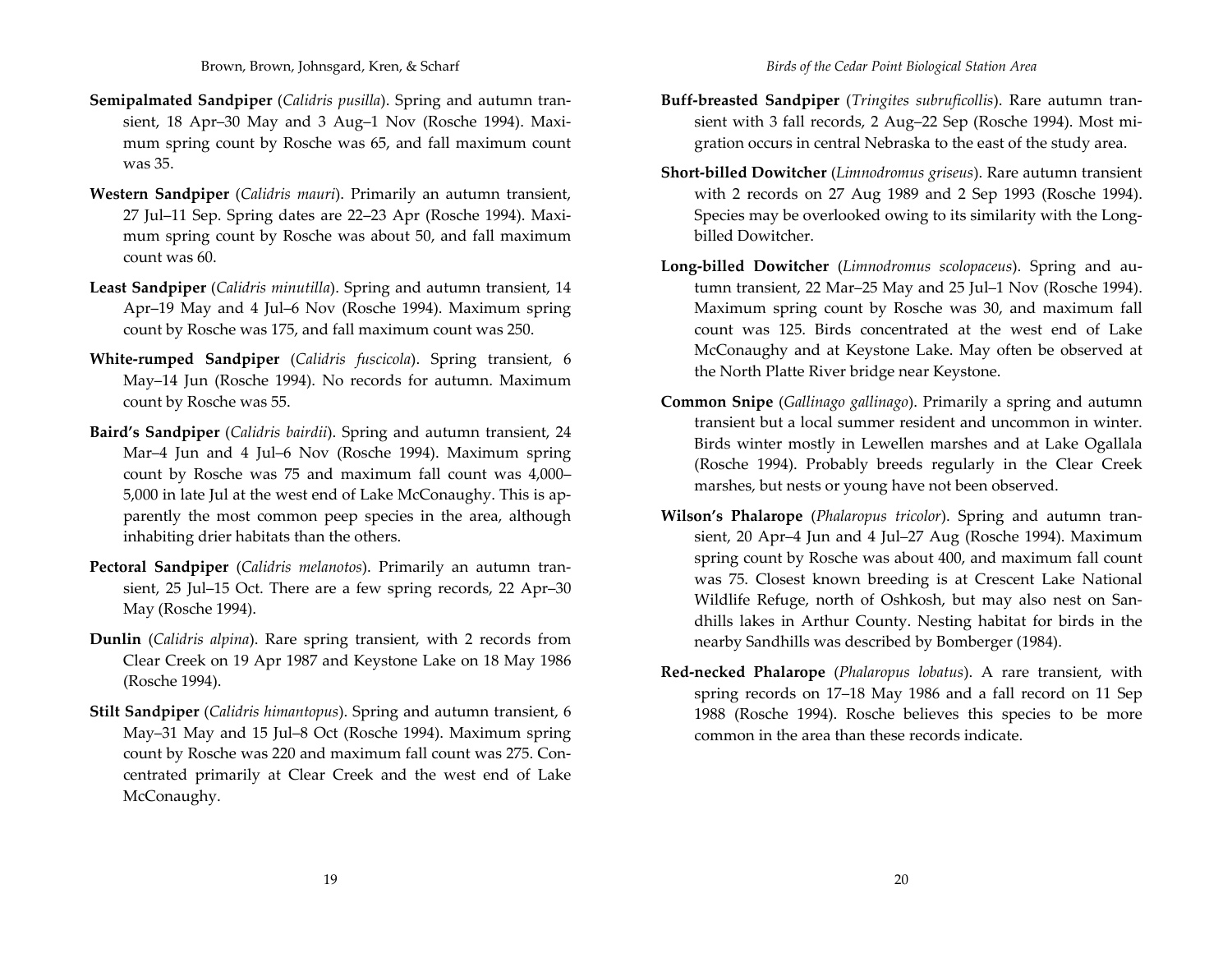# **Laridae**

- **Iceland Gull** (*Larus glaucoides*). Accidental. Several immature indi‐ viduals were seen on Lake McConaughy and Lake Ogallala <sup>11</sup> Feb–5 Mar 1994 (Rosche 1994). An adult was observed at Lake McConaughy <sup>27</sup> Jan–5 Feb 1995 (Silcock 1995).
- **Franklin's Gull** (*Larus pipixcan*). Spring and autumn transient and summer visitant, 24 Mar–7 Nov (Rosche 1994). Small numbers of apparen<sup>t</sup> nonbreeders summer on Keystone Lake. A single bird in breeding plumage was below Kingsley Dam on 14–17 Dec 1993 (Silcock and Rosche 1994a). Maximum spring count by Rosche was 300 and maximum fall count was 6,000.
- **Laughing Gull** (*Larus atricilla*). Accidental. One record for the area, 30 Jun 1992, at Lake McConaughy (Dinsmore and Silcock 1995c). Another was observed just east of the area at Sutherland Reser‐ voir on <sup>22</sup> Dec 1994 by Dinsmore and Silcock.
- **Bonaparte's Gull** (*Larus philadelphia*). Spring and autumn transient, 30 Mar–18 May and 15 Oct–19 Dec (Rosche 1994). A straggler was observed in early Jun 1996 at Keystone Lake. Maximum spring count by Rosche was 200, and fall count was about 675.
- **Ring‐billed Gull** (*Larus delawarensis*). Permanent nonbreeding resi‐ dent. Maximum fall count was 6,000–8,000 on 1 Dec 1974 (Rosche 1994b), and 19,000 were presen<sup>t</sup> below Kingsley Dam in late Feb–mid Mar 1994 (Silcock and Rosche 1994b). Winter populations vary with severity of weather (Rosche 1994). Closest known nesting is in south‐central Wyoming (Johnsgard 1979).
- **Herring Gull** (*Larus argentatus*). Spring and autumn transient and winter visitant, <sup>25</sup> Jul–14 Jun (Rosche 1994). Up to 500 have been seen by Rosche in Mar at the west end of Lake McConaughy, and 1,000 were presen<sup>t</sup> below Kingsley Dam on <sup>21</sup> Feb 1994 (Sil‐ cock and Rosche 1994a).
- **Glaucous‐winged Gull** (*Larus glaucescens*). Accidental. One record on 12 and 15 Apr 1995 at Lake McConaughy (Roberson and Car‐ ratello 1996, Silcock 1995).
- **Glaucous Gull** (*Larus hyperboreus*). Irregular winter visitant and spring transient, <sup>11</sup> Jan–22 Apr at Lake McConaughy (Rosche 1994, Silcock 1995). A large invasion of this species occurred throughout Nebraska during winter 1993–94, with at least 6 and possibly up to 10 presen<sup>t</sup> below Kingsley Dam on 16–28 Feb 1994. Most were first‐ and second‐winter birds, but at least one adult was observed (Silcock and Rosche 1994a).
- **California Gull** (*Larus californicus*). Largely permanen<sup>t</sup> resident, now increasing each year during all seasons. Found mostly on Lake McConaughy. Rosche (1994) documents its history from the first sightings in 1984 through 1993 and reported <sup>a</sup> maximum count of 72 in Dec 1993. Silcock (1995) reported <sup>82</sup> on <sup>22</sup> Apr 1995. No breeding is known for the area, although birds are regularly ob‐ served during summer.
- **Thayer's Gull** (*Larus thayeri*). Rare winter visitant and spring tran‐ sient, 18 Dec–23 Apr at Lake McConaughy (Rosche 1994, Silcock 1995).
- **Lesser Black‐backed Gull** (*Larus fuscus*). Accidental. One record of <sup>2</sup> birds at Lake Ogallala and Lake McConaughy from <sup>21</sup> Feb–5 Mar 1994 (Rosche 1994, Silcock and Rosche 1994b).
- **Great Black‐backed Gull** (*Larus marinus*). Accidental. One record, <sup>a</sup> first‐year and <sup>a</sup> second‐winter bird 21–26 Feb 1994 below Kingsley Dam (Silcock and Rosche 1994a). The only other Ne‐ braska record is from Sutherland Reservoir just to the east of the study area.
- **Black‐legged Kittiwake**(*Rissa tridactyla*). Accidental. One record, an adult male in breeding plumage was found dead on Keystone Lake in late May 1990 (Johnsgard 1990b).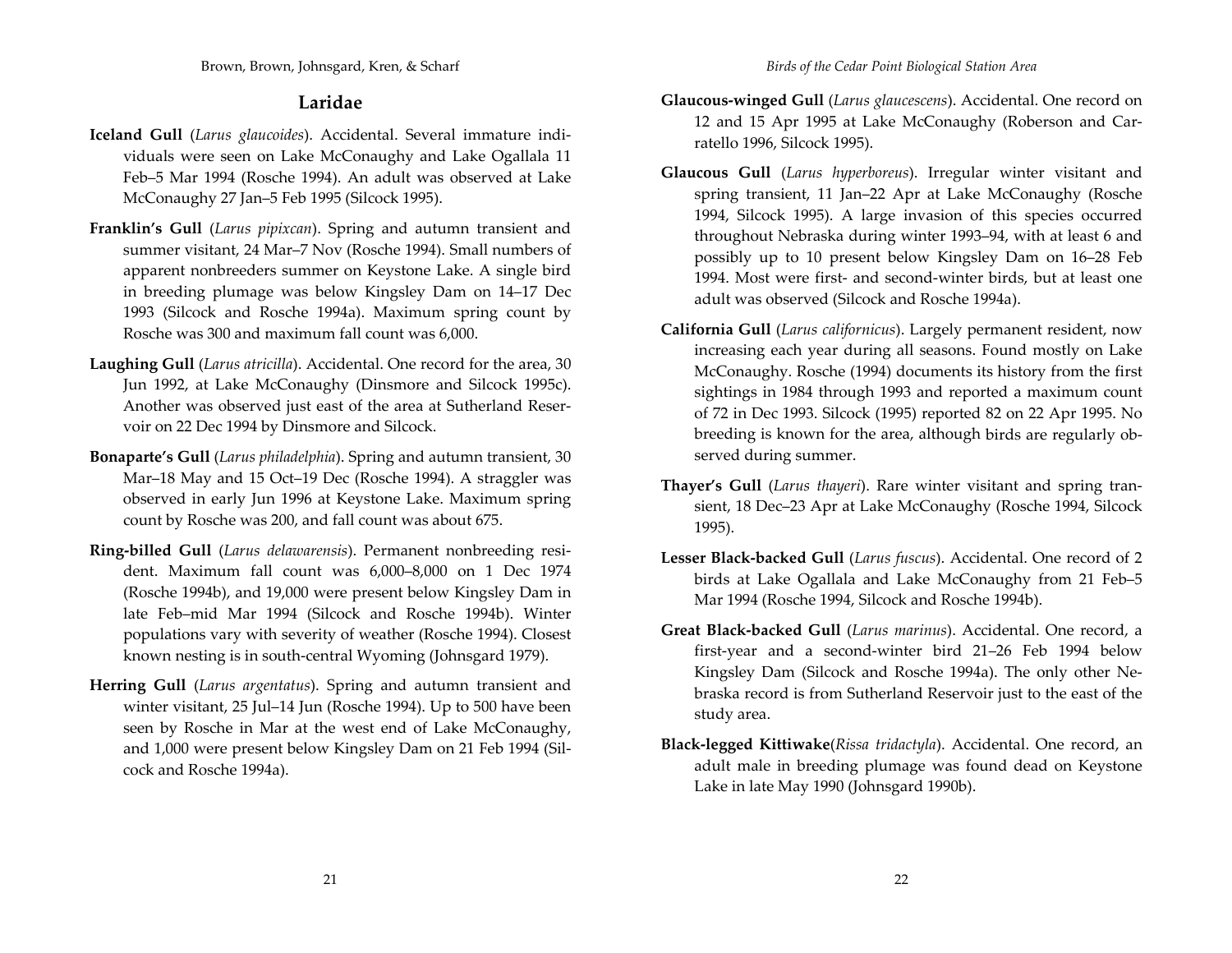- **Common Tern** (*Sterna hirundo*). Accidental. There are 2 records, 27 Jul 1991 and 16–18 May 1995 at Lake McConaughy (Rosche 1994, Silcock 1995).
- **Caspian Tern** (*Sterna caspica*). Spring transient and summer visitant, 23 Apr–2 Aug, often at Keystone Lake and on the North Platte River below the Keystone diversion dam. Recently increasing in Jun and Jul on Keystone Lake, with maximum count of <sup>12</sup> on <sup>24</sup> Jun 1996.
- **Forster's Tern** (*Sterna forsteri*). Spring and autumn transient and summer visitant, <sup>17</sup> Apr–3 Oct (Rosche 1994). No nesting by summer birds is known; closest breeding colonies are at Crescent Lake National Wildlife Refuge and the Sandhills marshes of Ar‐ thur County.
- **Least Tern** (*Sterna antillarum*). Summer resident and spring and au‐ tumn transient, 20 May—15 Aug (Rosche 1994). Nesting colonies have been observed on the South Platte River near Roscoe, from Martin Bay to Arthur Bay, and at Lakeview on the south shore of Lake McConaughy. Local nesting status was summarized by Si‐ dle et al. (1991). Nesting probably occurs almost annually on other sandy shorelines of bays and islands at Lake McConaughy.
- **Black Tern** (*Chlidonias niger*). Spring and autumn transient and sum‐ mer visitant, 20 Apr–21 Jun and <sup>17</sup> Jul–27 Sep (Rosche 1994). Jun sightings may represen<sup>t</sup> stragglers, as no nesting has been re‐ ported for the area. Numbers have probably declined in recent years, coincident with altered water levels of Keystone Lake where migrants often forage.

## **Columbidae**

- **Rock Dove** (*Columba livia*). Permanent resident, breeding around human habitations and occasionally on cliff ledges.
- **Mourning Dove** (*Zenaida macroura*). Spring and autumn transient and summer resident, 24 Mar–1 Nov. Casual winter visitant, with 4

records, 25 Nov—15 Jan (Rosche 1994). Species commonly nests on the ground in the study area even when trees are available. 6 were banded at CPBS.

# **Cuculidae**

- **Black‐billed Cuckoo** (*Coccyzus erythropthalmus*). Spring and autumn transient and summer resident, 13 Jun–25 Aug (F. Zeillemaker pers. comm.). 5 were banded at CPBS. Local breeding was indicated by presence of brood patches on all birds caught. Cuckoos of either species may be found in most of the riparian forest of the area.
- **Yellow‐billed Cuckoo** (*Coccyzus americanus*). Spring and autumn transient and summer resident, <sup>14</sup> May–11 Sep (Rosche 1994). <sup>7</sup> were banded at CPBS. Local breeding was indicated by presence of brood patches on all birds caught. Population size seems to vary annually.

# **Tytonidae**

**Common Barn Owl** (*Tyto alba*). Spring and autumn transient and widespread summer resident, 19 Mar–7 Sep (Rosche 1994). Nests occur in roadside cuts and exposed rock outcroppings having deep recesses. Birds have nested at CPBS since 1983. Some nests may be found in tall cliffs on the south shore of Lake McConaughy. Great Homed Owls commonly prey on this species in the study area. Food pellet analysis suggests that *Dipodo‐ mys ordii* is <sup>a</sup> primary food item locally.

# **Strigidae**

- **Eastern Screech Owl** (*Otus asio*). Permanent resident, apparently un‐ common. Gray‐morph birds are typical in the study area. <sup>2</sup> were banded at CPBS.
- **Great Homed Owl** (*Bubo virginianus*). Permanent resident. Breeds throughout. Nests have been found in canyons near CPBS and in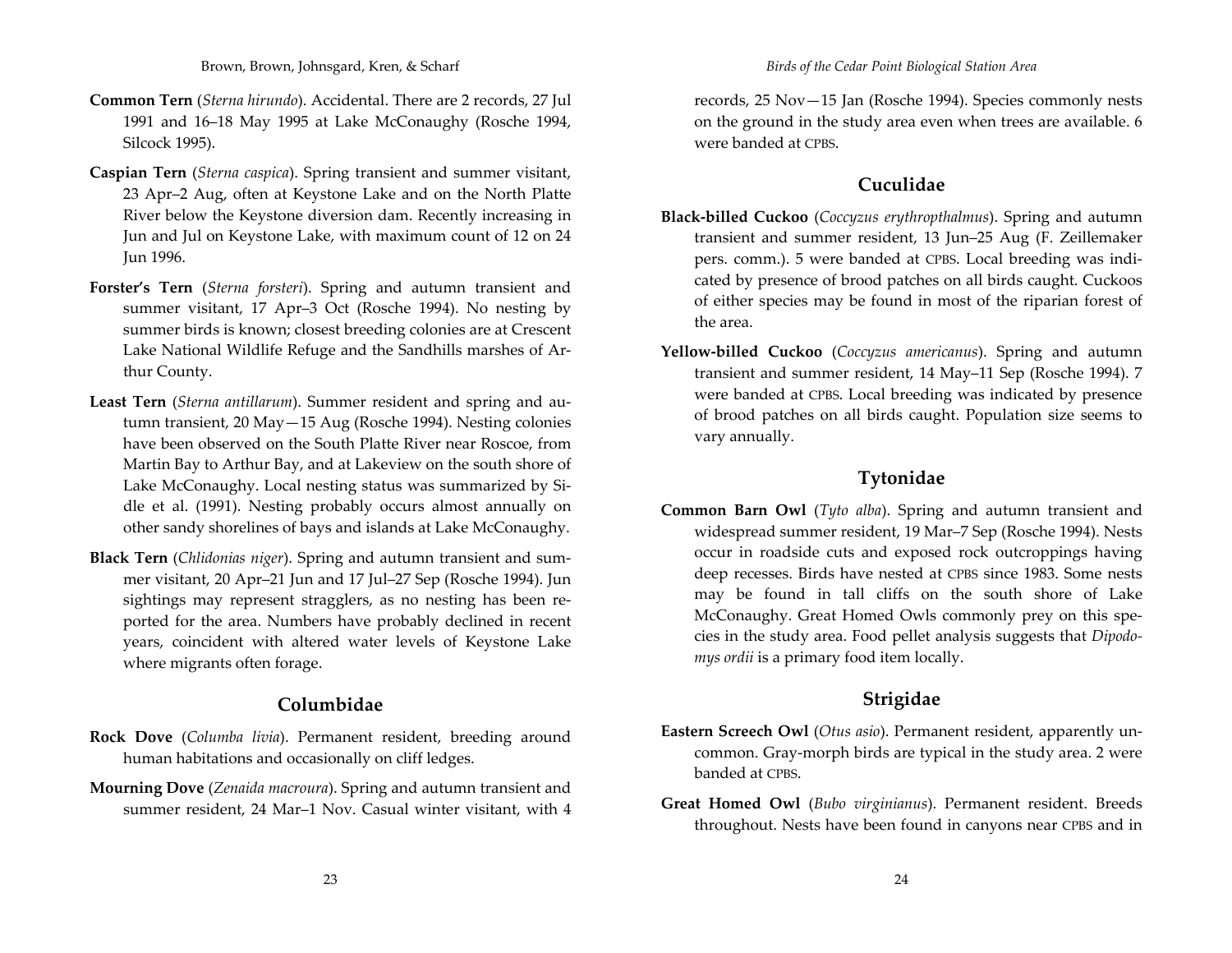old hawk and heron nests in the North Platte River floodplain nearly every year; newly fledged young have been observed from late Apr–late May. Often feeds on ducks and coots in fall and winter; recorded taking some small birds such as Cliff Swallows occasionally.

- **Northern Saw‐whet Owl** (*Aegolius acadius*). Accidental. One record of a bird heard at Ash Hollow on 16—17 May 1986 (Rosche 1994).
- **Burrowing Owl** (*Athene cunicularia*). Spring and fall transient and summer resident, <sup>21</sup> Apr–9 Oct (Rosche 1994). Nests locally in the abandoned holes of various mammals. A nest near Keystone in 1987 was destroyed by badgers. Extermination of prairie dogs in many areas by ranchers has led to <sup>a</sup> decline in population size of this species. Some birds nest solitarily, and colonies range from <sup>2</sup> to 10 pairs in the vicinity of the study area. A colony of 6 pairs active in 1996 was located about four miles northeast of Kingsley Dam.
- **Long‐eared Owl** (*Asio otus*). Rare and irregular throughout the year, probably limited to riparian forests. Rosche (1994) reports <sup>a</sup> re‐ cord for 23 Feb 1980 at Cedar View Recreation Area, Lake McConaughy. Two fledglings that had recently left the nest were observed on <sup>24</sup> May 1994 at CPBS. No nesting has been seen since.

# **Caprimulgidae**

- **Common Nighthawk** (*Chordeiles minor*). Spring and autumn transient and summer resident, <sup>5</sup> May–11 Sep (Rosche 1994). Nests with incubated eggs were found near Keystone in early Aug 1981 and near CPBS in Jul 1991. Apparent nesting habitat seems to overlap that of Common Poorwill in canyons near CPBS; study is needed of these 2 species' ecological requirements and potential compe‐ tition.
- **Common Poorwill** (*Phalaenoptilus nuttallii*). Spring and autumn tran‐ sient and summer resident, <sup>12</sup> Apr–mid Oct (Rosche 1994).

Likely breeds in canyons near CPBS and in Ash Hollow area but no nests have been found. At least 3 calling birds were regularly heard in <sup>a</sup> single canyon near CPBS throughout the summer of 1995, but fewer birds were presen<sup>t</sup> in 1994 and 1996.

**Chimney Swift** (*Chaetura pelagica*). Spring and autumn transient and local summer resident, 26 Apr–11 Sep (Rosche 1994). Usually seen in towns such as Ogallala and Oshkosh where nesting likely occurs. One bird was banded east of Keystone.

# **Trochilidae**

**Ruby‐throated Hummingbird** (*Archilochus colubris*). Accidental. One adult male was mist‐netted on 23 May 1996 at CPBS.

# **Alcedinidae**

**Belted Kingfisher** (*Ceryle alcyon*). Permanent resident, breeding along the North Platte River, Sutherland Canal, and the south shore‐ line of Keystone Lake near CPBS. 26 were banded mostly near CPBS.

# **Picidae**

- **Red‐headed Woodpecker** (*Melanerpes erythrocephalus*). Spring and autumn transient and summer resident, <sup>28</sup> Apr–21 Oct (Rosche 1994). Extremely common in woodlands along North Platte River near Keystone and below Kingsley Dam, where nesting occurs. Population size varies somewhat annually. <sup>14</sup> were banded near CPBS, with one recaptured the year after banding.
- **Red‐bellied Woodpecker** (*Melanerpes carolinus*). Rare autumn, winter, and spring visitant, <sup>27</sup> Sep–30 Apr (Rosche 1994). Rosche regards Lake McConaughy as <sup>a</sup> significant barrier to western movement of this species. One summer record, <sup>a</sup> bird heard during Jun 1989 at CPBS (B. Nickol pers. comm.).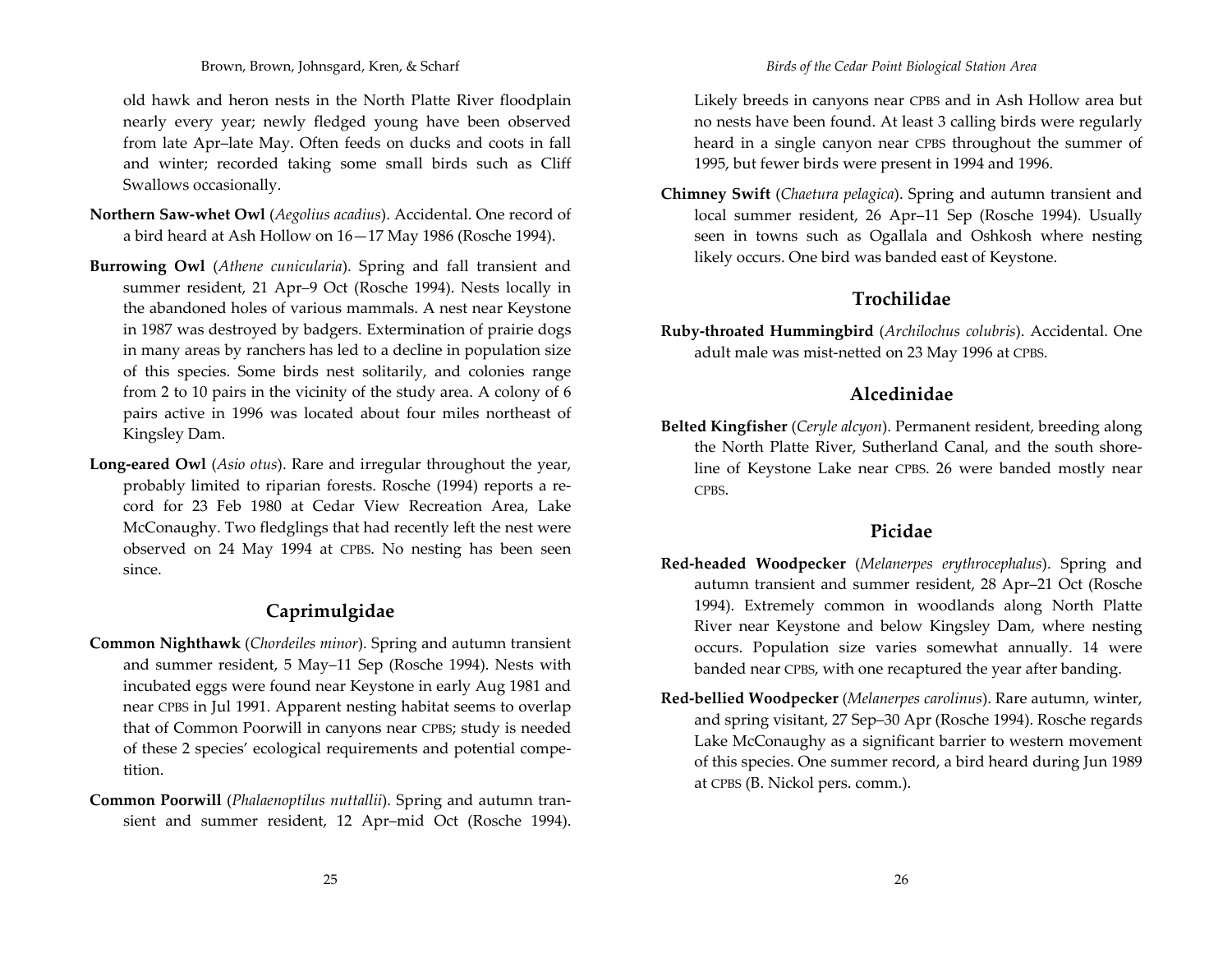- **Downy Woodpecker** (*Picoides pubescens*). Permanent resident. Nests have been seen below Kingsley Dam and near CPBS in large de‐ ciduous trees. 40 birds were banded near CPBS, with one re‐ captured <sup>a</sup> year after banding and <sup>2</sup> recaptured <sup>2</sup> years after banding.
- **Hairy Woodpecker** (*Picoides villosus*). Uncommon permanen<sup>t</sup> resi‐ dent. Nests have been seen below Kingsley Dam. Confined to woods with larger trees than Downy in the study area. 9 birds were banded near CPBS, with one recaptured the year after banding. Relative ratio of Downies to Hairies observed in the field is about 5:1 in the study area.
- **Northern Flicker** (*Colaptes auratus*). Permanent resident. Nests have been seen in woods near Keystone and below Kingsley Dam. Occupies much more open habitats than other woodpeckers, of‐ ten extending to the border of the Sandhills. Rosche (1994) re‐ ports that most breeding birds of the area are the yellow‐shafted morph, but many migratory transients and winter residents are red-shafted. Hybridization among yellow-shafted and redshafted morphs is common in the study area. Among birds banded, various intermediate phenotypes occurred, including some matching the gilded phenotype of the southwestern U. S. Some individuals with <sup>a</sup> black moustache on one side and <sup>a</sup> red on the other have been found. Others have shown both colors within <sup>a</sup> moustache. Red moustaches have been seen on birds with yellow wing linings, and black moustaches on ones with pink wing linings (Short 1965).

#### **Tyrannidae**

- **Olive‐sided Flycatcher** (*Contopus borealis*). Casual spring and fall transient, 14–26 May and <sup>12</sup> Aug–4 Sep (Rosche 1994). One was banded near CPBS.
- **Eastern Wood‐pewee** (*Contopus virens*). Spring and fall transient and summer resident, <sup>28</sup> May–12 Aug. <sup>4</sup> were banded near CPBS,

Singing males were often heard below the Keystone diversion dam in 1993. Bird caught on <sup>12</sup> Aug was <sup>a</sup> juvenile, although it could have hatched outside the study area.

- **Western Wood‐pewee** (*Contopus sordidulus*). Spring and fall transient and summer resident, 16 May–27 Aug. Adults feeding young have been seen at Clear Creek in mid and late Jul. Single birds were banded near CPBS on 16 and 30 May and <sup>5</sup> Jun, including one female with <sup>a</sup> brood patch, suggesting nesting in the area. The study area is the only known region of contact between the <sup>2</sup> species of pewees in the Platte Valley. Since hybridization between these <sup>2</sup> species is possible, study of pewees in the area is needed.
- **Yellow‐bellied Flycatcher** (*Empidonax flaviventris*). Rare spring tran‐ sient. 2 records, of single birds banded on 3 Jun 1992 and 18 May 1996 at CPBS.
- **Acadian Flycatcher** (*Empidonax virescens*). Rare spring transient. Al‐ though not generally known to occur in west Nebraska, <sup>4</sup> Empi‐ donax with wing measuring 79, 80, 80, and 80 mm and con‐ forming by wing formula (Pyle et al. 1987) to this species were banded at CPBS on 21, 26, and 29 May 1996.
- **Alder Flycatcher** (*Empidonax ainorum*). Common spring and fall tran‐ sient, with <sup>a</sup> restricted time of spring passage, <sup>22</sup> May–2 Jun. Fall records are 21 Jul–17 Aug. 62 birds were banded near CPBS, with one banded on <sup>28</sup> May 1993, and recovered at Fairbanks, Alaska on <sup>7</sup> Aug 1993, about 3500 km northwest of banding site (Dunning 1995).
- **Willow Flycatcher** (*Empidonax traillii*). Spring and fall transient and summer resident, 9 May–15 Aug. Nests commonly in willow thickets below Keystone diversion dam, at Clear Creek, and at the Lewellen marshes. 58 birds were banded near CPBS.
- **Least Flycatcher** (*Empidonax minimus*). Spring and autumn transient, 10 May–3 Jun and <sup>22</sup> Jul–17 Aug. 94 individuals were banded at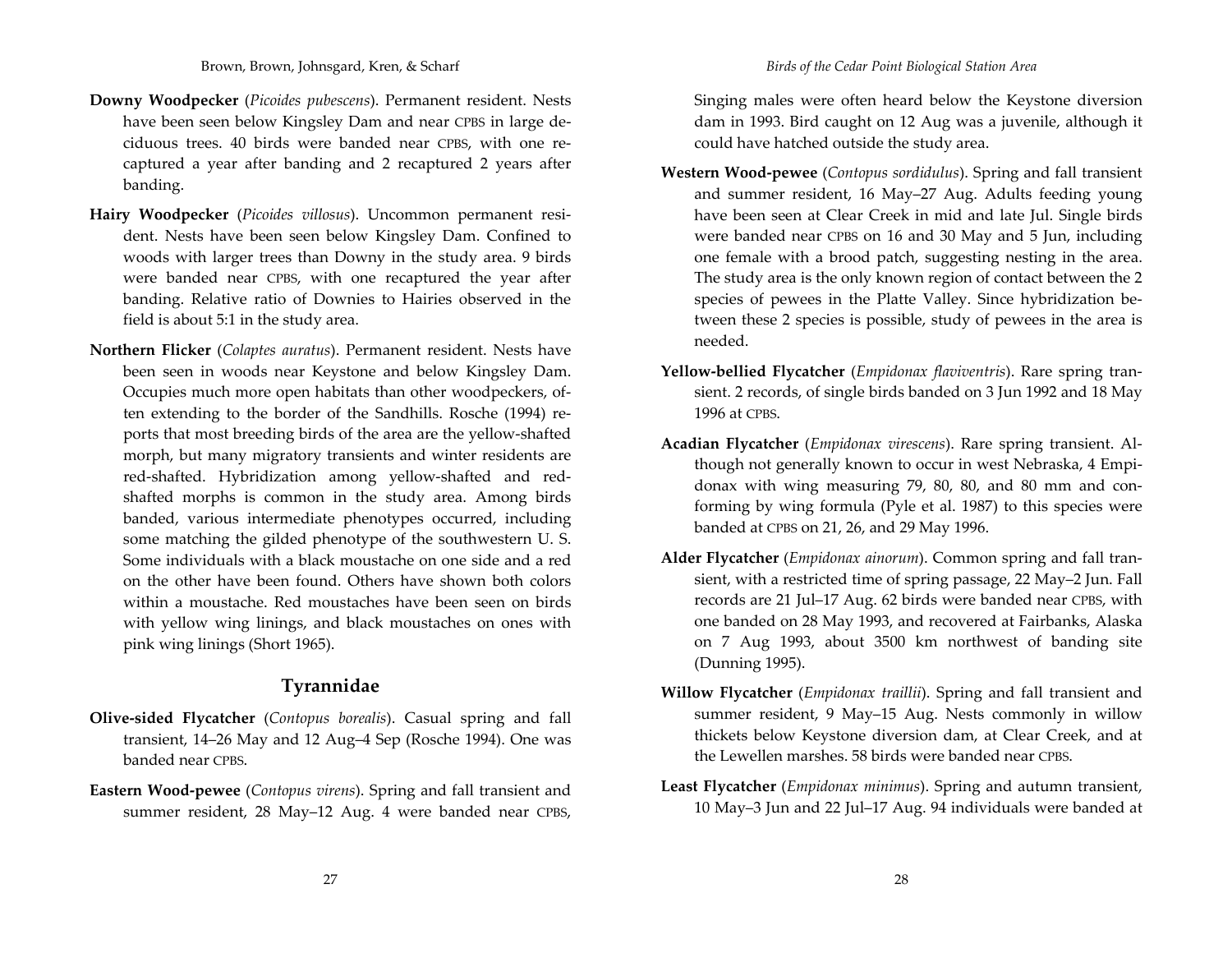CPBS. Most widespread of Empidonax in study area, occurring in greatest range of habitats.

- **Eastern Phoebe** (*Sayornis phoebe*). Spring and autumn transient and summer resident, <sup>28</sup> Mar–21 Aug (Rosche 1994). Nesting seen at CPBS in 1982 and occurs regularly along Sutherland Canal. 3 birds were banded at CPBS.
- **Say's Phoebe** (*Sayornis saya*). Spring transient and summer resident, 25 Mar–27 Sep (Rosche 1994). Bred at Ash Hollow in 1950s (Rosche 1994). A single pair nested in an abandoned Cliff Swallow nest at Whitetail Creek each summer from 1982–1987. Cliff Swallows usurped the nest in 1987 and killed the young phoebes, and nesting has not occurred there since. Say's Phoebes breed frequently under concrete and wooden bridges along Sutherland Canal, often using the same bridge from year to year. This species tends to use bridges whereas Eastern Phoebe uses mostly small concrete irrigation culverts along the canal. Rosche (1994) observed that dead and exhausted Say's Phoebes can be found along the sandy beaches of Lake McConaughy after se‐ vere spring storms. These birds apparently attempt to cross the lake during adverse weather. <sup>24</sup> birds were banded at various sites throughout study area.
- **Great Crested Flycatcher** (*Myiarchus crinitus*). Spring and autumn transient and local summer resident, 6 May–11 Sep (Rosche 1994). Found primarily in deciduous floodplain woodlands, of‐ ten below Keystone diversion dam and at Oshkosh. <sup>11</sup> birds were banded at CPBS, and one was recaptured the next year. <sup>7</sup> females had brood patches, suggesting nesting in the area.
- **Western Kingbird** (*Tyrannus verticalis*). Spring and autumn transient and summer resident, <sup>22</sup> Apr–10 Sep (Rosche 1994). Nests throughout area in both deciduous and juniper trees. Some nest site characteristics in the study area were described by Bergin (1992). 105 were banded at CPBS, but only one was recaptured the next year. A nest attended by one Western and one Eastern

Kingbird was discovered at Keystone Lake in 1994, but grackles destroyed the young before their plumage affinities could be determined. Some Western Kingbirds succumbed to cold and rainy weather in late May 1996; severe spring weather may regulate the population in the study area. Not known to be para‐ sitized by cowbirds, and field experiments at CPBS reveal that kingbirds of both species reject cowbird eggs added to their nests.

- **Cassin's Kingbird** (*Tyrannus vociferans*). Accidental but perhaps <sup>a</sup> rare summer visitant. 2 records, on <sup>11</sup> May 1985 at Oskhosh (Rosche, 1994) and 3 Jul 1996 near Omaha Beach on the north side of Lake McConaughy. Few people carefully scrutinize king‐ birds in the field, and thus this species may occur more fre‐ quently than these <sup>2</sup> records indicate. Rosche (1994) believes that most yellow‐breasted kingbirds seen after 10 Sep may be Cas‐ sin's.
- **Eastern Kingbird** (*Tyrannus tyrannus*). Spring and autumn transient and summer resident, <sup>27</sup> Apr–16 Sep (Rosche 1994). Nests throughout study area. Occupies wetter and more open habitat than Western, but nests of both species are often very close to‐ gether. 76 birds were banded near CPBS, with one recaptured the next year. Ratio of Western to Eastern observed in the field is 3–4 to 1. Large flocks may be seen during fall migration, beginning in early to mid Aug.
- **Scissor‐tailed Flycatcher** (*Tyrannus forficatus*). Rare vagrant, with 6 records from sometime in May until <sup>14</sup> Oct (Rosche 1994).

# **Alaudidae**

**Homed Lark** (*Eremophila alpestris*). Permanent resident. Strong influx of birds appears in winter. One of the most common breeding birds of the Sandhills just to the north of the study area, al‐ though it also nests in tableland prairies near Ogallala.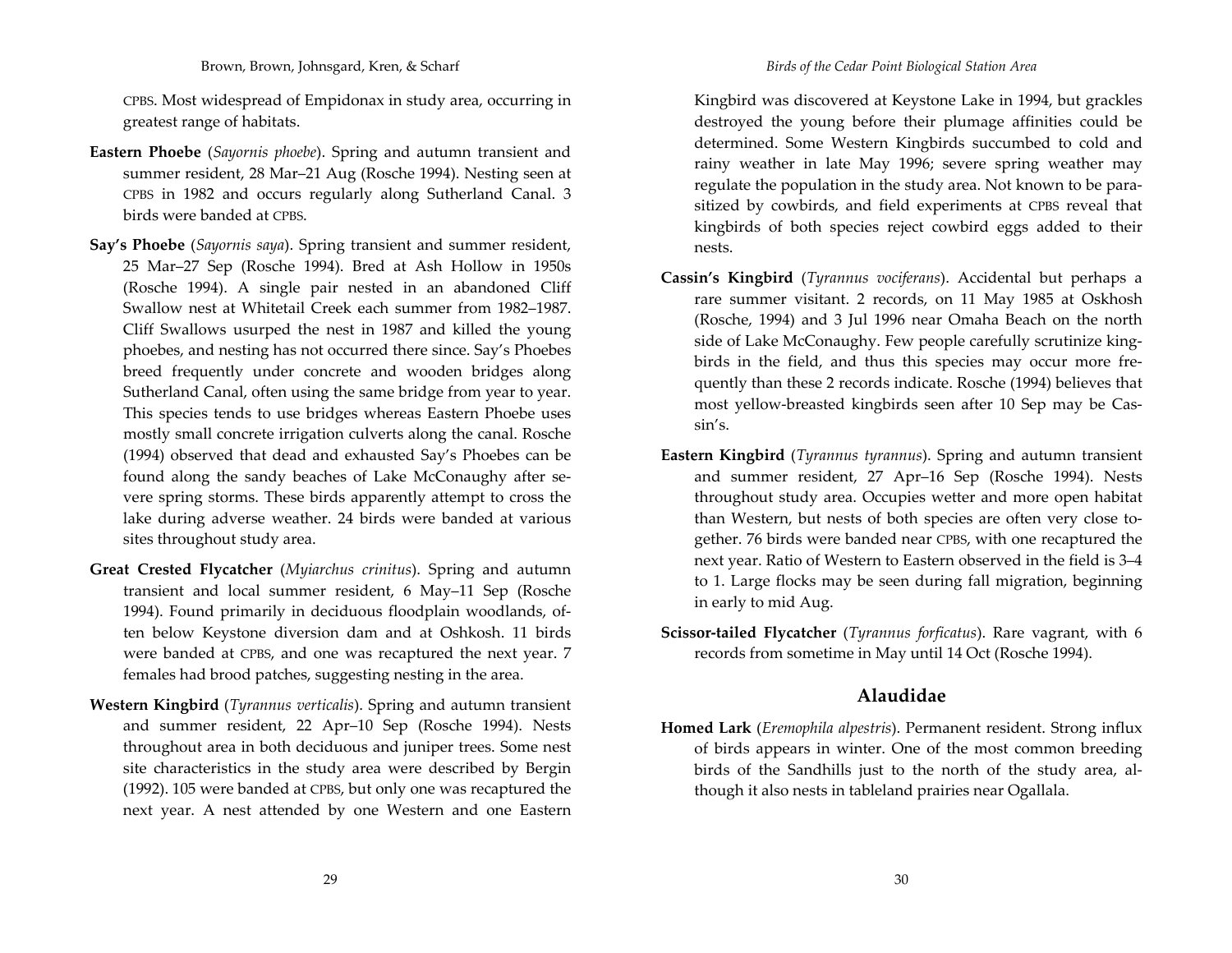# **Hirundinidae**

- **Purple Martin** (*Progne subis*). Spring and autumn transient and sum‐ mer resident, <sup>12</sup> Apr (F. Zeillemaker, pers. comm.)–6 Aug, Nested westward to Lewellen in 1977–79, the westernmost regular nesting site in Nebraska. Has nested at Martin Bay (Rosche 1994). Several small colonies exist in Ogallala. Martin houses in Keystone and Roscoe have not been occupied, al‐ though transients often pass through CPBS. Birds frequently feed in downtown Ogallala amid moving cars during cold spring weather. One in 1996 entered <sup>a</sup> broken‐out Cliff Swallow nest at Kingsley hydroplant to escape cold weather.
- **Tree Swallow** (*Tachycineta bicolor*). Spring and fall transient and summer resident, 29 Mar–13 Sep (Rosche 1994). Nesting has been observed at Clear Creek–Lewellen area and Keystone Lake. Up to <sup>5</sup> pairs have nested at Keystone Lake, although population dropped after the severe cold weather in late May 1996. <sup>12</sup> birds were banded at CPBS.
- **Violet‐green Swallow** (*Tachycineta thalassina*). Rare vagrant. 3 re‐ cords, <sup>8</sup> Jul 1987 and 29 Apr 1989 at Keystone Lake, and 29 Aug 1986 at Oshkosh (Rosche 1994). Closest known breeding occurs in the Black Hills of South Dakota.
- **Northern Rough‐winged Swallow** (*Stelgidopteryx serripennis*). Spring and autumn transient and summer resident, <sup>12</sup> Apr–2 Sep (Rosche 1994). Nests locally in road cuts and cliff crevices, usually solitarily, although small groups of 4 to 6 adults are often seen during the summer on wires near CPBS. <sup>244</sup> birds were banded, mostly at CPBS, with <sup>5</sup> recaptured the year after banding. Some mortality of this species occurred during cold weather of late May 1996.
- **Bank Swallow** (*Riparia riparia*). Spring and autumn transient and lo‐ cal summer resident, 19 Apr–15 Sep (Rosche 1994). Colonies have been seen in road cuts along Sutherland and Korty canals, at the Oshkosh Sewage Lagoons, and along the south shore of

Lake McConaughy. Colonies range from <sup>5</sup> nests to approxi‐ mately 1,000, with the largest occurring on the Lake McConaughy cliffs. Occasionally nests with Cliff Swallows, and has its nests usurped by latter species which builds mud front onto burrow. 31 birds were banded, mostly near CPBS. Some mortality occurred during severe weather in late May 1996.

- **Cliff Swallow** (*Hirundo pyrrhonota*). Spring and autumn transient and summer resident, 13 Apr–20 Sep. The most abundant passerine nesting in the area, breeding under bridges, in culverts, under the eaves of buildings (rarely), on irrigation structures, and on cliff faces. Cliff nesting sites are confined to southern shore of Lake McConaughy and along North Platte River west of Lewel‐ len, but birds use artificial sites throughout the study area. Eggs have been laid from 4 May–28 Jul. Colonies range in size from <sup>2</sup> to 3,700 nests, and some birds nest solitarily. This species has been studied extensively in the area since 1982 (Brown and Brown 1996). Approximately 87,000 birds have been banded throughout the study area. Thousands have been recaptured in subsequent seasons; oldest birds are <sup>11</sup> years old (5 individuals). Banded birds from the study area have been recovered in south‐ ern Brazil, El Salvador, Colorado, Alberta, and Missouri. Heavy mortality occurred during <sup>a</sup> <sup>4</sup>‐day period of cold and rainy weather, 26–29 May 1996, with the local population reduced by about 50 percent. Cliff Swallows were affected by this weather to a greater extent than most other insectivores.
- **Cave Swallow** (*Hirundo fulva*). Rare vagrant. <sup>2</sup> records, both of juve‐ niles probably reared in Texas and migrating north with Cliff Swallows, near Ash Hollow on 31 May 1991 (Brown and Brown 1992) and about 6.5 miles east of CPBS along Sutherland Canal on 26 Jun 1995 (Grzybowski 1995). Expanding its range northward and may begin appearing more frequently among flocks of Cliff Swallows.
- **Barn Swallow** (*Hirundo rustica*). Spring and autumn transient and common summer resident, <sup>12</sup> Apr–15 Oct. Nests commonly on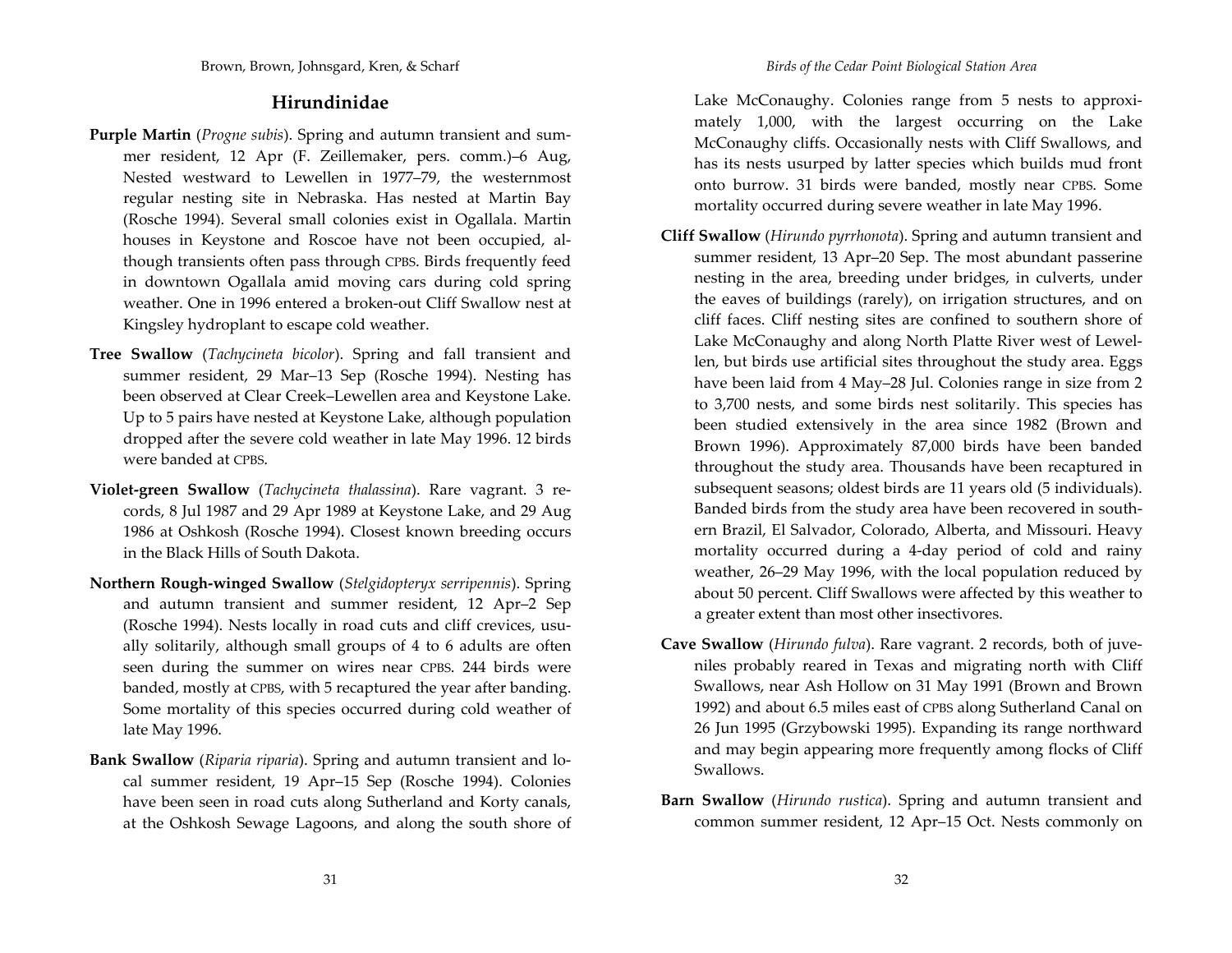buildings, under bridges, and in culverts throughout study area. Often solitary but colonies of up to 50 nests have been recorded at a culvert along Interstate 80 east of Roscoe. A nest on <sup>a</sup> natural cliff was found along the south shore of Lake McConaughy in 1982 (probably active in 1981), which is one of the few natural nesting locations in the Great Plains in modern times (see Speich et al. 1986). Some mortality occurred during cold weather in late May 1996. 710 birds were banded throughout the study area, with <sup>28</sup> birds recaptured in years subsequent to their banding. Longest‐lived bird to date is <sup>5</sup> years old.

## **Corvidae**

- **Blue Jay** (*Cyanocitta cristata*). Permanent resident. <sup>2</sup> nests were found at CPBS in 1996. Uses both deciduous and juniper woodlands. Appears to be increasing, especially in summer, in recent years coincident with possible decline of magpies. 51 birds were banded at CPBS, and <sup>5</sup> were recaptured in subsequent years.
- **Steller's Jay** (*Cyanocitta stelleri*). Accidental. One record on <sup>28</sup> Apr 1947 at the South Platte River near Ogallala (Benckesen 1947).
- **Pinyon Jay** (*Gymnorhinus cyanocephalus*). Accidental. One record on 6 Nov 1976 of 6 birds near Oshkosh (Rosche 1994).
- **Black‐billed Magpie** (*Pica pica*). Permanent resident. More common in autumn when influx of birds from farther north and west oc‐ curs. Nests mostly in large jumper trees. Young have often fledged by mid‐Jun. Summer population may have declined in recent years. <sup>2</sup> birds were banded at CPBS. Certain individuals often repeatedly hunt Cliff Swallows at the larger colonies, catching them by flying into swarms of flying swallows.
- **American Crow** (*Corvus brachyrhynchos*). Permanent resident. Al‐ though often seen in summer, no nesting records are known. Common at the west end of Lake McConaughy and westward (Rosche 1994), but also increasing in the Keystone area in recent years.

# **Paridae**

**Black‐capped Chickadee** (*Parus atricapillus*). Permanent resident. Nesting is regular in riparian woodlands along North Platte River, and nests have been found near CPBS. Rosche (1994) be‐ lieves the species to be more numerous in fall and winter when more northerly birds join the local population, although all 6 birds mist‐netted at CPBS on 25–26 Oct were local birds bandedearlier that summer and all others observed at <sup>a</sup> feeder wore bands. 161 birds were banded at CPBS, with 15 birds recaptured the next year after banding, <sup>5</sup> recaptured two years after band‐ ing, and one recaptured 4 years after banding. <sup>78</sup> percen<sup>t</sup> of all chickadees banded were juvenile birds only <sup>a</sup> few months old.

# **Sittidae**

- **Red‐breasted Nuthatch** (*Sitta canadensis*). Spring and autumn tran‐ sient and winter visitant, <sup>2</sup> Sep–18 May. Calling nuthatches be‐ lieved to be this species were heard at CPBS in early Jun 1994. Apparently this species is confined to junipers in canyons near CPBS and perhaps Ash Hollow area. One female caught on 18 May had <sup>a</sup> brood patch, but nesting is unknown for the area. <sup>5</sup> birds were banded at CPBS.
- **White‐breasted Nuthatch** (*Sitta carolinensis*). A spring and autumn transient, winter visitant, and rare summer visitant. Rosche (1994) regards the species as most likely from 15 Oct–24 Mar. However, several summer records exist (Rosche 1994), including 4 Jun 1992 at Eagle Canyon, 18 Jun 1994 (bird banded) at CPBS, 15 Jul 1987 at Oshkosh, and <sup>14</sup> Aug 1994 (bird banded) at CPBS. No evidence of nesting despite these summer records. Birds most likely to occur in deciduous forest along the North Platte River.

# **Certhiidae**

**Brown Creeper** (*Certhia americana*). A spring and autumn transient and winter visitant, with eight records, 9–27 Nov and <sup>14</sup> Feb–11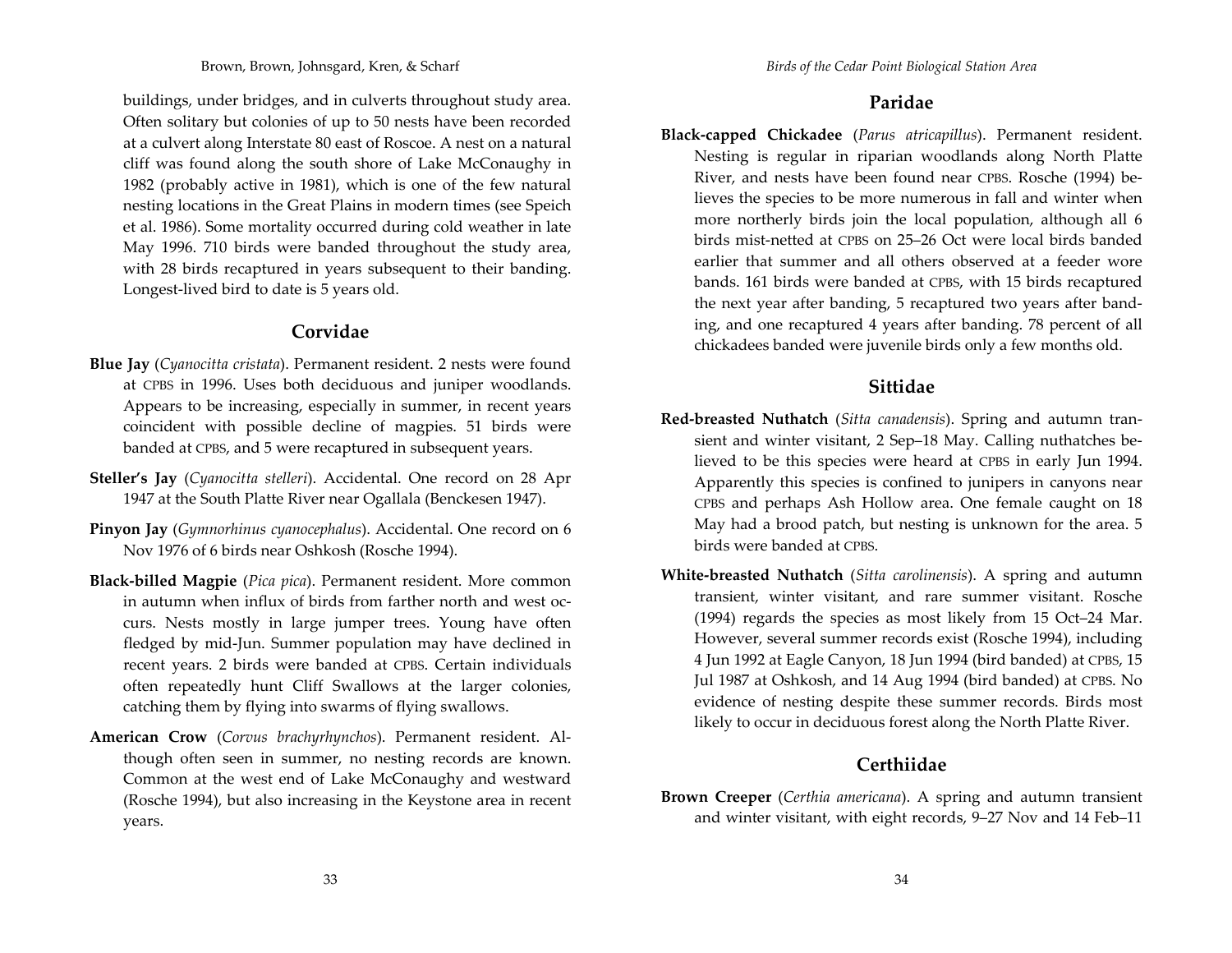Mar (Rosche 1994). Species usually observed in Keystone Lake area in deciduous riparian forest. Rosche (1994) believes severity of winters may limit its winter occurrence.

# **Troglodytidae**

- **Rock Wren** (*Salpinctes obsoletus*). A spring and autumn transient and common summer resident, <sup>14</sup> Apr–28 Sep (Rosche 1994). Up to 12 singing males per day have been found in canyons near CPBS. Nests are regularly found in rock crevices near CPBS and along the south shore of Lake McConaughy, some as late as <sup>14</sup> Aug. Population may vary from year to year. <sup>24</sup> birds were banded at CPBS.
- **Bewick's Wren** (*Thryomanes bewickii*). Accidental. A specimen was collected near Oshkosh on <sup>21</sup> Apr 1915 (Rosche 1994). The only modern record was one reported during May 1978 at CPBS with no documentation (Mahoney pers. comm.).
- **House Wren** (*Troglodytes aedon*). Spring and autumn transient and summer resident, <sup>22</sup> Apr–12 Oct (Rosche 1994). One of the most common nesting species of the area in floodplain forest, breed‐ ing in natural tree cavities, crevices, and bird boxes. Frequently occupies unused Cliff Swallow nests at many of the larger swal‐ low colonies on bridges. Some nesting sites are used annually; one at CPBS has been used virtually every year since the field station was established. Quickly occupies bird boxes intended for bluebirds and may limit nesting opportunities for bluebirds and other small cavity nesters. 251 were banded near CPBS, with 11 recaptured the next year after banding and one recaptured <sup>2</sup> years after banding.
- **Winter Wren** (*Troglodytes troglodytes*). Rare autumn transient and winter visitant, with 4 records from 23 Nov–5 Feb, all from the Kingsley Dam and CPBS area (Rosche 1994, Silcock 1995).
- **Marsh Wren** (*Cistothorus palustris*). Permanent resident but occurs mostly <sup>24</sup> Mar–8 Nov (Rosche 1994). Commonly nests in Lewel‐

len marshes and at the west end of Lake McConaughy. Formerly nested abundantly at Keystone Lake, but breeding population was greatly reduced when water levels were altered beginning in 1982. Requires very dense stands of cattails for nesting. Winter records are mostly from the Lewellen marshes and the warm‐ water springs along the north side of Keystone Lake (Rosche 1994). 9 were banded at Keystone Lake.

# **Muscicapidae**

- **Golden‐crowned Kinglet** (*Regulus satrapa*). A spring and autumn transient and winter visitant, <sup>27</sup> Oct–13 Apr (Rosche 1994). Al‐ though preferring coniferous forest in much of its range, it sometimes occurs in the study area in deciduous woods, often in the Kingsley Dam area. Rosche (1994) believes that some birds try, unsuccessfully, to spend the winter in the area.
- **Ruby‐crowned Kinglet** (*Regulus calendula*). A spring and autumn transient from <sup>8</sup> Oct–1 Nov and 18 Apr–14 May (Rosche 1994). Less likely than Golden‐crowned Kinglet to occur among juni‐ pers in canyons.
- **Blue‐gray Gnatcatcher** (*Polioptila caerulea*). Accidental. A female was captured and banded on 3 Jun 1993 below the Keystone diver‐ sion dam. The bird had <sup>a</sup> brood patch and was in apparen<sup>t</sup> breeding condition.
- **Eastern Bluebird** (*Sialia sialis*). Spring and autumn transient and summer resident, <sup>22</sup> Mar—25 Dec (Rosche 1994). Nests regularly in stands of dead cottonwoods and willows along the North Platte River near Keystone and in areas bordering the Sandhills northeast of Keystone. Prefers broken woodland and forest edge where dead trees provide nesting sites. Overwintering appar‐ ently does not occur (Rosche 1994).
- **Mountain Bluebird** (*Sialia currucoides*). Spring and autumn transient and winter visitant, 31 Oct–11 Mar (Rosche 1994). Most often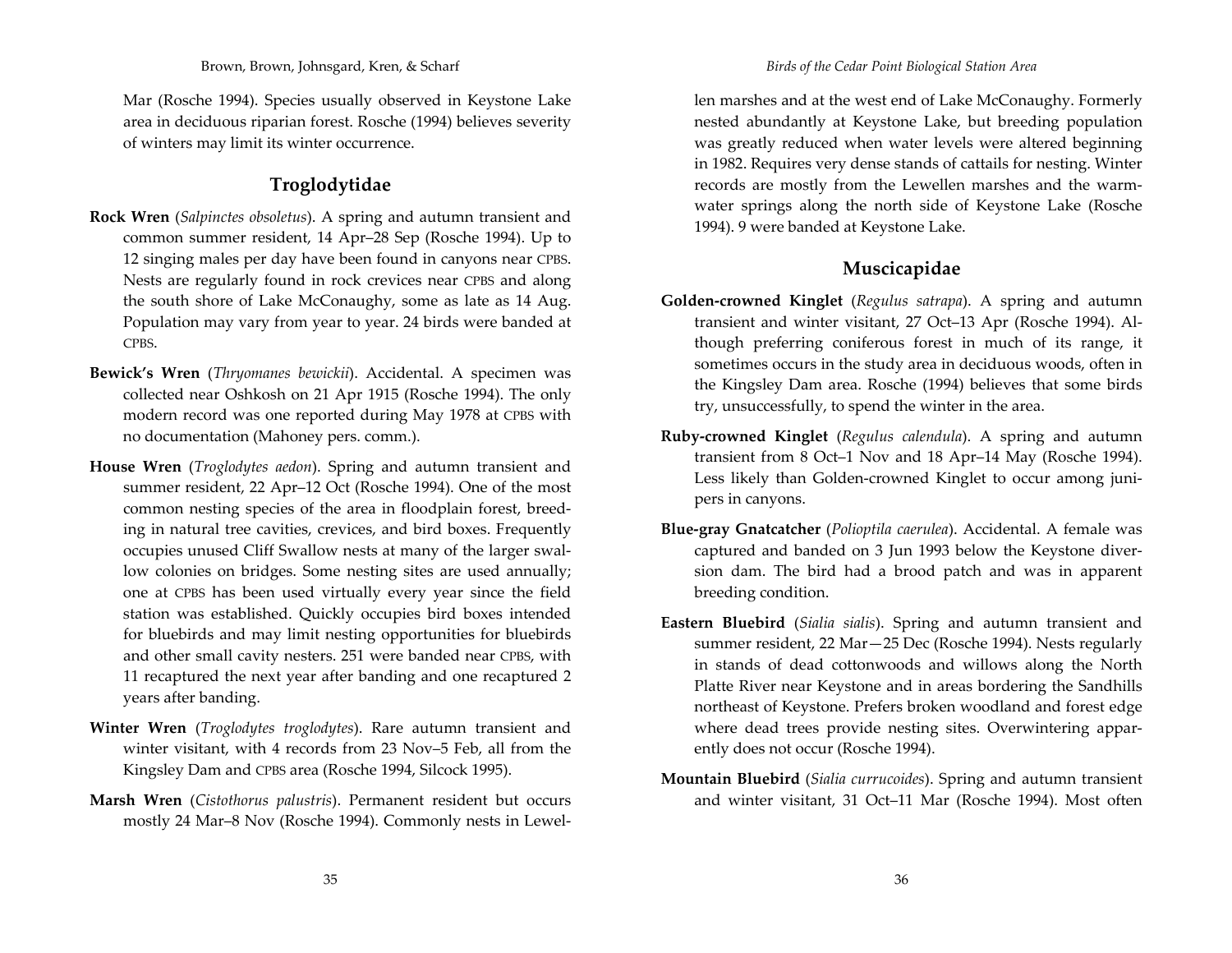Brown, Brown, Johnsgard, Kren, & Scharf

seen in Lewellen and Keystone areas, and has occurred in the study area in winter each year since 1990 (Rosche 1994).

- **Townsend's Solitaire** (*Myadestes townsendi*). Spring and autumn tran‐ sient and winter visitant, 16 Sep—6 May. Prefers juniper‐clad northerly slopes in the Ash Hollow and CPBS areas. In early spring, small groups can be seen feeding from the bridges over the Sutherland Canal below the Keystone diversion dam. Also may occur in towns in its search for juniper fruits (Rosche 1994). One summer record for Jul 1948 along the South Platte River (Benckesen 1947), and Rosche suggests that nesting may occur in the Lake McConaughy area in the future.
- **Veery** (*Catharus fuscescens*). Rare spring transient, with 4 records from 18 May–3 Jun (Rosche 1994). May occur in fall migration but not observed to date.
- **Gray‐cheeked Thrush** (*Catharus minimus*). Accidental. One record on 7 May 1978 at Lewellen (Rosche 1994).
- **Swainson's Thrush** (*Catharus ustulatus*). A spring and fall transient, 6 May–7 Jun and 3–11 Sep (Rosche 1994). Common in spring, but there are only <sup>2</sup> autumn records. Occurs mostly in deciduous floodplain forest. 221 birds were banded at CPBS in spring, suggesting that this is <sup>a</sup> more common spring migrant than Rosche (1994) indicated. <sup>41</sup> of those banded had brood patches. Mi‐ grants must often be in breeding condition, as no nesting is known for the study area.
- **Wood Thrush** (*Hylocichia mustelina*). Rare spring transient, with 4 re‐ cords, <sup>17</sup> May–16 Jun. A female banded on 16 Jun at Lake Ogal‐ lala had <sup>a</sup> brood patch, but nesting is not known for the study area.
- **American Robin** (*Turdus migratorius*). Permanent resident. Common virtually throughout the year, nesting in many habitats and on <sup>a</sup> variety of structures. Rosche (1994) lists <sup>a</sup> maximum winter count of about 1,000 on 18 Feb 1980. No cowbird parasitism was detected in approximately 25 nests in the CPBS area, even though

this species often nests early in the spring when no other potential hosts are breeding. 149 were banded at CPBS, with 6 recaptured one year after banding and <sup>2</sup> recaptured <sup>2</sup> years after banding.

#### **Mimidae**

- **Gray Catbird** (*Dumetella carolinensis*). A spring and autumn transient and summer resident, <sup>11</sup> May–9 Nov (Rosche 1994). Nesting was first observed in 1984 at CPBS, and this species bred commonly there from 1994–1996. This probably reflects <sup>a</sup> recent increase in the breeding population locally. No cowbird parasitism occurred among 4 nests in the CPBS area. 93 birds were banded, 45 of these in 1996 alone, near CPBS. As many as 15 birds were captured on <sup>a</sup> single day. All nests found were in willow thickets along the north side of Keystone Lake.
- **Northern Mockingbird** (*Mimus polyglottos*). Regular permanen<sup>t</sup> resi‐ dent (Rosche 1994) in the vicinity of CPBS. The region near the Keystone bridge over the North Platte River typically supports several territories, and other birds have been seen at the Roscoe bridge over the South Platte River. Young incapable of sustained flight have been observed near Keystone, indicating occasional local nesting.
- **Brown Thrasher** (*Toxostoma rufum*). Spring and autumn transient and summer resident, 26 Apr–1 Nov (Rosche 1994). Nesting occurs throughout the study area but is especially common in shrubby areas around Keystone Lake where these birds nest in dense bushes. 2 of <sup>5</sup> nests were parasitized by cowbirds. The cowbird egg was rejected within <sup>24</sup> hours from one of the nests. 92 birds were banded at CPBS with 6 recaptured after one year and <sup>5</sup> re‐ captured after <sup>2</sup> years.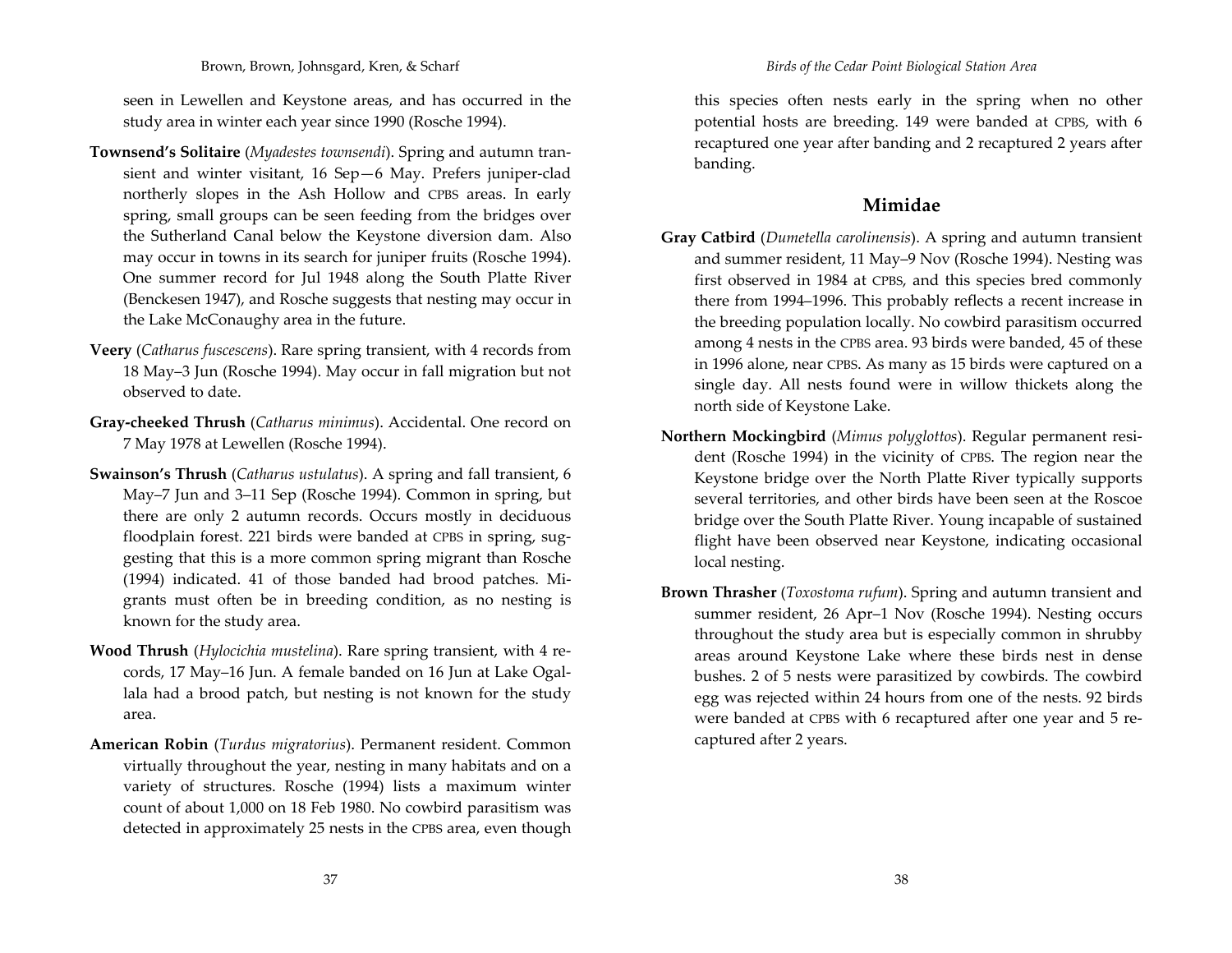### **Motaciludae**

**American Pipit** (*Anthus rubescens*). Spring and autumn transient, 30 Mar–17 May and <sup>14</sup> Aug–1 Nov (Rosche 1994). Maximum au‐ tumn counts by Rosche reached <sup>17</sup> birds during Oct (Rosche 1994).

# **Bombycillidae**

- **Bohemian Waxwing** (*Bombycilla garrulus*). Winter visitant, 9 Nov–11 Mar. Rosche (1994 ) reports maximum daily counts of up to 50 birds. Can be found at places with fruit‐bearing trees such as Russian olive (*Elaeagnus angustifolia*) and junipers. An irruptive species, numbers vary annually.
- **Cedar Waxwing** (*Bombycilla cedrorum*). Permanent resident, although more common in winter. Rosche (1994) has reported up to 500 birds in late Dec. In summer, more often seen in Jun than Jul or Aug, but birds were banded at CPBS as late as 10 Aug. A nesting pair was observed near Kingsley Dam in May, 1994 and <sup>a</sup> nest was later located. 54 birds were banded near CPBS, with one re‐ captured after one year. 13 of the birds banded were juveniles. Summer populations may vary; very few were presen<sup>t</sup> in the CPBS area in 1992–93, with numbers increasing in 1994—96.

# **Laniidae**

- **Northern Shrike** (*Lanius excubitor*). Winter visitant, <sup>23</sup> Sep–29 Mar (Rosche 1994). Apparently an ecological replacement for the Loggerhead Shrike during the coldest months of the year.
- **Loggerhead Shrike** (*Lanius ludovicianus*). Spring and autumn tran‐ sient and summer resident, <sup>28</sup> Mar–20 Sep (Rosche 1994). Proba‐ bly more common in the Sandhills than in the study area proper. Numbers have declined nationally in the last 10–15 years, and the same trend is apparen<sup>t</sup> in this area. Shrikes were noticeably more common in the study area in 1982–84, almost vanishing in summer until 1993 when more appeared. A nest with eggs was

observed at CPBS in late May 1983, and young fledged from <sup>a</sup> nest on <sup>5</sup> Jul 1996. Shrikes often prey on small birds and have attacked Cliff Swallows in this area. One bird was banded at CPBS in 1994.

### **Sturnidae**

**European Starling** (*Sturnus vulgaris*). Introduced permanen<sup>t</sup> resident. Up to 8,000 have been observed near Keystone in Nov (Rosche 1994). Nests throughout the area, in cavities, bird boxes, and crevices in buildings. More common around towns and human habitations. Usurped an Eastern Bluebird nest in <sup>a</sup> large cotton‐ wood tree below Kingsley Dam, and the Starling's presence may exclude bluebirds, Tree Swallows, and other cavity‐ nesting spe‐ cies from many areas. 16, mostly juveniles, were banded at CPBS.

# **Vireonidae**

- **White‐eyed Vireo** (*Vireo griseus*). Accidental. An adult was mist‐net‐ ted and banded at CPBS on 9 May 1994. There is apparently only one record for western Nebraska from Chadron (Rosche 1982).
- **Bell's Vireo** (*Vireo bellii*). Spring and fall transient and summer resi‐ dent, 10 May–2 Sep (Rosche 1994). A common breeder in brushy regions of riparian forest and willow thickets. Number of breeding pairs near CPBS has increased in the last 3 years. Nests are difficult to find; only <sup>2</sup> nests were found although as many as 15 singing males were heard along the north side of Keystone Lake. 92 birds were banded near CPBS, with 6 recaptured after one year and <sup>5</sup> recaptured after <sup>2</sup> years.
- **Solitary Vireo** (*Vireo solitarius*). Accidental to rare spring and autumn transient. 2 records on 18 May 1986 and <sup>12</sup> Oct 1990 at Kingsley Dam (Rosche 1994).
- **Yellow‐throated Vireo** (*Vireo flavirostris*). Accidental. One was found 24 May 1983 below the Keystone Lake diversion dam.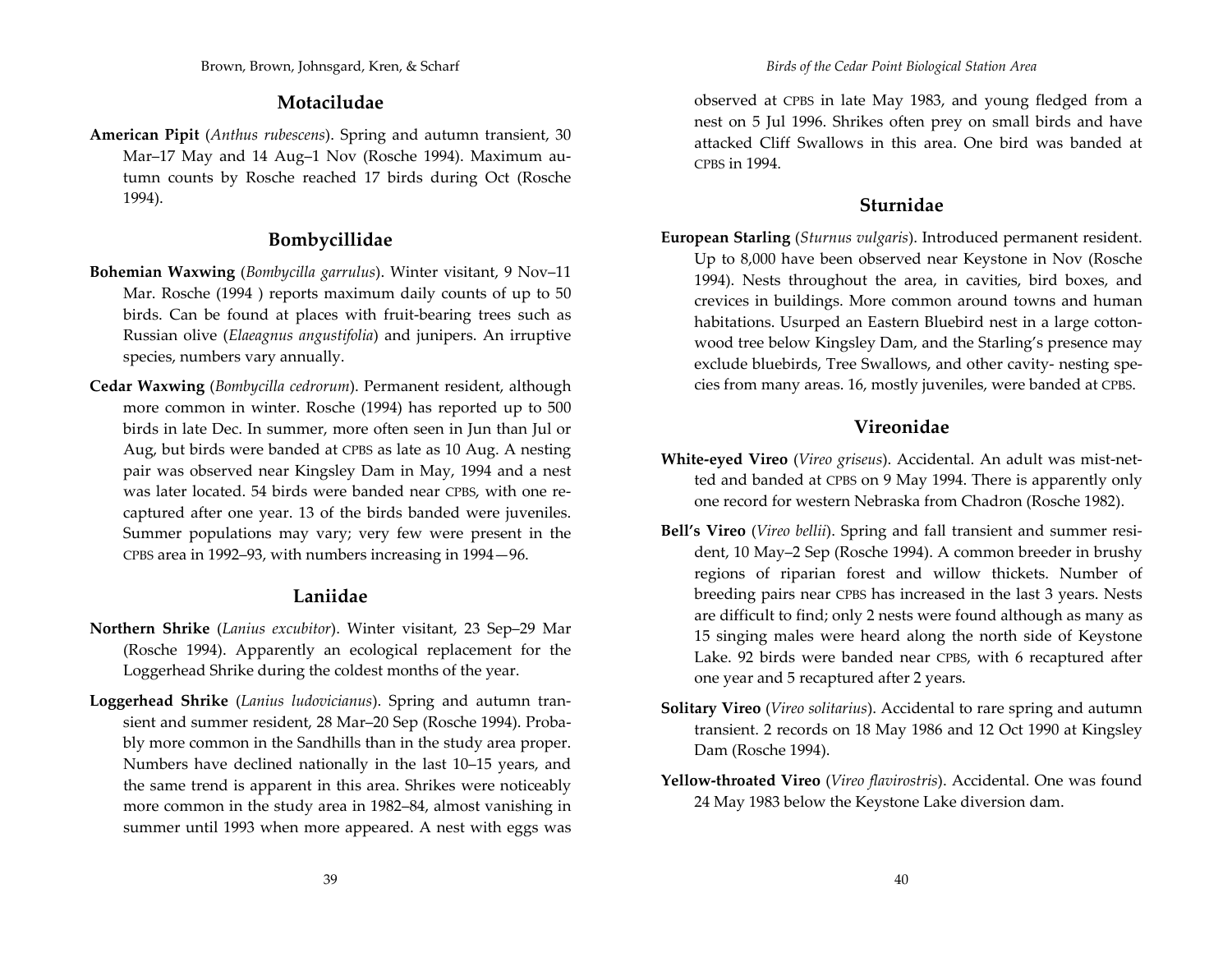- **Warbling Vireo** (*Vireo gilvus*). Spring and fall transient and summer resident, 9 May–2 Sep (Rosche 1994). Common in riparian forest in summer and presumably breeds throughout the North Platte River floodplain. Habitat often includes intermediate sized trees and developing forest, trees smaller than those used by Red‐ eyed Vireos. Juvenile birds have been captured in late Jul and early Aug at CPBS. 83 birds were banded at CPBS, and <sup>2</sup> were recaptured after one year.
- **Red‐eyed Vireo** (*Vireo olivaceus*). Spring and fall transient and sum‐ mer resident with records <sup>14</sup> May–10 Sep (Rosche 1994). Al‐ though Rosche (1994) listed only one summer record, this spe‐ cies is regular throughout the summer in the vicinity of CPBS, especially in the woods below the Keystone diversion dam. Pre‐ fers tall deciduous trees. Probably nests in this area, as 3 females with brood patches were captured at CPBS 30 May–18 Jun, and <sup>2</sup> juveniles were mist-netted there. 22 birds were banded near CPBS, with <sup>2</sup> recaptured after one year. One partially albinistic juvenile was banded on <sup>17</sup> Jul 1992; it returned and was recaught 3 times the following summer. The bird was whiter and had <sup>a</sup> red eye the second year.

#### **Emberizidae**

- **Prothonotary Warbler** (*Protonotaria citrea*). Rare and apparently often overlooked spring transient. <sup>2</sup> males and one female were mist‐ netted and banded on 17–18 May 1996 at CPBS, with one of the males recaptured <sup>2</sup> days later. No apparently suitable nesting habitat exists in the study area.
- **Golden‐winged Warbler** (*Vermiuora chrysoptera*). Rare spring tran‐ sient. One was observed on <sup>11</sup> May 1991, and another was banded on 6 Jun 1992, both at CPBS. This, and many other war‐ bler species probably pass through the area more commonly than is assumed. Few of these birds sing during spring passage, and observers seldom scrutinize the tree canopy during this time of year.
- **Tennessee Warbler** (*Vermivora peregrina*). Rare spring transient, with 5 records, 13–29 May, all at CPBS. <sup>4</sup> of the birds were banded.
- **Blue‐winged Warbler** (*Vermiuora pinus*). Accidental. An adult female was mist‐netted and banded on 19 May 1993 at CPBS.
- **Orange‐crowned Warbler** (*Vermivora celata*). Spring and autumn transient, <sup>22</sup> Apr–22 May and <sup>11</sup> Sep–17 Oct. Rosche (1994) re‐ gards this species as more common in spring than in fall. Wide‐ spread during migration. 33 birds were banded at CPBS.
- **Nashville Warbler** (*Vermivora ruficapilla*). Rare spring and autumn transient. 2 records on 3 Oct 1976 at Lewellen (Rosche 1994) and 18 May 1991 at CPBS.
- **Yellow Warbler** (*Dendroica petechia*). Spring and autumn transient and summer resident, <sup>1</sup> May–30 Aug (Rosche 1994). The most common breeding warbler in the study area. Nests can be found in shrubs, especially wild rose (*Rosa arkansana*), willows, and in‐ digo bush (*Amorpha fruticosa*), usually within <sup>2</sup> meters of the ground. Often parasitized by cowbirds in this area, but parasi‐ tized nests are abandoned or <sup>a</sup> new nest is built on top of the old, and this species seldom if ever raises cowbirds. Breeds in high density on the north and west side of Keystone Lake in willow thickets. 675 birds were banded near CPBS, with 29 recaptured after one year and 18 recaptured after <sup>2</sup> years.
- **Chestnut‐sided Warbler** (*Dendroica pensylvanica*). Rare spring tran‐ sient with 6 records, 18 May–17 Jun, and accidental fall transient with one record on 30 Aug 1986 (Rosche 1994). <sup>2</sup> birds were banded on 18 and 19 May 1996 at CPBS.
- **Magnolia Warbler** (*Dendroica magnolia*). Accidental. One record on <sup>14</sup> May 1977 at Ash Hollow (Rosche 1994).
- **Yellow‐rumped Warbler** (*Dendroica coronata*). Spring and autumn transient, 15 Apr—31 May and 10 Sep–6 Nov. Both white‐ throated "Myrtle" and yellow‐throated "Audubon's" forms occur in the area, with 31 mist‐net captures at CPBS showing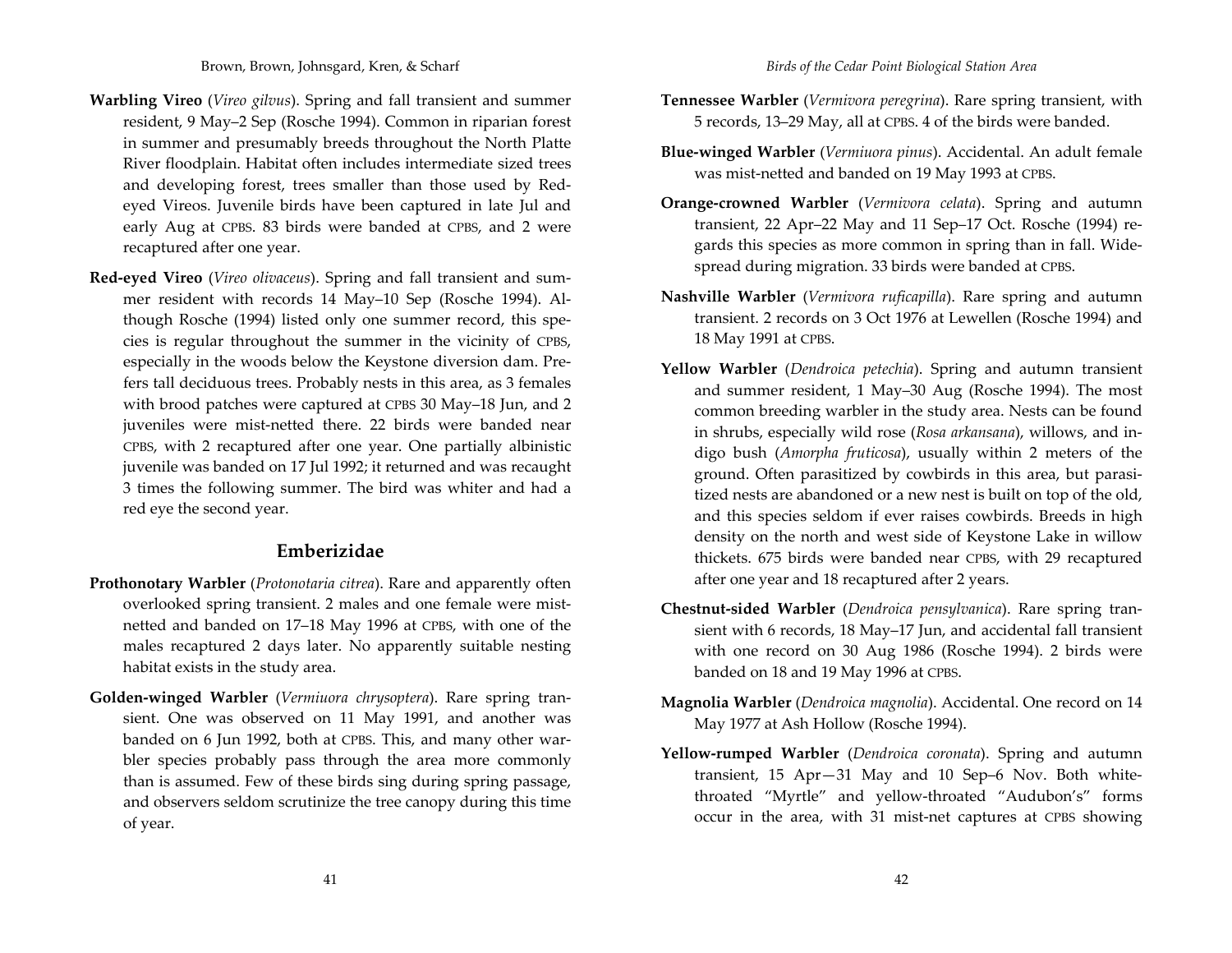#### Brown, Brown, Johnsgard, Kren, & Scharf

"Myrtles" being <sup>5</sup> times as common as "Audubon's" in spring. Numbers in spring vary somewhat from year to year, with <sup>a</sup> massive invasion observed in early May 1996.

- **Townsend's Warbler** (*Dendroica townsendi*). Accidental. One record on 16 May 1964 near Kingsley Dam (Anonymous 1964).
- **Prairie Warbler** (*Dendroica discolor*). Accidental. One record on 25 May 1978 at Oshkosh (Rosche 1994).
- **Bay‐breasted Warbler** (*Dendroica castanea*). Accidental. One record on 25 May 1978 at Lewellen (Rosche 1994).
- **Hackpoll Warbler** (*Dendroica striata*). Spring transient, <sup>12</sup> May–1 Jun. No fall records for the area. 8 birds were banded, and 2 more were mist‐netted but not banded, at CPBS, all in 1993 and 1996. Migrants apparently occur in various habitats, having been mist‐ netted in junipers, willow thickets, and deciduous woods in the study area.
- **Northern Parula** (*Parula americana*). Accidental. One record on 30 May 1993 at Ash Hollow ( Rosche, 1994 ).
- **Black‐and‐white Warbler** (*Dendroica varia*). Spring transient, 19 May– 15 Jun. A very early record exists for <sup>24</sup> Mar 1978 at Keystone Lake (Rosche 1994). No fall records for the area. 4 birds were banded at CPBS in 1993 and 1996.
- **Black‐throated Blue Warbler** (*Dendroica caerulescens*). Accidental. An adult male was mist‐netted and banded on <sup>5</sup> May 1995 at CPBS.
- **American Redstart** (*Setophaga ruticilla*). Spring and autumn transient, 14 May–15 Jun and <sup>12</sup> Aug (Fretwell, pers. comm.)–10 Sep (Rosche 1994). One summer record for 11 Jul 1992 when one bird was banded at CPBS. 8 total birds were banded.
- **Ovenbird** (*Seiurus aurocapillus*). Spring and autumn transient, <sup>7</sup> May– 26 May and 29 Jun–27 Sep. Breeding has not been documented for the area, although <sup>12</sup> birds captured at CPBS between <sup>2</sup> Jul

and <sup>7</sup> Aug showed brood patches. 66 individuals were banded at CPBS, with one recaptured after one year.

- **Northern Waterthrush** (*Seiurus noveboracensis*). Spring transient. <sup>7</sup> records, 13–23 May. Found along warm‐water springs on the north side of Keystone Lake. Has been seen foraging just below gates of Keystone diversion dam. <sup>4</sup> birds were banded near CPBS.
- **Connecticut Warbler** (*Oporornis agilis*). Accidental. One record on <sup>2</sup> Jun 1990 when <sup>a</sup> male was banded at CPBS.
- **MacGillivray's Warbler** (*Oporornis tolmiei*). Spring and fall transient, but more common in spring, 16 May–4 Jun. <sup>2</sup> fall records on <sup>2</sup> and 19 Sep (Rosche 1994). Birds mist‐netted in the area showed obviously incomplete, rather thick white eye rings. 9 were banded near CPBS.
- **Mourning Warbler** (*Oporonis philadelphia*). Rare spring transient with 3 records of birds banded on 16 May 1996 and <sup>17</sup> and 25 May 1993 at CPBS. All 3 were males in breeding plumage with no hint of an eye ring.
- **Common Yellowthroat** (*Geothlypis trichas*). Spring and autumn tran‐ sient and summer resident, 23 Apr–3 Oct (Rosche 1994). Breeds locally in marshes and wet willow thickets, with nests found on the north side of Keystone Lake and near toe drains below Kingsley Dam. Nests are on the ground and very difficult to find. 2 of 6 nests in the study area were successfully parasitized by cowbirds; this species apparently accepts cowbird eggs. <sup>241</sup> birds were banded near CPBS, with 10 recaptured after one year and <sup>4</sup> recaptured after <sup>2</sup> years.
- **Canada Warbler** (*Wilsonia canadensis*). Accidental. An adult male was mist‐netted and banded at CPBS on 19 May 1996.
- **Hooded Warbler** (*Wilsonia citrina*). Rare spring transient, with <sup>3</sup> re‐ cords on 18 May 1983,16 May 1994, and 20 May 1996, all near CPBS. The latter 2 birds were banded.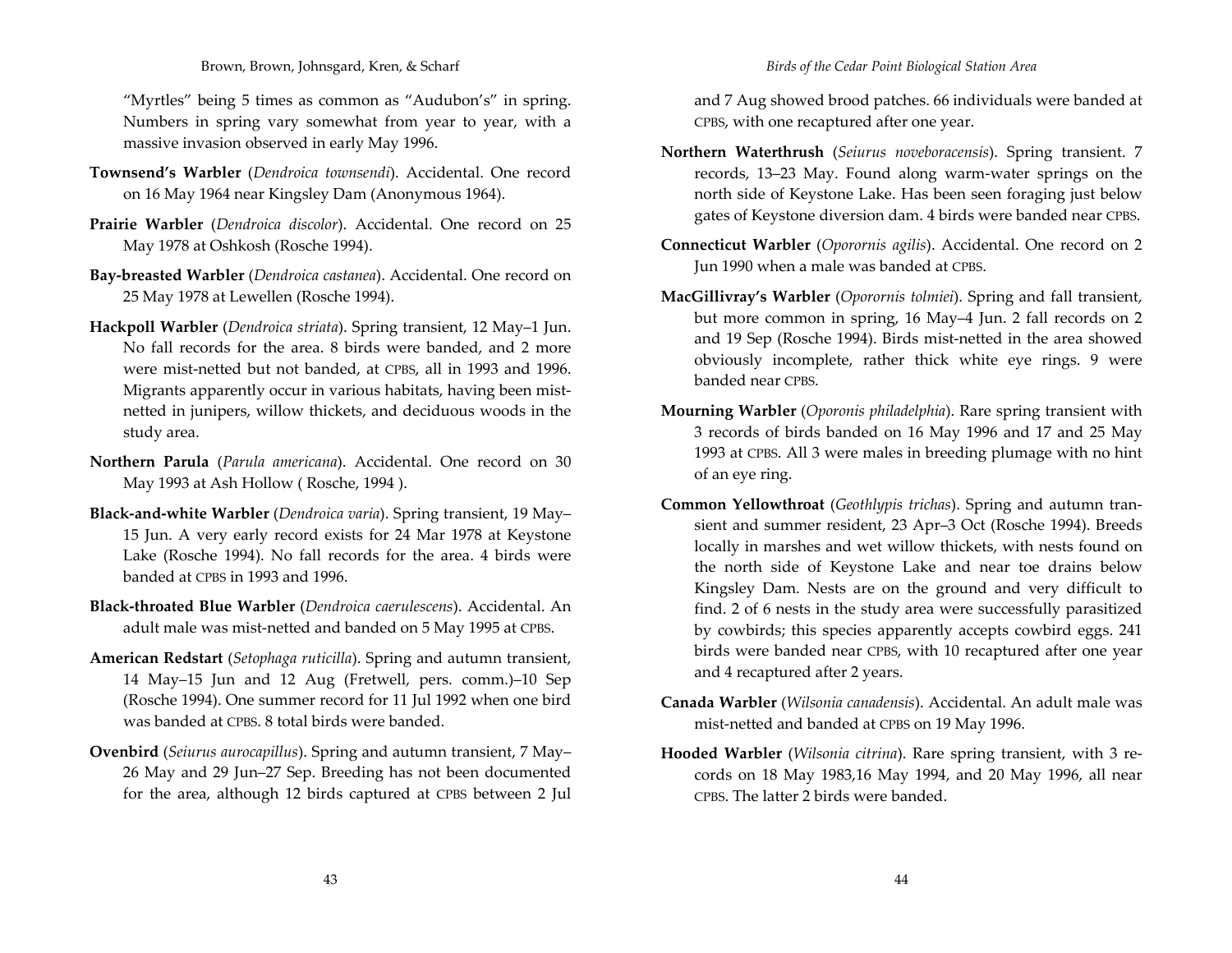- **Wilson's Warbler** (*Wilsonia pusilla*). Spring and autumn transient, <sup>7</sup> May–27 May and <sup>1</sup> Sep–28 Sep. The only warbler in the area that is more common in fall than in spring (Rosche 1994). 3 birds were banded at CPBS from 7–19 May.
- **Worm‐eating Warbler** (*Helmitheros vermivorus*). Accidental. One was mist‐netted and banded on 4 Jul 1992 at CPBS.
- **Yellow‐breasted Chat** (*Icteria virescens*). Spring and fall transient and summer resident, <sup>11</sup> May–10 Sep (Rosche 1994). Nests locally in wet willow thickets on the north side of Keystone Lake, along toe drains below Kingsley Dam, in junipers at CPBS, and at Ash Hollow. A male residing in junipers at CPBS sang virtually all night long throughout the summer of 1995. <sup>2</sup> of 6 nests were suc‐ cessfully parasitized by cowbirds in 1994; one nest received <sup>2</sup> cowbird eggs. 130 birds were banded near CPBS, with <sup>17</sup> birds recaptured after one year and <sup>8</sup> after <sup>2</sup> years. Chats apparently suffered high mortality during the cold and wet weather in late May 1996.
- **Scarlet Tanager** (*Piranga olivacea*). Rare spring (and possibly fall) transient with 3 records on 19 May 1983,11 Jul 1992, and 18 May 1996, all near CPBS. The latter 2, an adult male and female re‐ spectively, were banded.
- **Western Tanager** (*Piranga ludoviciana*). Rare spring and fall transient, with 3 records on <sup>2</sup> Sep 1979 at Oshkosh, 19 May 1985, and 10 Sep 1988, the latter <sup>2</sup> at Lewellen (Rosche 1994). This species oc‐ curs regularly in the Nebraska Pine Ridge, and occasional va‐ grants are to be expected in the study area.
- **Northern Cardinal** (*Cardinalis cardinalis*). Permanent resident. Al‐ though relatively common around Keystone, it is seldom ob‐ served even as far west as Oshkosh. Breeds at CPBS in junipers and commonly uses bird feeders at the field station. The species is expanding its range westward and may soon become more common in the study area. 48 were banded at CPBS, with 4 birds recaptured after one year and one recaptured after <sup>2</sup> years.
- **Rose‐breasted Grosbeak** (*Pheucticus ludovicianus*). Spring and fall transient and summer resident, <sup>2</sup> May–15 Sep. Presumably breeds in the area. No nests have been found, but one bird with a brood patch was captured on 16 May. Hybridization with Black‐headed Grosbeak (West 1962) apparently occurs in or near the study area. <sup>2</sup> of five birds mist‐netted and designated as mostly Rose‐breasted showed some plumage characteristic of Black‐headed Grosbeak. Sometimes occurs in May in large mi‐ gratory flocks; up to 15 birds were seen feeding in <sup>a</sup> single tree at CPBS on 2 May.
- **Black‐headed Grosbeak** (*Pheucticus melanocephalus*). Spring and au‐ tumn transient and summer resident, <sup>11</sup> May–11 Sep (Rosche 1994). Breeds in the area, with <sup>a</sup> nest found at Eagle Canyon in 1979 (C. Faanes pers. comm.), and <sup>2</sup> birds with brood patches captured at CPBS on 18 and <sup>25</sup> Jul. Among 35 birds banded at CPBS and designated as mostly Black‐headed, <sup>5</sup> showed evidence of hybridization with Rose‐breasted Grosbeak.
- **Blue Grosbeak** (*Guiraca caerulea*). Spring and autumn transient and summer resident, 3 May–10 Sep. Likely breeds locally, but the rarest nesting species of the grosbeaks. No nests have been found, but Rosche observed <sup>a</sup> female carrying nesting material at Clear Creek on 30 May 1987 and <sup>a</sup> territorial male sang daily from <sup>a</sup> telephone wire (always in the shade of <sup>a</sup> pole!) at White‐ tail Creek in 1987 and 1988. One juvenile was mist‐netted at CPBS on 10 Aug 1994. May have been more common around CPBS in the 1980s than at present. Can also be seen at Ash Hollow on the brushier, drier slopes. <sup>22</sup> birds were banded at CPBS.
- **Lazuli Bunting** (*Passerina amoena*). Spring and fall transient and summer resident, 9 May–10 Sep. Territorial males have been heard singing (Rosche 1994), but no nests have been found. Hy‐ bridization with the Indigo Bunting (Sibley and Short 1959) ap‐ parently occurs in or near the study area. Among 27 birds mistnetted at CPBS and designated as mostly Lazuli, 6 had some hy‐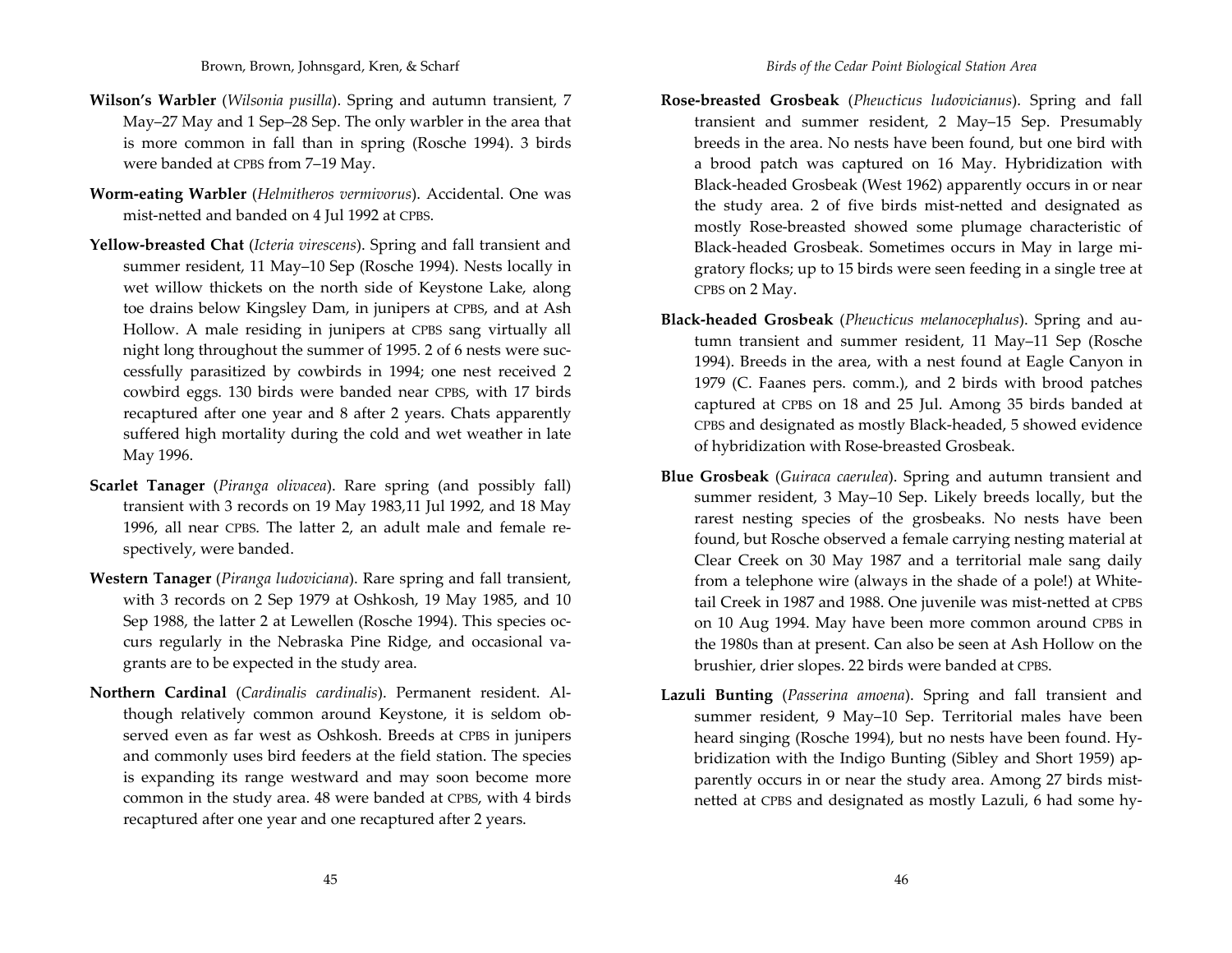brid plumage characteristics. One "pure" Lazuli was recaptured after one year.

- **Indigo Bunting** (*Passerina cyanea*). Spring and fall transient and summer resident, 15 May–16 Sep (Rosche 1994). Found along edges of riparian woodlands along the North Platte River, in juniper‐clad canyons near CPBS, and at the west end of Lake McConaughy. Hybridization with Lazuli Bunting in the study area was reported in 1977 by Fretwell (pers. comm.) and proba‐ bly had been occurring before then. Of <sup>28</sup> birds banded near CPBS and designated as mostly Indigo, <sup>4</sup> had some hybrid plumage characteristics. <sup>2</sup> "pure" Indigo Buntings were recap‐ tured after one year.
- **[Painted Bunting** (*Passerina ciris*). Considered accidental by Rosche (1994) based on <sup>a</sup> 1982 observation by C. R. Brown. However, Brown himself no longer believes that the record is valid, and therefore it is excluded from this list.]
- **Dickcissel** (*Spiza americana*). Spring and autumn transient and local summer resident, <sup>17</sup> May–19 Aug. Nests have been found along the warm‐water stream on the north side of Keystone Lake, and breeding undoubtedly also occurs in wet meadows and waste hayfields near Keystone and in other parts of the study area. Rosche (1994) notes that they commonly nest in irrigated alfalfa fields such as at Clear Creek. Highly variable in numbers annu‐ ally, some years abundant and other years rarely seen. This spe‐ cies was seldom recorded in the area in the early 1980s, and has shown an overall increase since then. At times nesting in high density, <sup>14</sup> nests were found in an 800‐meter strip along the north side of Keystone Lake. <sup>4</sup> of <sup>11</sup> nests were successfully parasitized by cowbirds in 1994; later breeding birds (after <sup>7</sup> Jul) escape cowbird parasitism (Kren 1994). 53 birds were banded near CPBS.
- **Eastern Towhee** (*Pipilo erythrophthalmus*). Spring and autumn tran‐ sient and summer resident, <sup>22</sup> Apr–9 Nov (Rosche 1994). Nests

have been found below Kingsley Dam and near CPBS, and adults have been seen carrying food and feeding recently fledged young in that area as late as 18 Jul. Of 61 towhees mist‐netted and banded near CPBS, 32 were designated Eastern and 29 Spotted. Hybridization in the rufous‐sided towhee superspecies (Sibley and West 1959) probably occurs in the study area, as many birds mist‐netted showed intermediate characteristics.

- **Spotted Towhee** (*Pipilio maculatus*). Spring and autumn transient and summer resident with dates of occurrence similar to those of Eastern Towhee. Often difficult to separate Spotted and Eastern in the field, even with birds in the hand, because many indi‐ viduals in this area show plumage features of both species.
- **American Tree Sparrow** (*Spizella arborea*). Spring and autumn tran‐ sient and winter visitant, 9 Oct–12 Apr (Rosche 1994). Very common at times, with Rosche reporting <sup>a</sup> daily count of 304 birds on 19 Dec.
- **Chipping Sparrow** (*Spizella passerina*). Spring and autumn transient, 25 Apr–26 May and 15 Jul –14 Oct (Rosche 1994). Large flocks are often seen during spring migration along roadsides and in weedy fields, feeding on dandelions (*Taraxacum officinale*) in mixed flocks with American Goldfinches. Not known to nest in the area, although 3 birds with brood patches were captured on 3–6 Aug. <sup>225</sup> birds were banded near CPBS.
- **Clay‐colored Sparrow** (*Spizella pallida*). Spring and autumn transient, 25 Apr (F. Zeillemaker pers. comm.)–5 Jun and <sup>8</sup> Jul—3 Oct. No nesting is known for the area, although <sup>a</sup> bird with <sup>a</sup> brood patch was mist‐netted on <sup>8</sup> Jul at CPBS. Breeding may occur near the northern edge of the study area, as Ducey (1988) reported nesting records for Cherry and Sheridan counties to the north. 92 birds were banded near CPBS.
- **Brewer's Sparrow** (*Spizella breweri*). Accidental. One record on <sup>27</sup> Apr 1986 at Lake Ogallala (Rosche 1994).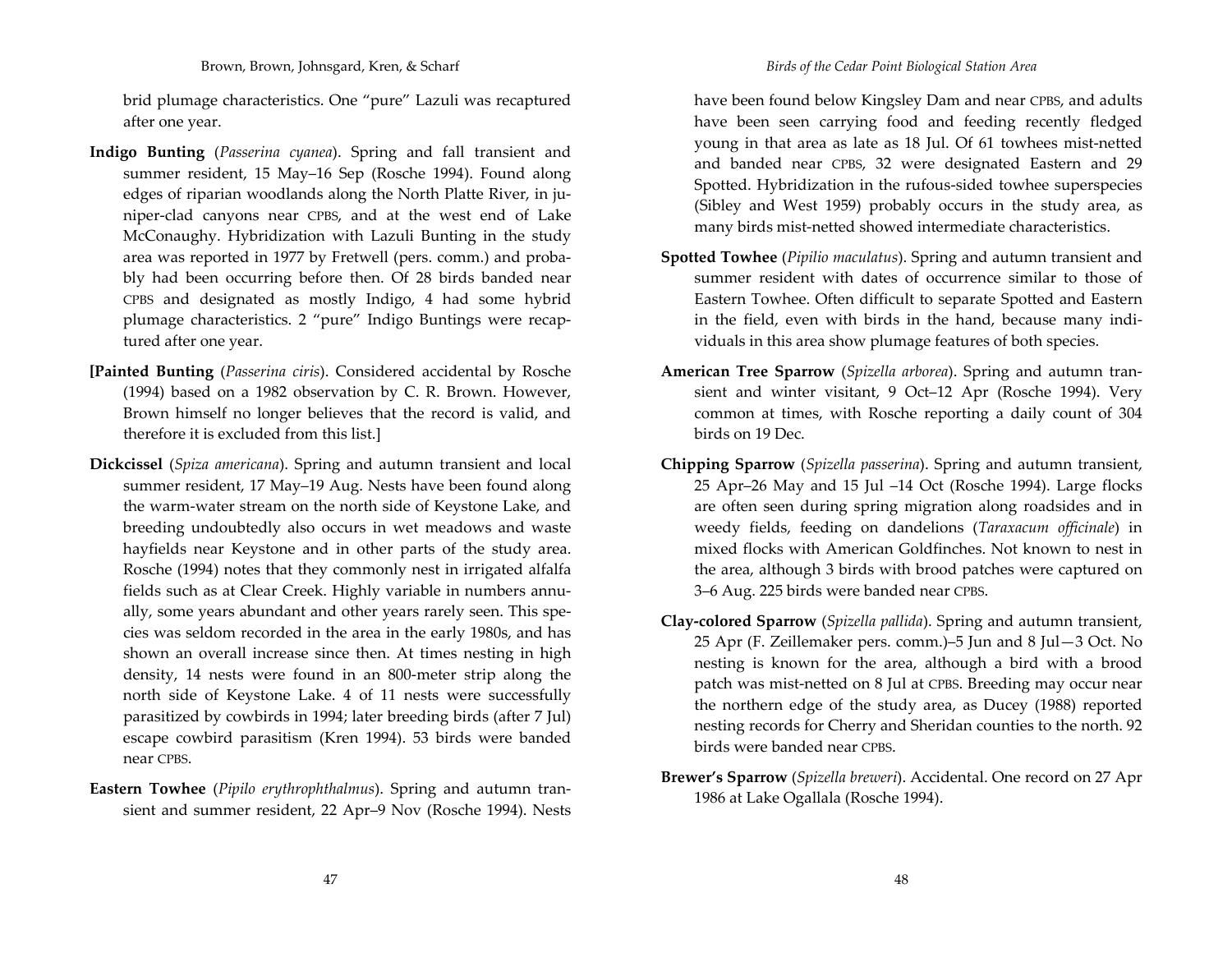- **Field Sparrow** (*Spizella pusilla*). Spring and autumn transient and summer resident, <sup>17</sup> Apr–31 Oct (Rosche 1994). Breeds regularly at CPBS and below the Keystone Lake diversion dam. Preferred nesting habitat seems to be juniper‐clad canyons and floodplain forest containing junipers. One winter record on 18 Dec 1982 at Lewellen (Rosche 1994). Ill birds were banded at CPBS, with 4 birds recaptured after one year and 3 recaptured after <sup>2</sup> years.
- **Vesper Sparrow** (*Pooecetes gramineus*). Spring and autumn transient, 12 Apr–6 May (F. Zeillemaker pers. comm.) and 9 Aug–15 Oct (Rosche 1994). May nest on the far northern side of the study area along its border with the Sandhills. An early spring mi‐ grant, most migration is over before <sup>1</sup> May.
- **Lark Sparrow** (*Chondestes grammacus*). Spring and autumn transient and summer resident, <sup>22</sup> Apr–16 Sep (Rosche 1994). Breeds commonly in juniper‐clad canyons under rock overhangs and in tall grass prairie along the base of yuccas. <sup>14</sup> nests were moni‐ tored for cowbird parasitism in 1996. Only one nest was parasi‐ tized by cowbirds and the egg was successfully hatched. The most abundantly nesting sparrow of the area. <sup>222</sup> birds were banded at CPBS, with 15 recaptured after one year, <sup>5</sup> after <sup>2</sup> years, and <sup>4</sup> after 3 years.
- **Cassin's Sparrow** (*Aimophila cassini*). Rare summer vagrant, occasion‐ ally breeding. 3 nests and 6 displaying males were found in 1993, 3 miles northwest of Kingsley Dam (Bock and Scharf 1994). No birds were found at this site in 1994–96, perhaps owing to habi‐ tat deterioration through grazing. No other nesting records known for the area, although Labedz (1986) reported <sup>a</sup> singing male on <sup>21</sup> May 1986 near Lisco, about 15 km west of Oshkosh. This species is sensitive to grazing and does not occupy areas with heavy livestock use; those found in 1993 used an ungrazed, abandoned road right‐of‐way.
- **Black‐throated Sparrow** (*Amphispiza bilineata*). Accidental. One re‐ cord on 26 May 1984 near Keystone.
- **Lark Bunting** (*Calamospiza melanocorys*). Spring and autumn transient and summer resident, <sup>24</sup> Apr–2 Sep (Rosche 1994). Presumably breeds in the area, although no nests have been found. A bird of the Sandhills/sandsage (*Artemisia filifolia*) transition zone, it usu‐ ally occurs in small flocks. Numbers vary from year to year, and fewer seem to have been presen<sup>t</sup> in recent years. <sup>2</sup> birds were banded at Ackley Valley Marsh.
- **Savannah Sparrow** (*Passerculus sandwichensis*). Spring and autumn transient, <sup>14</sup> Apr–2 9 May and 9 Aug–21 Oct (Rosche 1994). No summer records, although Rosche reports small numbers to oc‐ cur in the wet meadows of the Sandhills to the north and farther to the west in the Platte Valley.
- **Grasshopper Sparrow** (*Ammodramus savannarum*). Spring and au‐ tumn transient and summer resident, 30 Apr–20 Sep (Rosche 1994). Abundant breeding bird of the adjacent Sandhills, but within the study area it has been found nesting only in the wet meadows just north of Keystone Lake. Migrants may occur widely in <sup>a</sup> variety of open habitats. <sup>11</sup> birds were banded at CPBS.
- **Nelson's Sharp‐tailed Sparrow** (*Ammodramus nelsoni*). Hypothetical rare summer vagrant. Several sparrows thought to be this spe‐ cies were mist‐netted during the summer of 1994 in the marsh along the warm‐water stream on the north side of Keystone Lake. There are no breeding records for Nebraska (Ducey 1988), and photographs of the 1994 birds were identified as Savannah Sparrows by others.
- **Fox Sparrow** (*Passerella iliaca*). Accidental. One record on 12 Oct 1990 at Keystone Lake (Rosche 1994).
- **Song Sparrow** (*Melospiza melodia*). Spring and autumn transient and winter visitant, <sup>27</sup> Jul–3 Jun. Usually scarce and found in brushy areas near Keystone Lake. <sup>14</sup> birds were banded near CPBS.
- **Lincoln's Sparrow** (*Melospiza lincolnii*). Spring and autumn transient, 13 Apr–19 May and 10 Sep—17 Oct. Migrants can be seen in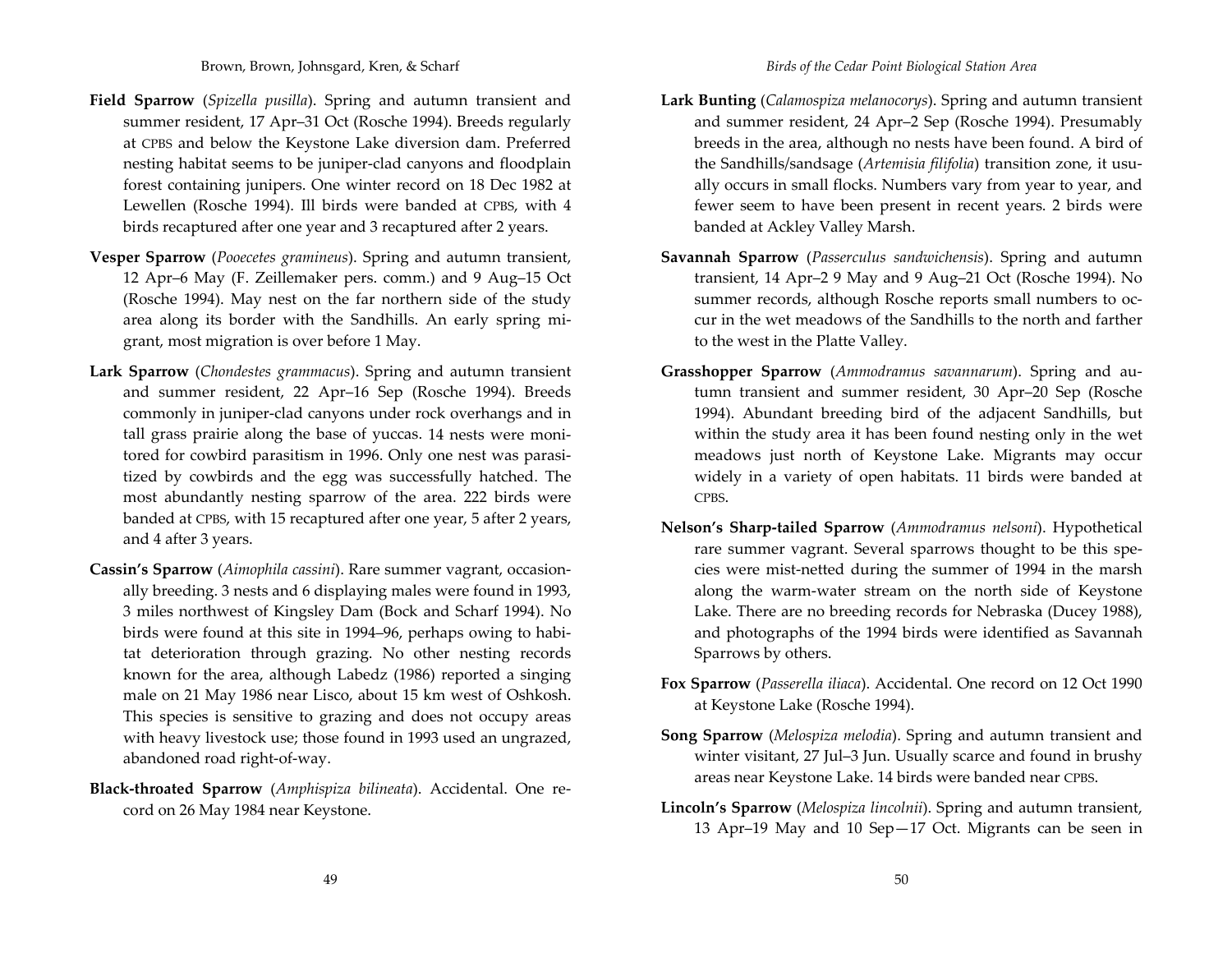#### Brown, Brown, Johnsgard, Kren, & Scharf

mixed flocks of Chipping and Clay‐colored sparrows along roadsides. 11 were banded at CPBS.

- **Swamp Sparrow** (*Melospiza georgiana*). Spring and autumn transient and summer resident, principally <sup>7</sup> May–31 Oct (Rosche 1994). A highly local breeder, it nests only in the Clear Creek marshes and Lewellen area (Rosche 1994). This is one of the few nesting areas known for Nebraska. 2 winter records on 18–19 Dec (Rosche 1994).
- **White‐throated Sparrow** (*Zonotrichia albicollis*). Rare spring and au‐ tumn transient, with <sup>4</sup> spring records from 7–15 May. More common in fall, 3 Oct–9 Nov (Rosche 1994). 4 birds were banded at CPBS.
- **White‐crowned Sparrow** (*Zonotrichia leucophrys*). Spring and autumn transient and winter visitant, <sup>11</sup> Sep–24 May (Rosche 1994). More common as <sup>a</sup> migrant than during winter. Subspecies *gam‐ belli* found in the study area. 51 birds were banded at CPBS.
- **Harris' Sparrow** (*Zonotrichia querula*). Spring and autumn transient and winter visitant, 3 Oct–6 May (Rosche 1994). Bulk of spring passage seems to be over before <sup>1</sup> May.
- **Dark‐eyed Junco** (*Junco hyemalis*). Spring and autumn transient and winter visitant, <sup>27</sup> Sep–6 May (Rosche 1994). A common bird of towns, often using bird feeders. Most juncos of the area seem to be the "Oregon" race. The "white‐winged" race occurs in small numbers, primarily in winter, and there is one record of a "grayheaded" junco (F. Zeillemaker pers. comm.). Five birds, four "Oregon" and one "slate‐colored", were banded at CPBS.
- **McCown's Longspur** (*Calcarius mccownii*). Accidental. One record on 3 Oct 1976 near Lewellen (Rosche 1994).
- **Lapland Longspur** (*Calcarius lapponicus*). Spring and autumn tran‐ sient and winter visitant, 9 Oct–11 Mar (Rosche 1994). Maximum daily count by Rosche was about 300 in late Dec. Most often seen in relatively bare fields, and flocks with Homed Larks.
- **Chestnut‐collared Longspur** (*Calcarius ornatus*). Rare spring tran‐ sient, with 3 records on <sup>28</sup> Mar 1974 (Faanes) near Kingsley Dam, <sup>8</sup> Apr 1981 at Lake McConaughy, and one collected on <sup>5</sup> May 1919 near Oshkosh (Rosche 1994).
- **Snow Bunting** (*Plectrophenax nivalis*). Casual winter visitant. The only records are on <sup>5</sup> Feb 1956 at Eagle Canyon (Huntley 1957) and 18–20 Feb 1978 when it was abundant and widely scattered in Keith County. Apparently an irruptive species that moves this far south only occasionally.
- **Bobolink** (*Dolichonyx oryzivorus*). Spring and autumn transient and summer resident, from <sup>24</sup> Apr–28 Aug (Rosche 1994). Often found in wet meadows at Clear Creek, near Keystone, and along Sutherland Canal. Nests were found at Clear Creek in May 1992.
- **Red‐winged Blackbird** (*Agelaius phoeniceus*). Permanent resident. Highest densities occur during spring and autumn when flocks of thousands of migrating birds can be seen (Rosche 1994). Nests in many different habitats, including marshes, roadside ditches, near streams, and in agricultural fields. Colonial with colony size from <sup>2</sup> to 38 nests in the study area (Kren 1996). Some one‐year old males have been observed to nest solitarily. Dynamics of cowbird parasitism of Red‐wings in the study area was studied extensively by Kren (1996), who found that over 30% of nests were parasitized in 1994—95. Maximum winter count by Rosche was about 1,500 birds on 9 Jan near Lewellen. 658 birds were banded near CPBS and at Ackley Valley Marsh, with <sup>7</sup> birds re‐ captured after one year and 3 recaptured after <sup>2</sup> years.
- **Eastern Meadowlark** (*Sturnella magna*). Spring and autumn transient and summer resident, <sup>28</sup> Mar–15 Aug (Rosche 1994). Occupies wet meadows near Keystone. Breeding is probable but no nests have been found. One bird was banded near CPBS.
- **Western Meadowlark** (*Sturnella neglecta*). Permanent resident. Nests abundantly in grasslands of most types. Most numerous in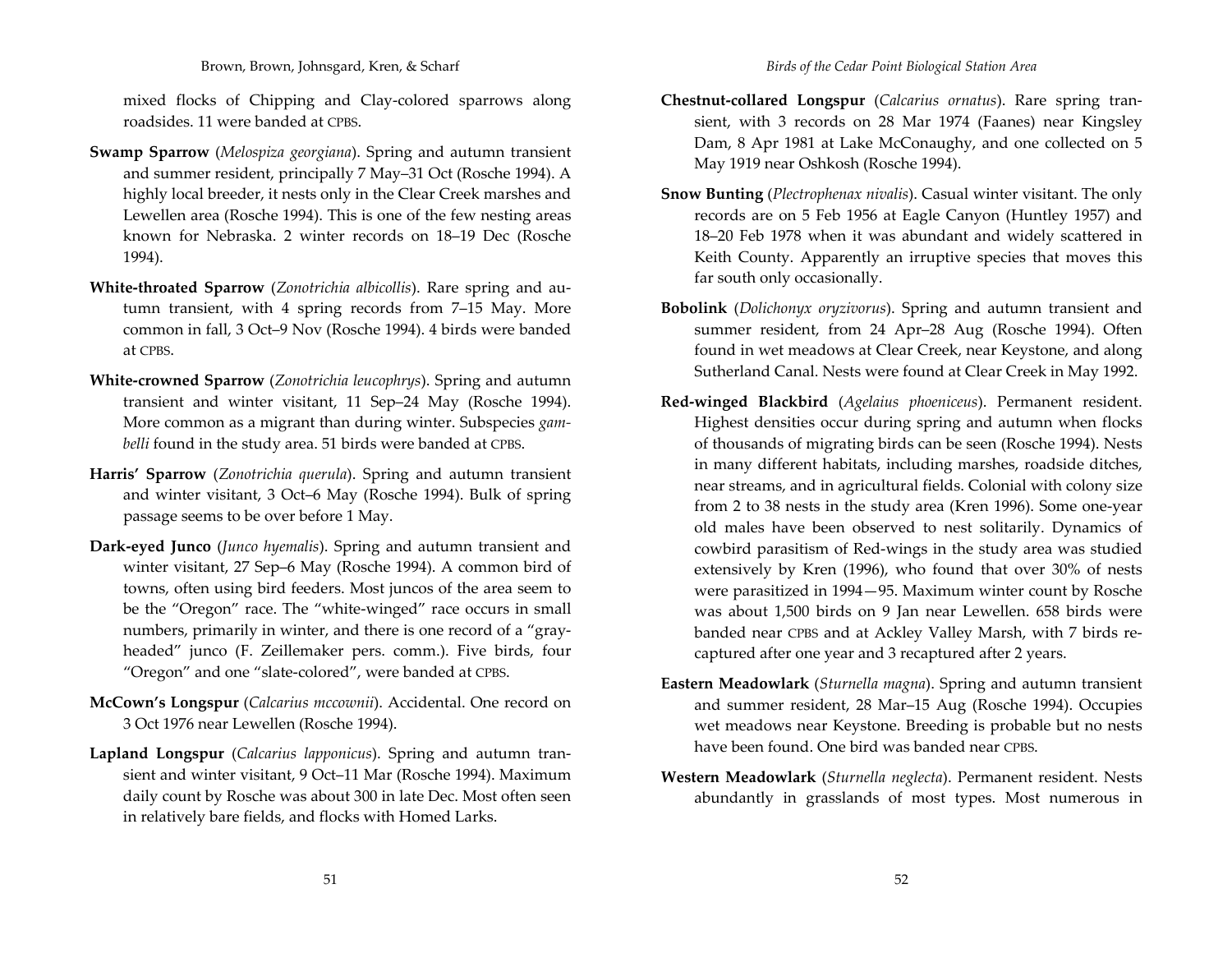spring and fall migration, but can be locally common even in winter. 5 were banded at CPBS.

- **Yellow‐headed Blackbird** (*Xanthocephalus xanthocephalus*). Spring and autumn transient and irregular summer resident, 29 Mar (F. Zeillemaker pers. comm.)–24 Nov (Rosche 1994). Suspected to breed or have bred in various marshes throughout the area, but no nests have been found. Territorial males formerly sang in the marshes of Keystone Lake, but these birds disappeared with the alteration of water levels. In 1989–90, large flocks of molting birds appeared at CPBS in Jul and early Aug. 15 birds were banded in late Jul near CPBS.
- **Rusty Blackbird** (*Euphagus carolinus*). Autumn transient and winter visitant, <sup>14</sup> Oct–20 Jan (Rosche 1994). Records are mostly from Lewellen and the North Platte River below the Keystone diver‐ sion dam.
- **Brewer's Blackbird** (*Euphagus cyanocephalus*). Spring and autumn transient 28 Mar–21 May and from <sup>2</sup> Oct–24 Nov (Rosche 1994). A single summer record on <sup>28</sup> Jul 1979 near Keystone. There are at least 2 winter records, on 20 Dec 1991 and 17 Dec 1992 (Rosche 1994).
- **Common Grackle** (*Quiscalus quiscala*). Permanent resident. Nests commonly throughout the area, often in small colonies. Less numerous in winter, but increasing overall in recent years. Pre‐ ferred nesting habitat is stands of mature cottonwoods such as those in campgrounds below Kingsley Dam and in the Keystone area. A major predator on small birds and their nests, it destroys eggs and young of Red‐winged Blackbirds, kingbirds, Orchard Orioles, and probably many other species. One grackle killed at least 70 Cliff Swallows at one swallow colony near Keystone in 1989, often eating only the brains of its victims (Brown and Brown 1996). Other grackles attack the larger Cliff Swallow colonies, killing fledglings and sometimes pulling nestlings out

of nests. Juvenile grackles often begin flocking in early Jul. 15 birds were banded near CPBS.

- **Great‐tailed Grackle** (*Quiscalus mexicanus*). Rare spring transient, with <sup>5</sup> records, <sup>21</sup> Apr–17 May. Reported by Rosche (1994) to have nested at the Ogallala airport in 1993. This species is rap‐ idly expanding its range northward and might be expected to reach the study area on <sup>a</sup> regular basis in the near future. Thrives in cities and park‐like environments. Like the Common Grackle, often preys on small birds and their nests.
- **Brown‐headed Cowbird** (*Molothrus ater*). Spring and autumn tran‐ sient and summer resident, 30 Mar–2 Sep (Rosche 1994). Com‐ mon and widely distributed in edge habitats throughout the study area. Recorded as parasitizing <sup>12</sup> species in the study area, with most common hosts being Red‐winged Blackbirds, Yellow Warblers, and Dickcissels. Flocking to roost observed as early as 18 Jun. Eggs laid from 10 May–6 Jul. Impact on host species in study area does not seem extreme. Sex ratio seems male biased, with multiple males typically escorting single females. 89 birds were banded at CPBS, with 6 recaptured after one year and <sup>2</sup> re‐ captured after <sup>2</sup> years.
- **Orchard Oriole** (*Icterus spurius*). Spring and autumn transient and summer resident, <sup>4</sup> May–30 Aug. A common breeder in cotton‐ woods, willow thickets, juniper‐clad canyons, and riparian floodplain forest. In prime habitat, as many as <sup>8</sup> nests can be found in <sup>a</sup> single tree, suggesting some degree of coloniality. In cottonwood‐ash woodlands, many nests are situated in the same tree as those of kingbirds, suggesting orioles benefit from pro‐ tection of the aggressive kingbirds (Clawson 1980). Diet and de‐ mography in the study area were studied by Scharf and Kren (1996, in press) and nest site selection and vocalizations by Clawson (1980). 1,052 birds were banded near CPBS, with 59 birds recaptured after one year, 16 after <sup>2</sup> years, and <sup>5</sup> after 3 years. Oldest birds (8 individuals) so far recorded in the study area are <sup>4</sup> years old.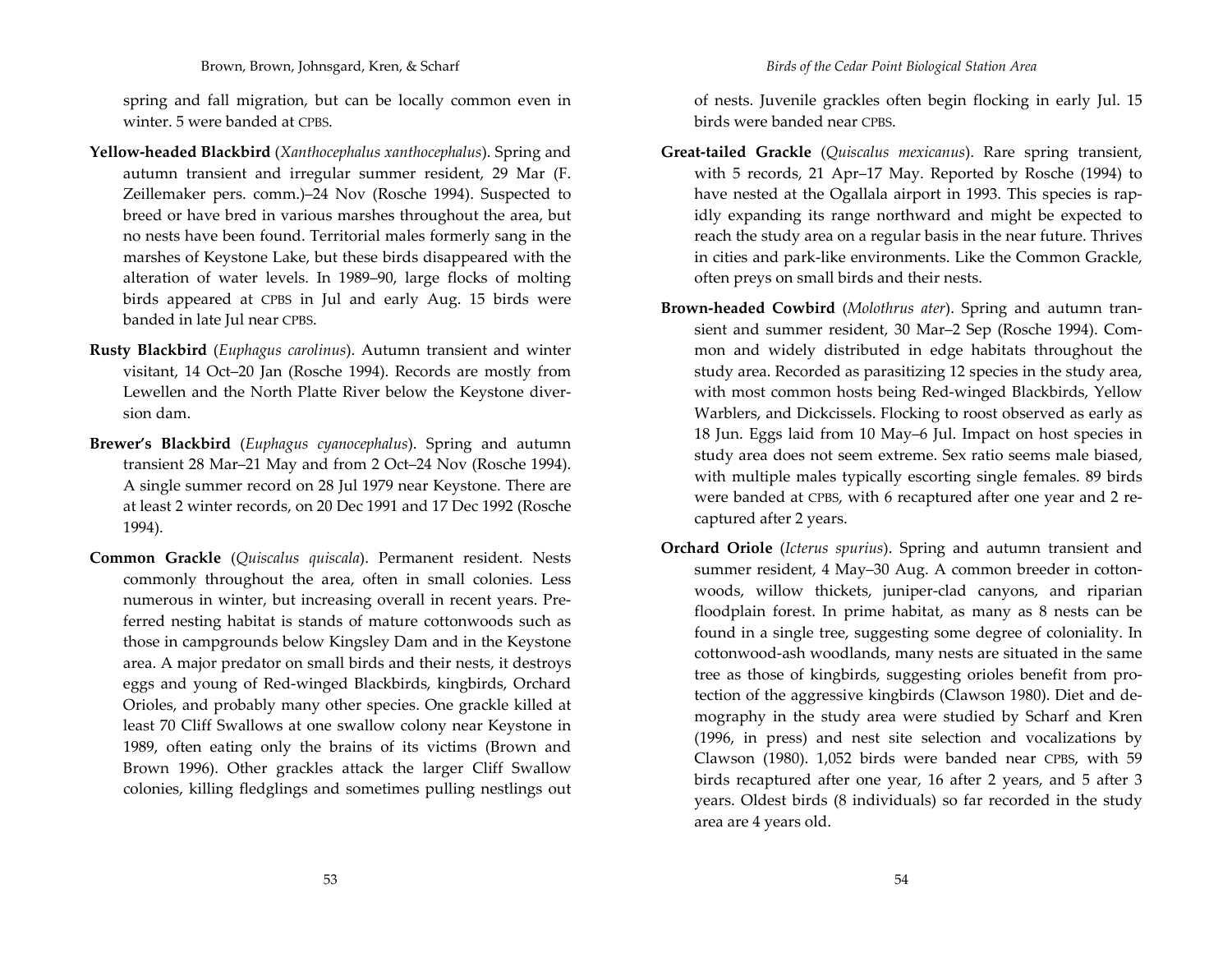- **Baltimore Oriole** (*Icterus galbula*). Spring and autumn transient and summer resident, <sup>1</sup> May–11 Sep (Rosche 1994). Nests commonly in tall cottonwoods throughout most of study area. Hybridiza‐ tion with Bullock's Oriole and varied taxonomic treatment of the *galbula‐bullocki* complex has deterred collection of precise field data with which to determine the status of these 2 orioles. Inter‐ mediates occur or have occurred in the study area, with some of the original specimens used to document hybridization collected at Sutherland, just to the east of the study area, and at Big Springs, just to the west of the study area (Corbin and Sibley 1977, Rising 1970, Sibley and Short 1964). Most breeding indi‐ viduals in the study area are hybrids or pure Baltimore types. 116 birds of Baltimore phenotype were banded at CPBS, and an‐ other 11 showed evidence of hybridization toward Bullock's but were predominantly Baltimore phenotype. <sup>5</sup> birds were recap‐ tured after one year. In western Kansas substantial numbers of non‐hybrid phenotypes were reported by Rising (1996) over <sup>a</sup> 30‐year period.
- **Bullock's Oriole** (*Icterus bullockii*). Spring and autumn transient and summer resident, with dates of occurrence approximating those of Baltimore Oriole. No pure Bullock's phenotypes have been observed nesting in the study area, and Bullock's may have de‐ creased in the area in recent years. Corbin and Sibley (1977) found Baltimore phenotypes moving westward along the Platte Valley as Bullock's retreated, although in western Kansas the hybrid zone appears stable. 15 birds of Bullock's phenotype were banded at CPBS, while another 30 birds banded showed evi‐ dence of hybridization toward Baltimore but were predomi‐ nantly Bullock's phenotype.

# **Fringillidae**

**Gray‐crowned Rosy Finch** (*Leucosticte arctoa*) Accidental. One record on 11 Feb 1922 at Oshkosh, when <sup>a</sup> male was collected.

- **Purple Finch** (*Carpodacus purpureus*). Winter visitant, <sup>7</sup> Nov–26 Apr (Rosche 1994). May be decreasing as House Finches invade the area.
- **House Finch** (*Carpodacus mexicanus*). Permanent resident. A relatively recent arrival in the study area, it was presen<sup>t</sup> in Oshkosh as early as 1977. It first appeared in Ogallala also in 1977, and it has been regular there ever since. Population virtually exploded in mid to late 1980s. Rosche (1994) documents species' arrival and spread in the study area. Breeding occurs, with nests found on or around buildings in the Kingsley Dam area and probably else‐ where near human habitations. Had never been seen at CPBS until 1992, but since then 1,293 birds have been banded. Some of these have been recovered in Kansas and South Dakota. A hail‐ storm in Aug 1993 in Ogallala killed over 70 birds, including some juveniles first banded at CPBS earlier that same summer. <sup>14</sup> birds were recaptured after one year and 4 were recaptured after 2 years.
- **Common Redpoll** (*Carduelis flammea*). Sporadic winter visitant, 19 Dec–28 Feb (Rosche 1994). Irruptive, sometimes occurring in large numbers and at other times absent.
- **Pine Siskin** (*Carduelis spinus*). Permanent resident. Probably nests around CPBS, as juveniles were mist‐netted and banded, 17–21 Jul 1994. <sup>17</sup> birds with brood patches were banded, 9 Jun–4 Jul. A total of 35 birds were banded. See Scharf et al. (1993) for de‐ tails on evidence for local nesting.
- **American Goldfinch** (*Carduelis tristis*). Permanent resident. Nests commonly along warm‐water stream on the north side of Key‐ stone Lake and below Kingsley Dam, often quite low in indigo bushes and wild roses. Breeds late and avoids cowbird parasit‐ ism since cowbirds in the study area have completed laying by early Jul. One of 4 nests were parasitized by cowbirds. Flocks in large numbers into early Jun. Although frequently <sup>a</sup> solitary breeder, <sup>a</sup> small group of goldfinches seemed to be nesting semi‐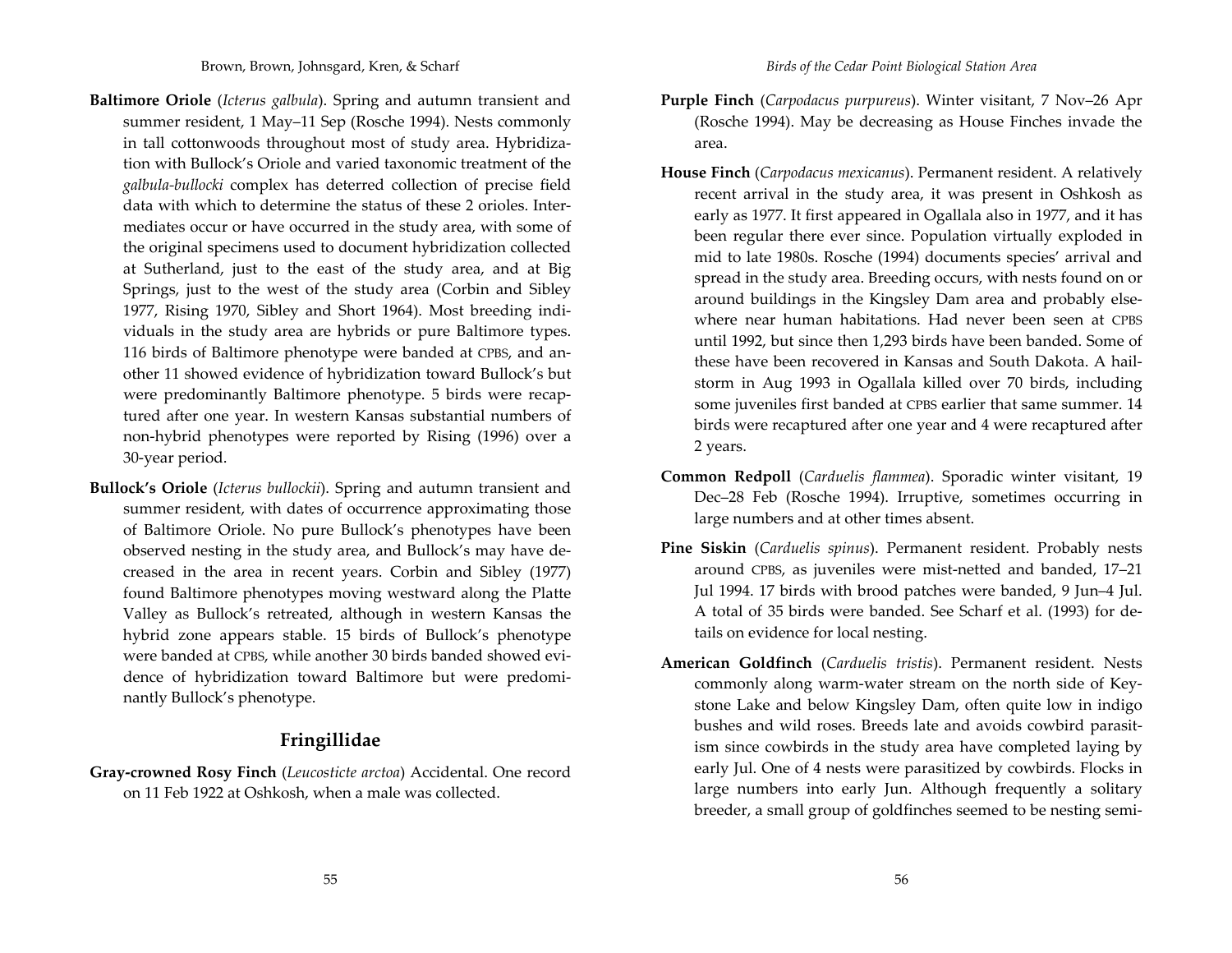colonially north of Keystone in 1996. 552 birds were banded near CPBS, with <sup>12</sup> birds recaptured after one year and <sup>2</sup> recaptured after 2 years.

- **Red Crossbill** (*Loxia curvirostra*). Accidental. One record of an adult pair captured and banded on 20 May 1994 at CPBS. The pair was repeatedly caught in mist nets and observed at <sup>a</sup> feeder until 31 May. These birds were often seen in junipers.
- **Evening Grosbeak** (*Coccothraustes vespertinus*). An erratic winter visitant, 23 Nov—13 May (Rosche 1994). Feeds on Russian olives and juniper fruits. An irruptive species, it is very scarce or com‐ pletely absent in some years. Maximum count by Rosche was 15 birds on 26 Apr.

### **Passeridae**

**House Sparrow** (*Passer domesticus*). Introduced permanen<sup>t</sup> resident. Breeds commonly throughout the area around human habita‐ tions. Frequently usurps Cliff Swallow and Purple Martin nests, destroying these swallows' eggs and young, and large numbers can be found in most Cliff Swallow colonies near towns. Al‐ though common in many areas, only one has ever been seen at CPBS, and this bird was mist‐netted and banded.

# **Literature Cited**

- Anonymous. 1964. The sixty‐third annual meeting. *Nebraska Bird Re‐ view* 32: 58–60.
- Benckesen, H. R. 1947. Occurrence notes from Keith County. *Nebraska Bird Review* 15: 48.
- Bergin, T. M. 1992. Habitat selection by the Western Kingbird in western Nebraska: <sup>a</sup> hierarchial analysis. *Condor* 94: 903–911.
- Bock, C. E. and W. C. Scharf. 1994. A nesting population of Cassin's Sparrows in the Sandhills of Nebraska. *Journal of Field Ornithol‐ ogy* 65: 472–475.
- Bomberger, M. L. 1984. Nesting habitat of Wilson's Phalarope in western Nebraska. *Wilson Bulletin* 96:126–128.
- Brown, C. R., and M. B. Brown. 1992. First record of the Cave Swallow in Nebraska. *Nebraska Bird Review* 60:36–40.
- ————, and ————. 1996. *Coloniality in the Cliff Swallow: The effect of group size on social behavior.* Chicago, Univ. of Chicago Press.
- Clawson, S. D. 1980. *Comparative ecology of the Northern Oriole* (Icterus galbula) *and the Orchard Oriole* (Icterus spurius) *in Western Ne‐ braska*. M.S. Thesis. University of Nebraska–Lincoln.
- Collister, C. H. 1948. Nesting of the Double‐crested Cormorant in Ne‐ braska. *Nebraska Bird Review* 16:22–26.
- Corbin, K. W., and C. G. Sibley. 1977. Rapid evolution in orioles of the genus Icterus. *Condor* 79: 335–342.
- Cortelyou, R. G. 1993. The spring 1993 occurrence report. *Nebraska Bird Review* 61: 94–136.
- Dinsmore, S. J., and W. R. Silcock. 1995a. Cattle Egrets nesting in Keith County. *Nebraska Bird Review* 63: 89–90.
- ————, and ————. 1995b. First nesting records for the Mississippi Kite in Nebraska. *Nebraska Bird Review* 63: 88–89.
- ————, and ————. 1995c. Laughing Gulls in western Nebraska. *Nebraska Bird Review* 63: 66–67.
- Ducey, J. E. 1988. *Nebraska birds. Breeding status and distribution.* Omaha, Nebraska, Simmons‐Boardman Books.
- Dunning, J. B. 1995. Significant encounters. *North American Bird Ban‐ der* 20: 173–177.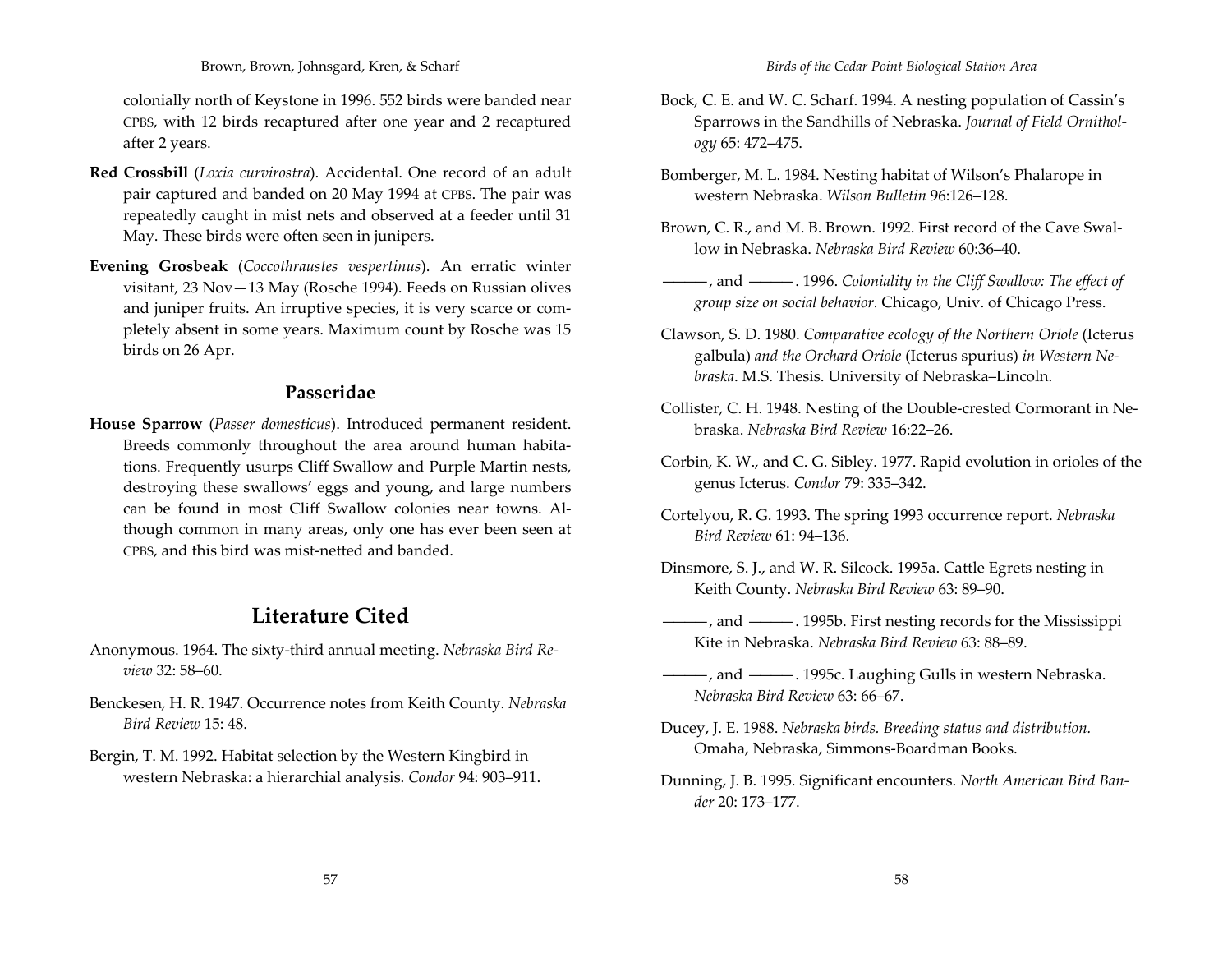- Grzybowski, J. 1995. Southern Great Plains. *Audubon Field Notes* 49:947–948.
- Hoffman, R. 1985. Death watch. *In:* The birds of Nebraska. *Ne‐ braskaland* 65 (I): 64–67.
- Huntley, C. W. 1957. Keith County. *Nebraska Bird Review* 25: 24–25.
- Johnsgard, P. A. 1979. *Birds of the Great Plains: Breeding species and their distribution.* Lincoln, Univ. of Nebraska Press.
- ————. 1986. A revised list of the birds of Nebraska and adjacent plains states. *Occasional Papers of the Nebraska Ornithologist's Un‐ ion* 6: 156 pp.
- ————. 1990a. Additional observations on the birds of the Lake McConaughy region. *Nebraska Bird Review* 58:52–54.
- 1990b. First Nebraska Kittiwake specimen. *Nebraska Bird Review* 58: 75.
- Kren, J. 1994. Incidence of Brown‐headed Cowbird (*Molothrus ater*) parasitism on passerine host species in <sup>a</sup> riparian habitat. Ab‐ stracts of Second Meeting of the Nebraska Behavioral Biology Group.
- ————. 1996. *Proximate and ultimate mechanisms of Red‐winged Blackbird* (Agelaius phoeniceus) *responses to interspecific brood parasitism.* Ph.D. Dissertation. University of Nebraska–Lincoln: 330 pp.
- Labedz, T. E. 1986. Cassin's Sparrow in Garden County. *Nebraska Bird Review* 54:80–81.
- ————. 1987. A Nebraska specimen of Clark's Grebe, *Aechmophorus clarkii* (Lawrence). *Nebraska Bird Review* 55: 68–72.
- Peyton, M. M., and R. Knaggs. 1995. Bald Eagle counts from two viewing facilities, 1994–95 season. *Nebraska Bird Review* 63: 31–33.
- Pyle, P. 1987. *Identification guide to North American passerines: A com‐ pendium of information on identifying, aging, and sexing passerines in the hand.* Bolinas, California, Slate Creek Press.
- Rising, J. 1970. Morphology and evolution in some North American orioles. *Systematic Zoology* 19:315–351.
- ————. 1996. The stability of the oriole hybrid zone in western Kansas. *Condor* 98: 658–663.
- Roberson, D. and R. Carratello. 1996. First record of Glaucous‐winged Gull for Nebraska. *Nebraska Bird Review* 64: 3–4.
- Rosche, R. C. 1982. *The birds of northwestern Nebraska and southwestern South Dakota. An Annotated Checklist.* Chadron, Nebraska, Pub‐ lished by the author: 100 pp.
- ————. 1994. *Birds of the Lake McConaughy area and the North Platte River Valley, Nebraska.* Published by the author: 115 pp.
- ————, and P. A. Johnsgard. 1984. Birds of Lake McConaughy and the North Platte River Valley, Oshkosh to Keystone. *Nebraska Bird Review* 52:26–35.
- Scharf, W. C., J. Berigan, and J. Kren. 1993. Pine Siskins in breeding condition along the North Platte River, Keith County, Nebraska, 1993. *Nebraska Bird Review* 61: 144–145.
- ————, and J. Kren. 1996. Orchard Oriole (*Icterus spurius*). In: A. Poole and F. Gill (eds.) *The birds of North America*, No. 255. Phila‐ delphia, The Academy of Natural Sciences and Washington, D.C., The American Ornithologists' Union.
- -, and  $\frac{1}{\sqrt{2}}$ . in press. Diet of Orchard Oriole in southwestern Nebraska in summer. *Southwestern Naturalist*.
- Short L. L. 1965. Hybridization in the flickers (*Colaptes*) in North America. *Bulletin of the American Museum of Natural History* 129: 309–428.